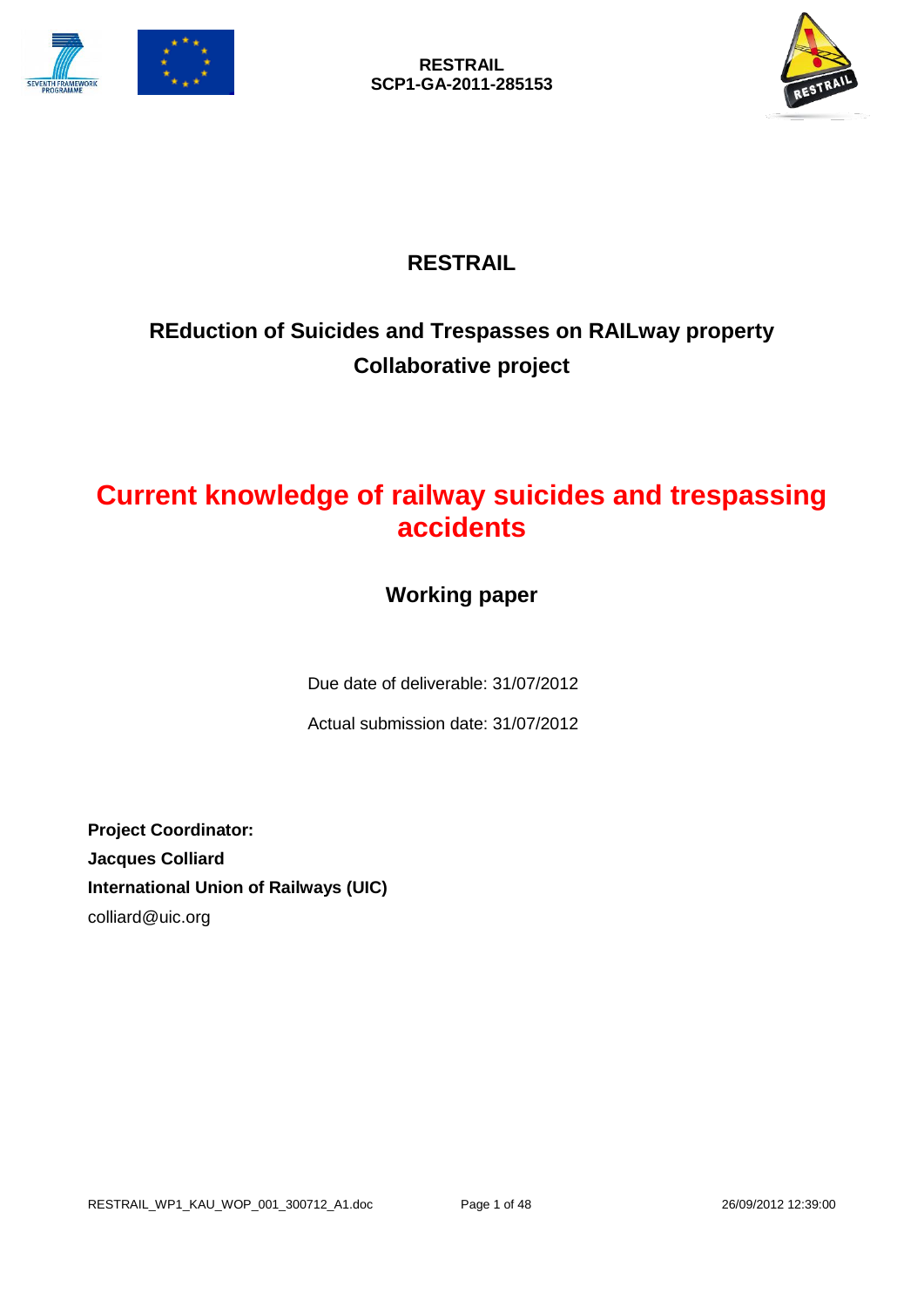



### **Document details:**

| Title                      | Current knowledge of railway suicides and trespassing<br>accidents                        |
|----------------------------|-------------------------------------------------------------------------------------------|
| Workpackage                | 1                                                                                         |
| Date                       | 31.07.2012                                                                                |
| Author(s)                  | Helena Rådbo, Anne Silla, Karoline Lukaschek,<br>Jean-Marié<br>Burkhardt, Francoise Paran |
| <b>Responsible Partner</b> | <b>KAU</b>                                                                                |
| Document Code              | RESTRAIL_WP1_KAU_WOP_001_310712_A1                                                        |
| Version                    | A1                                                                                        |
| <b>Status</b>              | Final                                                                                     |

# **Dissemination level:**

| <b>PU</b>     | <b>Public</b>                                                                             |  |
|---------------|-------------------------------------------------------------------------------------------|--|
| PP            | Restricted to other programme participants (including the Commission Services)            |  |
| <b>RE</b>     | Restricted to a group specified by the consortium (including the Commission)<br>Services) |  |
| $\mathsf{co}$ | Confidential, only for members of the consortium (including the Commission<br>Services)   |  |

*Project* 

*co-funded by the European Commission within the Seventh Framework Programme*

### **Document history:**

| Revision | Date       | Authors                                                                                  | Description        |
|----------|------------|------------------------------------------------------------------------------------------|--------------------|
|          | 18/07/2012 | Helena Rådbo,<br>Anne Silla,<br>Karoline<br>Lukaschek,<br>Jean-Marié<br><b>Burkhardt</b> | <b>First Draft</b> |
|          | 31/07/2012 |                                                                                          | Final              |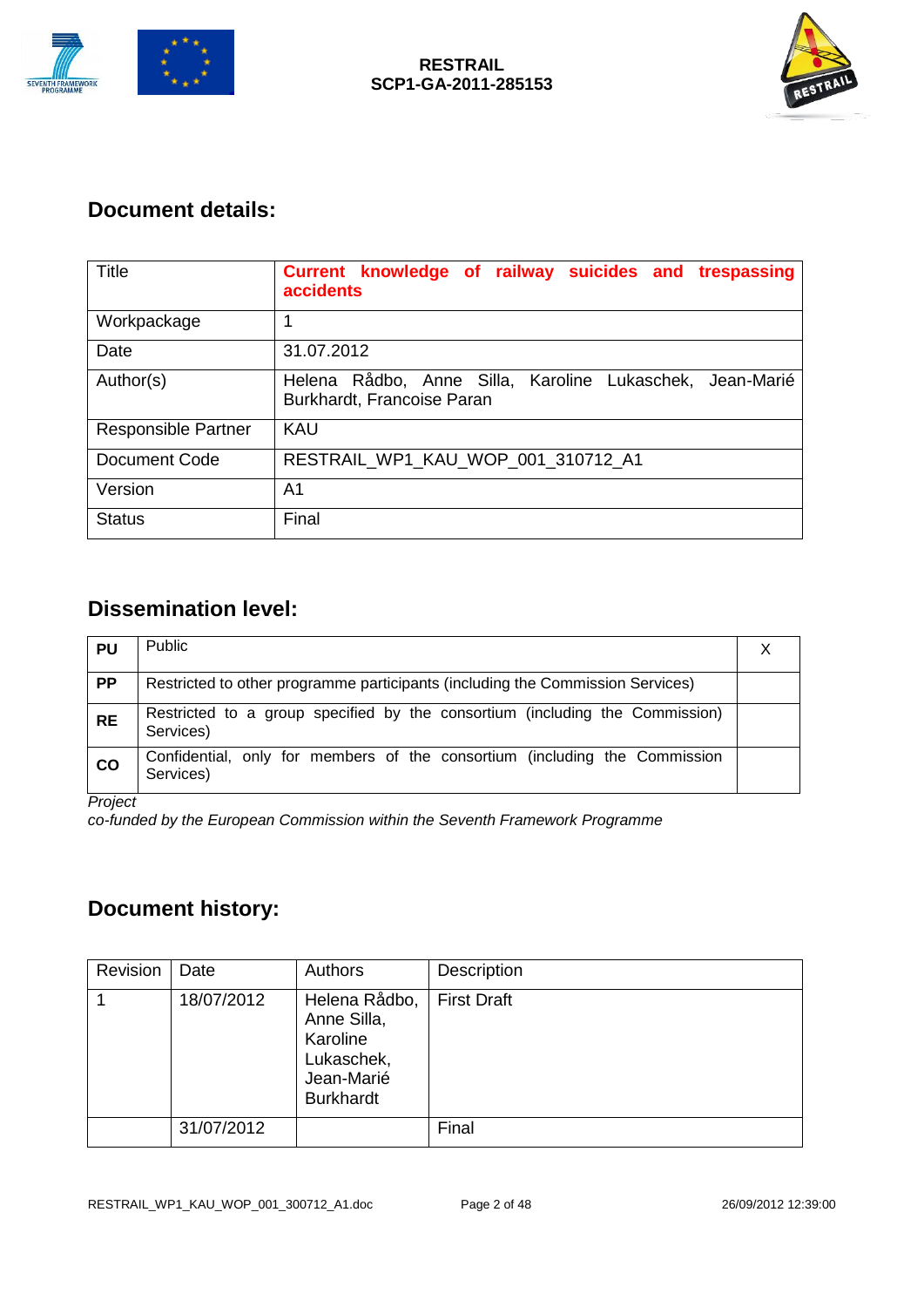



# **RESTRAIL Consortium**

|              | <b>List of Beneficiaries</b>                                                                             |                                  |                |
|--------------|----------------------------------------------------------------------------------------------------------|----------------------------------|----------------|
| <b>No</b>    | <b>Beneficiary organisation name</b>                                                                     | <b>Beneficiary</b><br>short name | <b>Country</b> |
| $\mathbf 1$  | Union Internationale des chemins de fer                                                                  | <b>UIC</b>                       | <b>FR</b>      |
| $\mathbf{2}$ | Teknologian Tutkimuskeskus VTT                                                                           | <b>VTT</b>                       | FI.            |
| 3            | Trafikverket - TRV                                                                                       | TrV                              | SE             |
| 4            | Institut français des sciences et technologies des<br>transports, de l'aménagement et des réseaux        | <b>IFSTTAR</b>                   | FR             |
| 5            | <b>MTRS3 Solutions and Services LTD</b>                                                                  | <b>MTR</b>                       | IL             |
| 6            | Fundación CIDAUT, Fundación para la investigación y<br>Desarrollo en Transporte y Energia                | <b>CIDAUT</b>                    | ES             |
| 7            | Zentrum<br>Helmholtz<br>München<br>Deutsches<br>Forschungszentrum für Gesundheit<br>und Umwelt<br>(GmbH) | <b>HMGU</b>                      | DE             |
| 8            | <b>Karlstad University</b>                                                                               | KAU                              | <b>SE</b>      |
| 9            | Fundación de los Ferrocarriles Españoles                                                                 | <b>FFE</b>                       | ES.            |
| 10           | <b>Turkish State Railway Administration</b>                                                              | <b>TCDD</b>                      | TK             |
| 11           | Deutsche Bahn AG                                                                                         | DB                               | DE             |
| 12           | Instytut Kolejnictwa                                                                                     | IK                               | PL             |
| 13           | ProRail B.V                                                                                              | <b>PR</b>                        | <b>NL</b>      |
| 14           | Nice Systems Ltd                                                                                         | <b>NICE</b>                      | IL             |
| 15           | Ansaldo STS                                                                                              | <b>ASTS</b>                      | IT             |
| 16           | University of Nottingham                                                                                 | <b>UNOTT</b>                     | UK             |
| 17           | <b>INFRABEL</b>                                                                                          | <b>INFRABEL</b>                  | ВE             |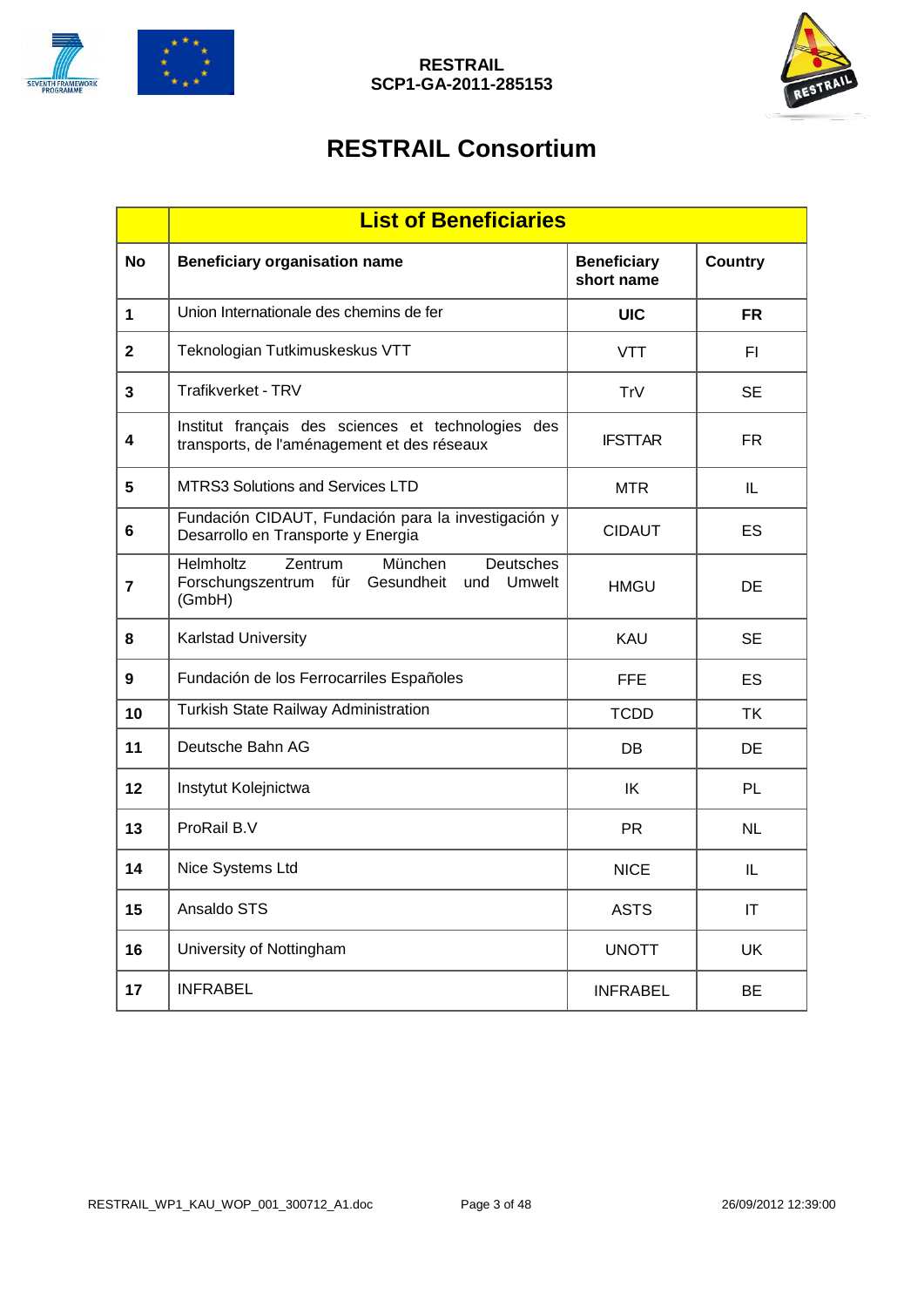



# **Table of contents**

| <u>2.</u>      |                                                                               |  |
|----------------|-------------------------------------------------------------------------------|--|
| 2.1            |                                                                               |  |
| 3 <sub>1</sub> |                                                                               |  |
| 3.1            |                                                                               |  |
| 3.1.1          |                                                                               |  |
| 3.1.2          |                                                                               |  |
| 3.1.3          |                                                                               |  |
|                |                                                                               |  |
| 4.1            |                                                                               |  |
| 4.2            |                                                                               |  |
| 4.2.1          |                                                                               |  |
| 4.2.2          |                                                                               |  |
| 4.3            |                                                                               |  |
| 4.4            | Behavioural patterns and characteristics of railway suicide victims  13       |  |
| 4.4.1          |                                                                               |  |
| 4.4.2          |                                                                               |  |
| 4.5            |                                                                               |  |
| 4.5.1          |                                                                               |  |
| 4.5.2          |                                                                               |  |
| 4.6            |                                                                               |  |
| 4.7            |                                                                               |  |
| 4.8            |                                                                               |  |
| 4.9            | Railway suicide prevention (technical/physical and soft measures) 16          |  |
| 4.10           |                                                                               |  |
|                |                                                                               |  |
| 5.             |                                                                               |  |
| 5.1            | When most accidents occurred (time of day, weekday, month, year)  20          |  |
| 5.1.1          |                                                                               |  |
| 5.1.2          |                                                                               |  |
| 5.2            |                                                                               |  |
| 5.2.1          |                                                                               |  |
| 5.2.2          |                                                                               |  |
| 5.3            |                                                                               |  |
| 5.4            |                                                                               |  |
| 5.5            |                                                                               |  |
| 5.6            | Trespassing accident prevention (technical/physical and soft measures)  24    |  |
|                |                                                                               |  |
|                | Page 4 of 48<br>RESTRAIL_WP1_KAU_WOP_001_300712_A1.doc<br>26/09/2012 12:39:00 |  |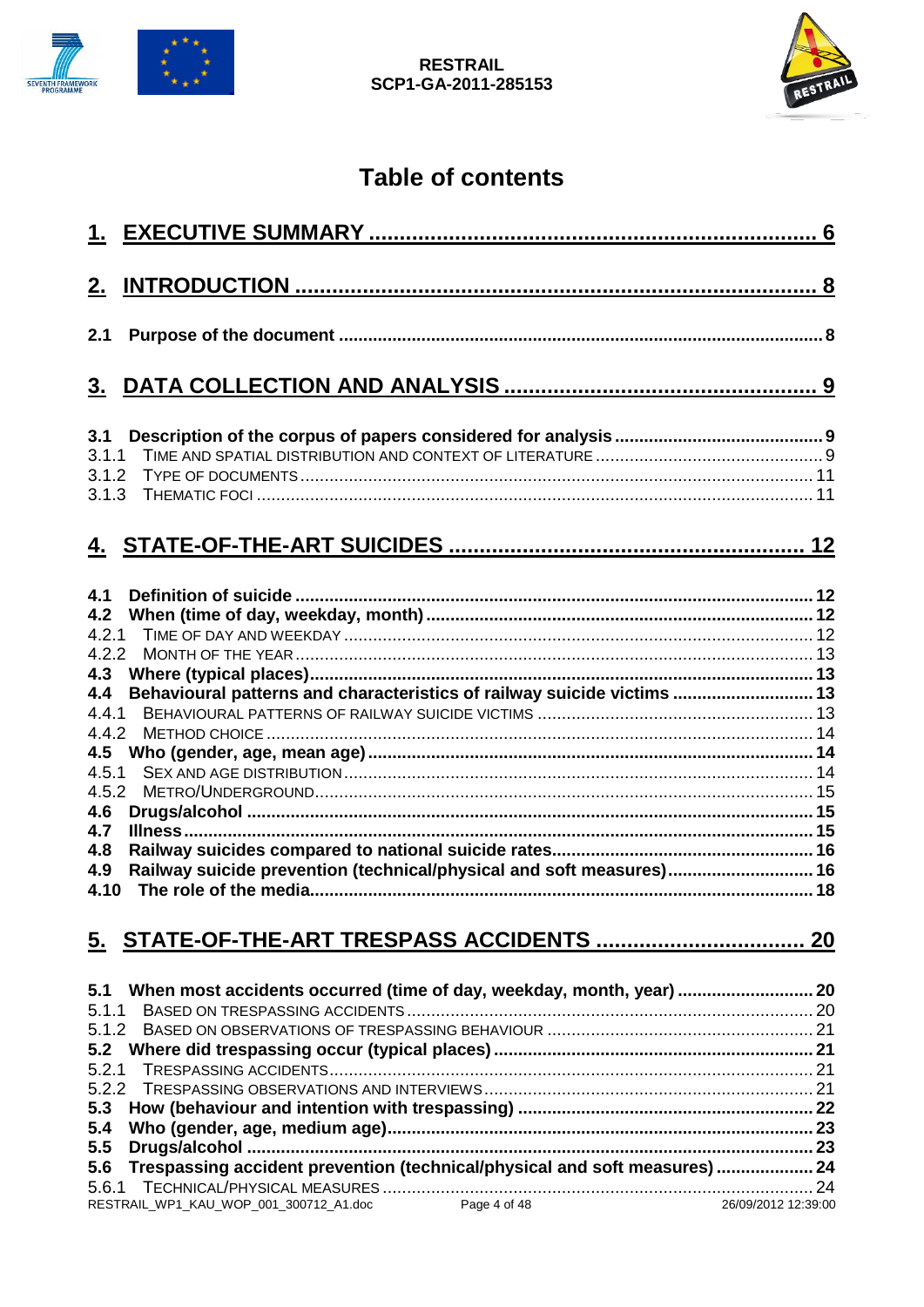



|     | 5.6.4 LESSONS FROM CLOSELY-RELATED FIELDS THAT COULD APPLY TO RAIL TRESPASSING 28 |  |
|-----|-----------------------------------------------------------------------------------|--|
|     |                                                                                   |  |
| 6.1 |                                                                                   |  |
| 6.2 | Annual ranges of documented railway suicides and fatalities related to railway    |  |
| 6.3 |                                                                                   |  |
|     |                                                                                   |  |
| 7.  |                                                                                   |  |
| 8.  |                                                                                   |  |
| 9.  |                                                                                   |  |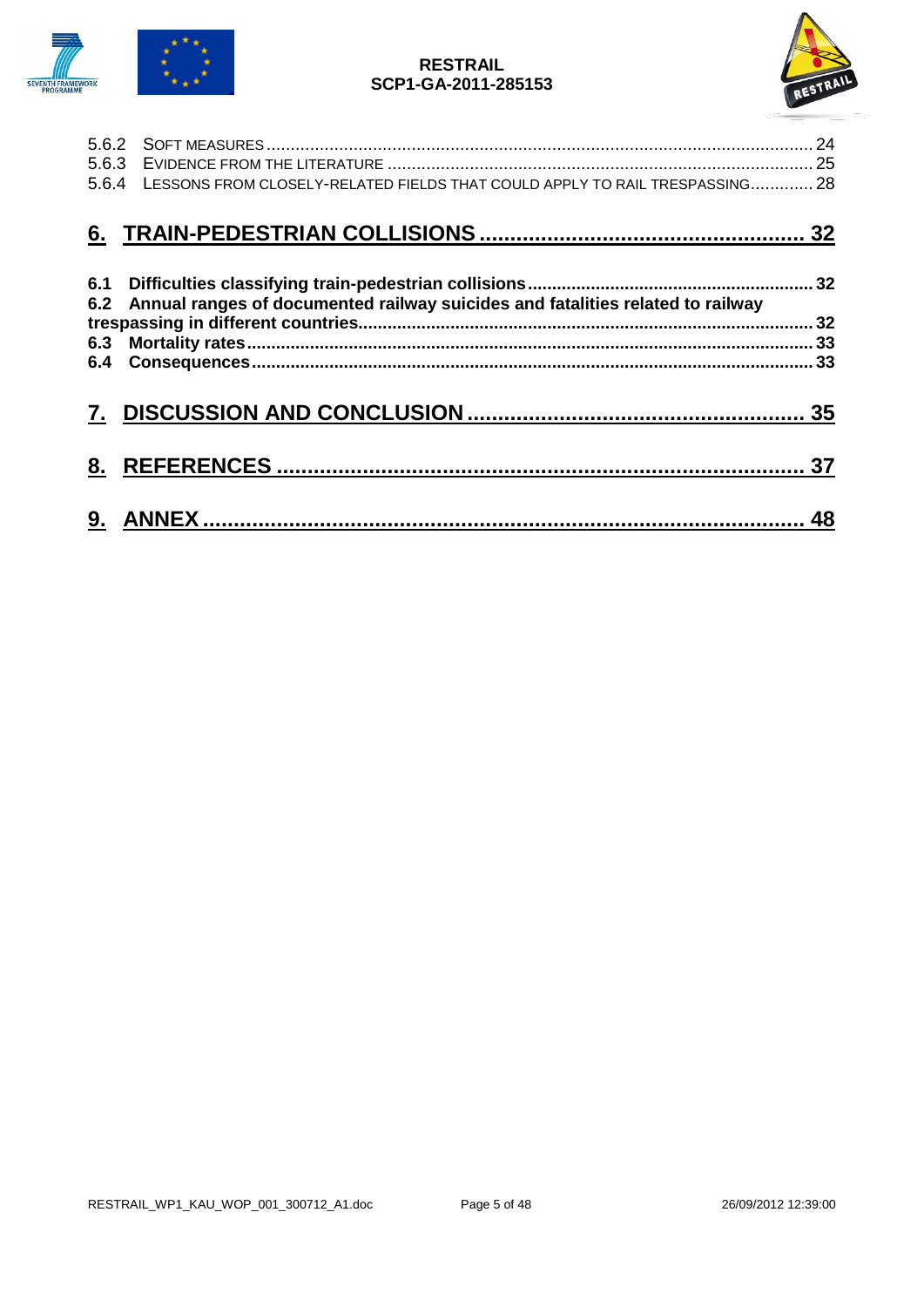



### <span id="page-5-0"></span>**1. EXECUTIVE SUMMARY**

#### **Purpose**

The objective of this document is to provide a systematic and critical description of current knowledge concerning railway suicides and trespassing accidents, and to describe and review the methods and tools that have been used for the prevention of such incidents. The analysis is based on scientific literature and research reports and on reviews of planned and ongoing relevant projects at national, European and global level.

#### **Method**

We have searched through the main Publication Databases using keywords about suicide, rail trespassing, grade crossing, rail-pedestrian fatalities and potentially relevant themes in closely related fields (e.g. road safety campaign evaluations).

Around 170 publications (reports, conference proceedings, journals, papers) published between 1972 and 2012 have been identified and selected for inclusion in this review. The most represented countries in terms of data and numbers of references are, in decreasing order, the UK, USA, Germany, Sweden, Australia, the Netherlands, South Africa, Finland, Hong Kong, New Zealand, France, Turkey, Belgium, Canada, Denmark, India, Italy, Switzerland, Austria, Japan, Korea and Spain.

These publications focus mainly on suicide, or on fatalities at a more general level. Suicide was addressed in 2/3 papers compared with 1/3 for trespassing. Papers in the context of subways focus almost entirely on suicide issues, whereas in the context of railways the emphasis is on trespassing. A separate review has been carried out on suicide and trespassing issues and results.

#### **Results**

The review of articles and data gives a picture of when, where, how and who is involved in suicide and trespass accidents. We have also reviewed preventive measures against fatal accidents on railways.

The review has highlighted some differences and similarities between railway suicides and trespassing accidents. These are:

- Motivation of the person(s) involved in the event. As opposed to trespassing accidents with no suicidal intent, railway suicides involve persons intentionally putting themselves in a situation where they would be struck by a train. Railway trespassing can be motivated by several factors such as taking a short cut, using the railway area for recreational purposes (e.g. walking a dog, taking a walk along the tracks), using the railway area for specific group-related activities (e.g. playing, socialising, drinking alcohol, risk seeking), fare dodging and escaping or to conduct criminal activities (e.g. metal theft, vandalism etc.).
- Victim's profile in terms of mental health and intoxication. Specifically, the victims in trespassing accidents are more frequently intoxicated than in suicides. In contrast, suicide victims suffered from mental health problems much more frequently than victims in trespassing accidents.
- Behaviour of victims. Railway suicides are characterised by victims waiting for trains for some time in the vicinity of the track before the train arrived, whereas trespassing accidents occurred most often in situations where a person was crossing the track or walking in the wrong direction.

The main similarities between railway suicides and trespassing accidents relate to gender and location: the victims in railway suicides and trespassing accidents and observed trespassers were predominantly male, and most of the railway suicides and trespassing accidents occurred in densely populated areas.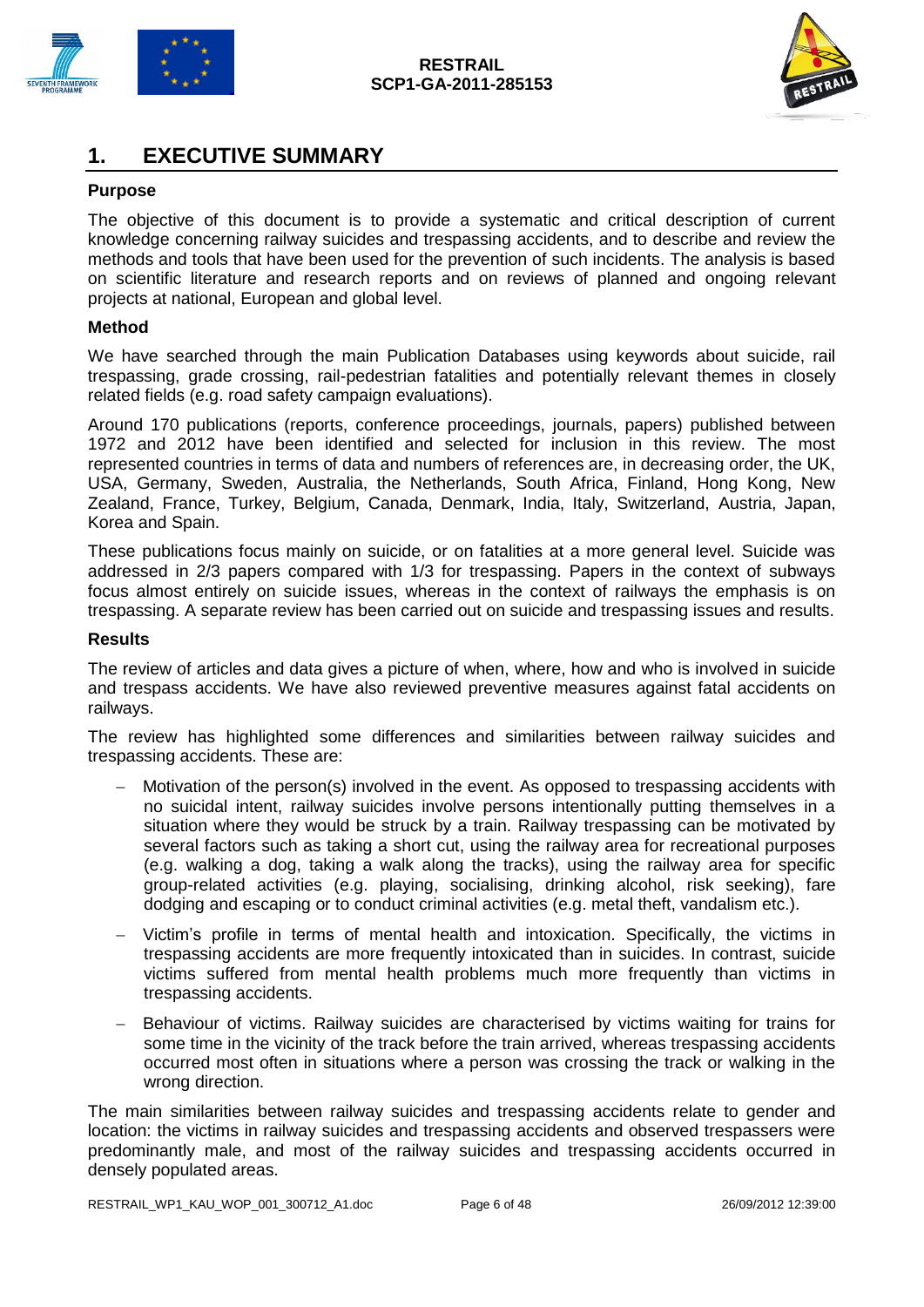



There is a subset of common preventive measures, like fences, that can be used to prevent both railway suicides and trespassing accidents, even though their effectiveness may depend on the target group in view of the different motives. Indeed, the information that both railway suicides and trespassing accidents occur in densely populated areas means that the same measures can be used to prevent both railway suicides and trespassing accidents.

Other measures are specific to either one of the two targets, suicide and trespassing. For example, measures dedicated to suicide prevention are not expected to affect trespassing accidents and incidents. Similarly, some measures may essentially have an effect on trespassing accidents and incidents, e.g. the removal of attractions (abandoned buildings as potential playgrounds, metal warehouses that can incite theft etc.). Measures to prevent railway suicides include e.g. gatekeeper programmes (training of staff at stations to identify people at risk for railway suicide), informing local authorities on the risk of locating psychiatric institutions near railways, and design of announcement protocols in case of a railway suicide. Measures to prevent trespassing accidents include e.g. removal of unauthorised paths, installation of prohibitive and warning signs & posters and education at schools to increase awareness of risks related to crossing the tracks.

Some measures might have opposing effects on railway suicides and trespassing accidents. Examples are campaigns to raise awareness of the risks related to crossing the railway tracks or media reports on train-pedestrian collisions. These measures can potentially have a negative effect on the frequency of railway suicides by increasing the knowledge and attractiveness of railways as a means of suicide.

#### **Limitations/implications**

The review of existing literature on railway suicides and trespassing accidents revealed some limitations. In particular, most of the reviewed articles/studies have been conducted by individual railways or research institutes. The studies often include data from only one country and therefore the results are too limited or specific (to a certain railway environment) to be directly useful for other companies or countries. In addition, current studies lack accurate knowledge of motives (the underlying reasons for these actions) and behaviour. Earlier studies on railway trespassing, for example, have been mostly based on reported incidents and fatalities, which does not necessarily show the extent of the problem (i.e. frequency of trespassing) and characteristics of trespassing. Moreover, existing studies have suggested several countermeasures to prevent both railway suicides and trespassing accidents. However, there is little published research evaluating the efficacy of these interventions.

These limitations highlight the need to collect and analyse European-wide railway suicide and trespassing accident-related data, to collect information on potential measures to prevent railway suicides and trespassing accidents, and to estimate and demonstrate their effectiveness. Based on the literature, railway suicide and trespassing related behaviour tends to be specific to location and/or country and thus special attention should be paid to evaluating the applicability of identified measures to different railway and cultural environments.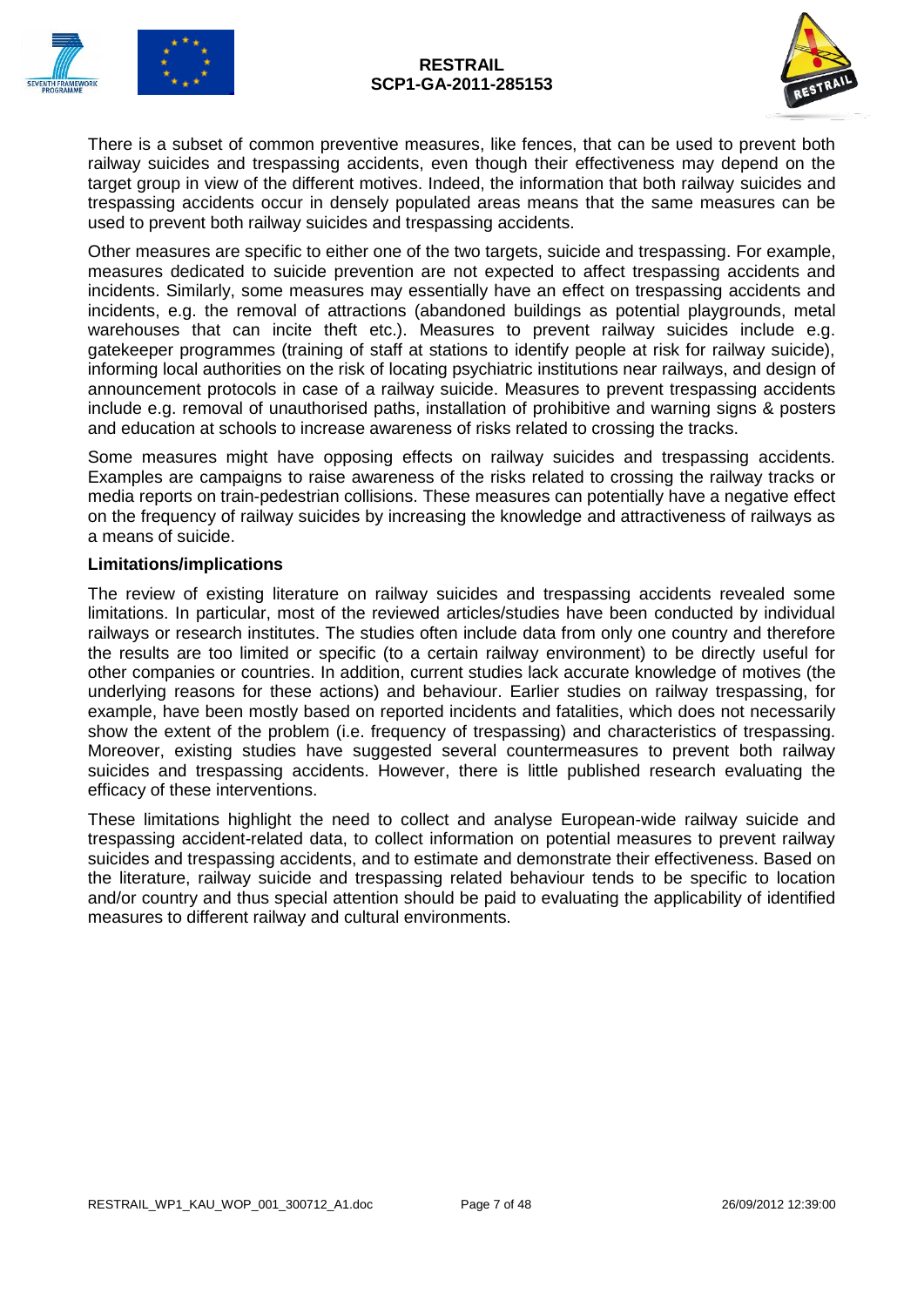



## <span id="page-7-0"></span>**2. INTRODUCTION**

### <span id="page-7-1"></span>**2.1 Purpose of the document**

The objective of this document is to provide a systematic and critical review of current knowledge concerning railway suicides and trespassing accidents, and to describe and review the methods and tools that have been used for the prevention of such incidents. The analysis is based on scientific literature and research reports and reviews of planned and ongoing relevant projects at national, European and global level.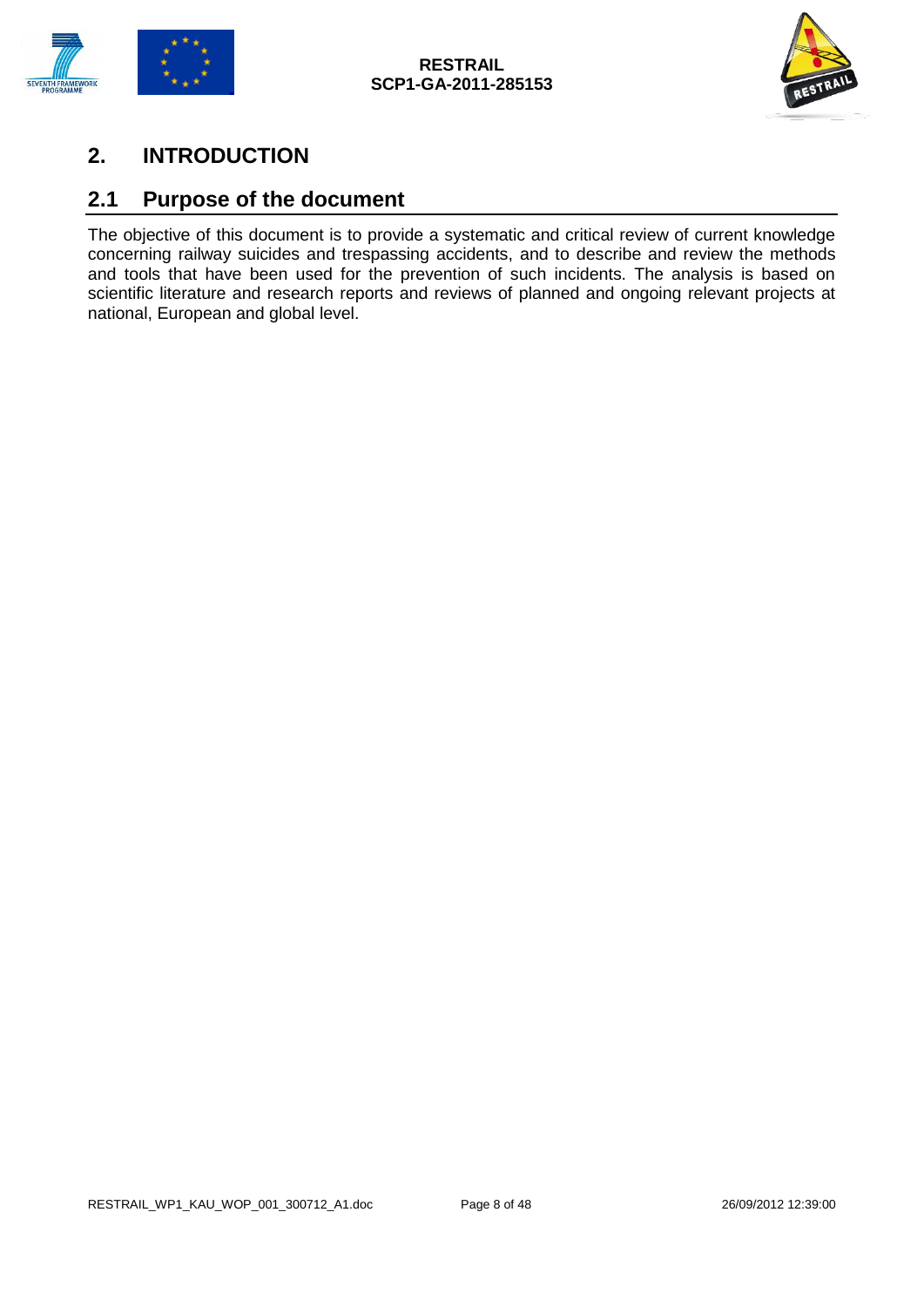

# <span id="page-8-0"></span>**3. DATA COLLECTION AND ANALYSIS**

In line with the RESTRAIL approach, the literature review has been carried in order to analyse both suicide and trespassing factors in the rail context, along with potential or evaluated measures in this context or in closely related fields.

### <span id="page-8-1"></span>**3.1 Description of the corpus of papers considered for analysis**

The current analysis has been conducted initially on the basis of around 170 papers accessed and referenced as dealing with suicide, rail trespassing, grade crossing, rail-pedestrian fatalities and potentially relevant themes. This literature deals mainly with the railway context (about 60%). There are also about 20 articles specifically focused on the subway context (Table 1 in Annex 1) and papers reported more general studies considering for example various methods of suicide including those in rail situations or papers dealing on closely related fields, e.g. suicide by jumping from a bridge or road safety campaigns. The full list of references is given in Annex 1.

#### <span id="page-8-2"></span>**3.1.1 Time and spatial distribution and context of literature**

Data were usually specific to one country and/or a given area (regional area, city, part of a network etc.) within the considered country with the exception of about 20 international or European comparisons (Abbott et al., 2003; Beautrais, 2007; Clifton, 2011; Daigle, 2005; Hoekstra & Wegman, 2011; Lewis et al., 2007; Mishara, 2007; O'Donnell & Farmer, 1992; O'Donnell et al., 1993; Ratnayake et al., 2007; Reynders et al., 2011; Rådbo et al., 2008; Sarchiapone et al., 2011; Yip et al., 2012). They were published between 1972 and 2012, half of them after 2005.

As shown in from Table 1, the countries most represented in terms of data and numbers of references were the UK, USA, Germany, Sweden, Australia, the Netherlands, South Africa and New Zealand, Austria, Finland and France, Hong Kong and Turkey, Belgium, Canada, Denmark, India, Italy and Switzerland. Other countries represented by one paper were Japan, Korea and Spain.

Suicide has been addressed mostly in the USA, UK, Germany, Sweden, Australia, the Netherlands, Hong Kong and South Africa. Trespassing has been addressed mostly in the USA, UK, Sweden, Finland, South Africa, Australia, New Zealand and Turkey.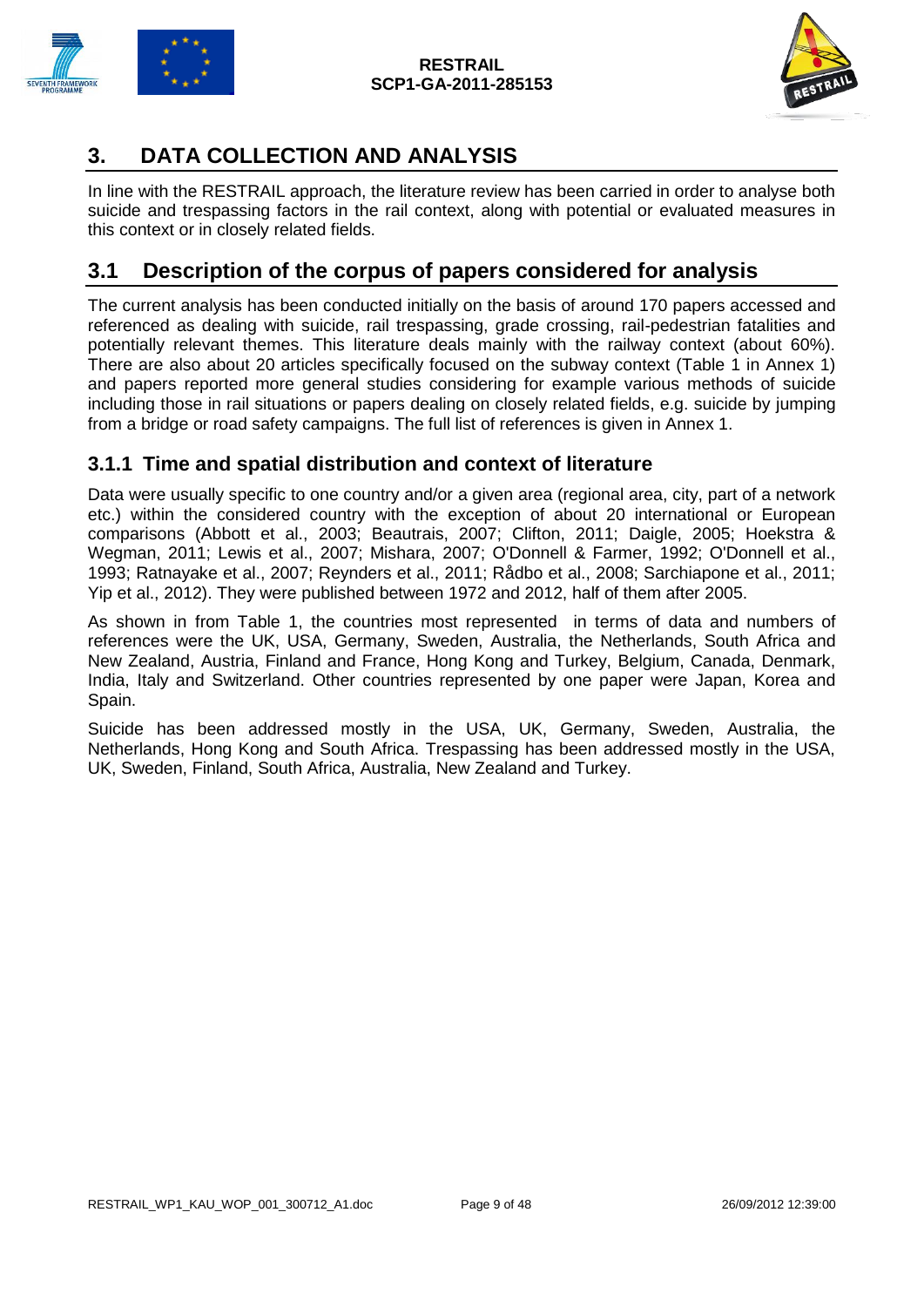



Table 1. Number of considered articles and reports by context and by country (briefly categorized from reading the document or the abstract when the document wasn't accessible).

|                    | Railway context         |                |                | Subway context |                |                |                                                  |                |
|--------------------|-------------------------|----------------|----------------|----------------|----------------|----------------|--------------------------------------------------|----------------|
| Country            | Trespass                | Suicides       | Both           | Trespass       | Suicides       | Both           | General, other field,<br>level-crossing specific | Total<br>Freq. |
| Australia          | $\overline{2}$          | 3              | $\overline{2}$ |                |                |                | $\mathbf{1}$                                     | 8              |
| Austria            |                         |                |                |                | $\overline{2}$ |                | $\overline{2}$                                   | 4              |
| Belgium            |                         |                |                |                | $\mathbf 1$    |                | $\mathbf{1}$                                     | $\overline{2}$ |
| Canada             |                         |                |                |                | $\overline{2}$ |                |                                                  | $\overline{2}$ |
| Denmark            |                         | $\overline{2}$ |                |                |                |                |                                                  | $\overline{2}$ |
| Finland            | $\overline{4}$          |                |                |                |                |                |                                                  | $\overline{4}$ |
| France             |                         | $\mathbf{1}$   | $\mathbf{1}$   |                | $\overline{2}$ |                |                                                  | $\overline{4}$ |
| Germany            | $\mathbf{1}$            | 12             | $\mathbf{1}$   |                | $\mathbf{1}$   |                | $\overline{4}$                                   | 19             |
| Hong Kong          |                         | $\mathbf{1}$   | $\mathbf{1}$   |                | $\mathbf 1$    |                |                                                  | 3              |
| India              |                         |                | $\overline{2}$ |                |                |                |                                                  | $\overline{2}$ |
| International      |                         | 5              | $\mathbf{1}$   |                | $\overline{2}$ |                | 13                                               | 21             |
| Italy              |                         | $\mathbf{1}$   |                |                |                |                | $\mathbf 1$                                      | $\overline{2}$ |
| Japan              |                         |                | $\mathbf{1}$   |                |                |                |                                                  | $\mathbf{1}$   |
| Korea              |                         | $\mathbf{1}$   |                |                |                |                |                                                  | $\mathbf{1}$   |
| the<br>Netherlands |                         | $\overline{4}$ |                |                | $\mathbf 1$    |                | $\overline{2}$                                   | 7              |
| New Zealand        | $\overline{3}$          |                | $\mathbf{1}$   |                |                |                | $\mathbf{1}$                                     | $\overline{5}$ |
| South Africa       | $\mathbf{1}$            |                | 3              |                |                |                | $\mathbf{1}$                                     | 5              |
| Spain              |                         | $\mathbf{1}$   |                |                |                |                |                                                  | $\mathbf{1}$   |
| Sweden             | $\mathbf{1}$            | 6              | $\overline{4}$ |                |                | $\mathbf{1}$   | $\mathbf{1}$                                     | 13             |
| Swiss              |                         |                |                |                |                |                | $\overline{2}$                                   | $\overline{2}$ |
| Turkey             |                         |                | $\overline{3}$ |                |                |                |                                                  | $\overline{3}$ |
| UK                 | $\overline{3}$          | 8              | $\overline{4}$ |                | $\overline{2}$ | $\overline{2}$ | 8                                                | 27             |
| US                 | $\overline{\mathbf{4}}$ |                | 9              |                | 3              | $\mathbf 1$    | 8                                                | 25             |
| European           |                         |                | $\mathbf{1}$   |                |                |                | $\overline{3}$                                   | $\overline{4}$ |
| Unknown            |                         | $\mathbf 1$    |                |                |                |                | $\mathbf 1$                                      | $\overline{2}$ |
| Total              | 19                      | 46             | 34             | $\mathbf 0$    | 17             | 4              | 49                                               | 169            |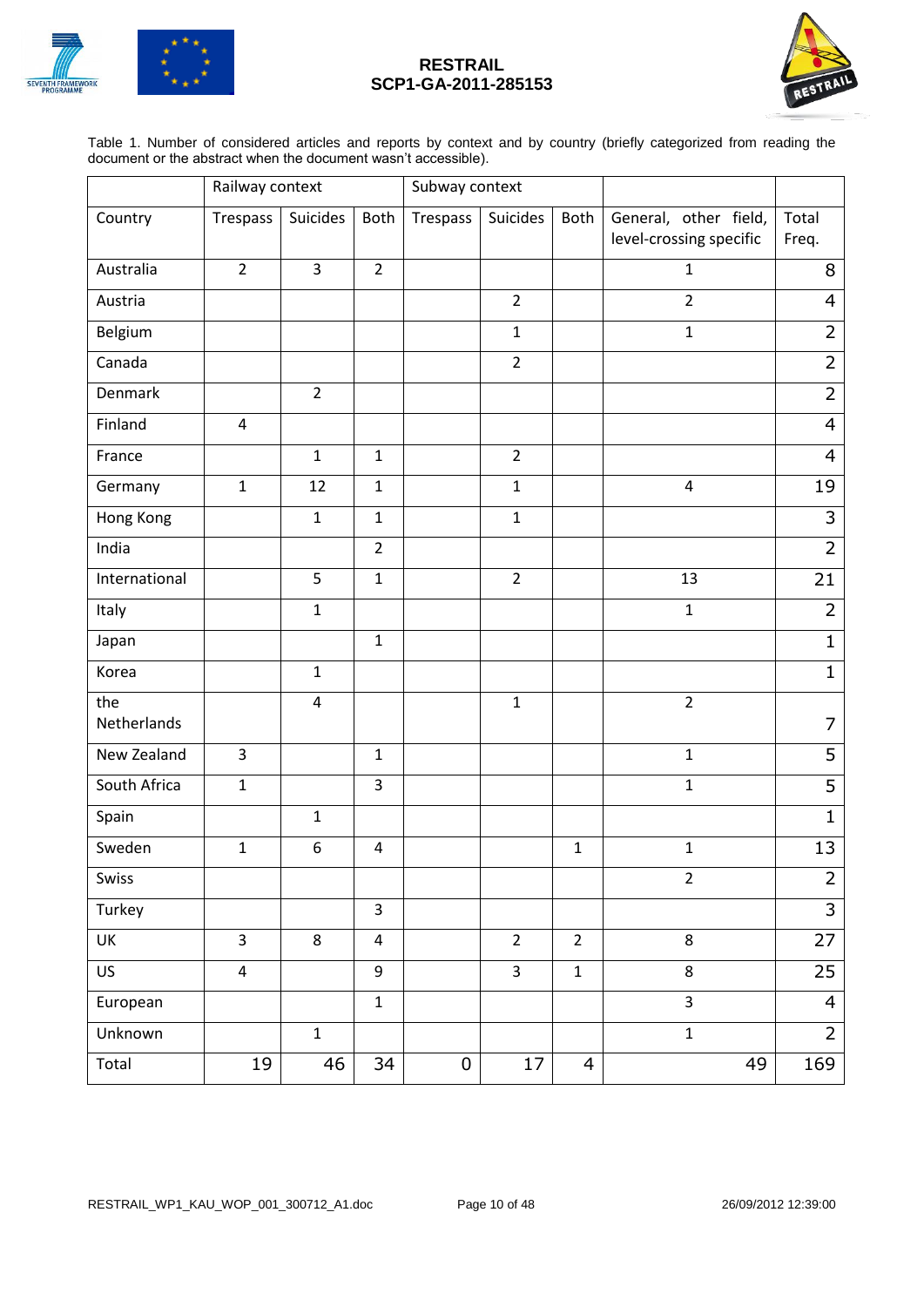



#### <span id="page-10-0"></span>**3.1.2 Type of documents**

From a methodological viewpoint, about 40% of the papers (65/169) are based on reports on intentional as well as unintentional fatalities and/or attempted suicides (more or less focused on a specific type and context), although three are focused on non-intentional fatalities (De Leo & Krysinska, 2008; Lindqvist et al., 2004; Silla & Luoma, 2011) and thus do not address suicide. The number of case reports involved in the analyses ranges from 1 single case in (Becker & Schmidt, 2001) and (Palanco, Lucas, Rojas, & Martinez, 1999) to a maximum of 145 865 cases of fatal suicides in Germany during ten years from 1991 to 2002 in (Baumert et al., 2008). The median number of reported cases is 175.

There are several reviews of the literature (e.g. Beautrais et al., 2009; Burrows & Laflamme, 2007; Farmer et al., 1992; Holdaway et al., 2012; Ladwig et al., 2009; Lerer & Matzopoulos, 1996; Lobb et al., 2003; Lobb, 2006; Lukaschek et al., 2011; Node et al., 2006; Rail Accident Investigation Branch (RAIB), 2011; Reisch & Michel, 2005; Sarchiapone et al., 2011; Beautrais et al., 2009; Cina et al., 1994; Lobb, 2006) and few empirical studies, evaluation or studies conducted in the field using interviews or questionnaires (Cina et al., 1994; Frisk, 1997; Ladwig et al., 2012; Law et al., 2009; Nixon et al., 1985; Ladwig & Baumert, 2004; O'Donnell et al., 1994; Reynders et al., 2011; Schmidtke, 1994; Shapiro et al., 1994; van Houwelingen & Kerkhof, 2008; Yum et al., 2006).

#### <span id="page-10-1"></span>**3.1.3 Thematic foci**

From a thematic viewpoint, the literature is extensively focused on suicide, or on fatalities at a more general level. Whether or not it was central to the paper, suicide was treated in 127 papers whereas trespassing was treated in 58 papers and grade crossing was represented even less in 30 papers. Since both the themes could be found in a single paper, we have looked at their distribution: 87 papers were dedicated to suicide only, nine to trespassing (Rail Safety and Standards Board, 2005; Rail Safety and Standards Board., 2003; Silla & Luoma, 2009; Silla & Luoma, 2011; Silla & Luoma, 2012; Strauch et al., 1998; Thompson et al., 2012) and two to safety issues at level crossings (Evans, 2011; Rail Accident Investigation Branch (RAIB), 2011). Twenty papers dealt with the three issues, the rest with at least two of the three themes: 18 dealt with both suicide- and trespassing issues, eight with trespassing and level crossings, and none dealt with suicide and level crossings. Although the literature on level crossings has a predominant focus on drivers and train-vehicle collisions, some studies also dealt with train-pedestrian collisions.

One important issue concerns the differences and similarities between pedestrian-train collisions in the context of suicide and in the context of trespassing, in terms of adequate prevention, detection and mitigation of consequences. Rådbo et al., (2008) have proposed a detailed safety-oriented analysis of train-person collision where a person is fatally injured by a moving train. In the two next parts, chapter 4 and 5, we will concentrate on what characterize rail suicide and rail trespassing accidents. We will also provide a synthesis of factors and measures common or specific to suicide and trespassing that could help in deterring, preventing or mitigating the consequences of suicide and trespassing in the rail context.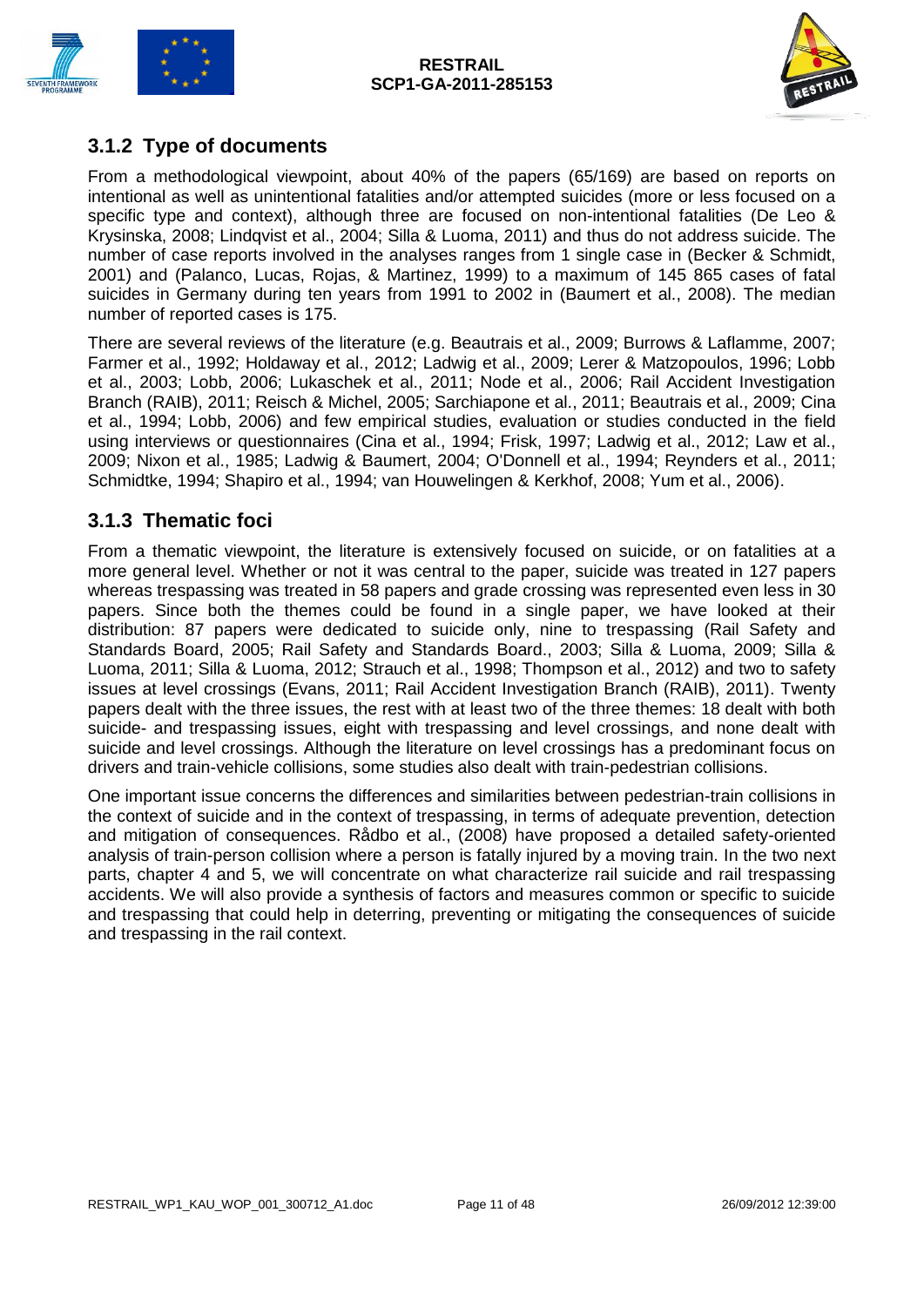



### <span id="page-11-0"></span>**4. STATE-OF-THE-ART SUICIDES**

The following section reviews the articles that deal with railway suicides and railway trespassing accidents. It is based on papers for which the context is mainly the railway domain followed by the subway context. This review also includes some general papers about suicide statistics, means of suicide etc.

This literature provides considerable knowledge on how these events occur in different countries and the victims involved. Together, the articles describe the issue and phenomenon similarly and confirm each other's results. The specific situations are well-documented and in certain cases also describe how the victim acted before the accident. Henceforth in this summary the suicidal person, attempting, or completing the suicide attempt, is also termed the *victim*.

### <span id="page-11-1"></span>**4.1 Definition of suicide**

A definition of suicide, and the factors crucial to determining whether the death is a suicide, accident or homicide, is needed. Among others, Rosenberg et al., (1988) defines suicide as "death arising from an act inflicted upon oneself with the intent to kill oneself". Suicides on railway tracks are classified in the mortality recording in accordance with the tenth revision of the International Classification of Diseases (ICD-10) as "Intentional self-harm by jumping or lying in front of a moving object" (ICD 10 X81)." Driever et al., (2002) has use a classification of railway suicide from the criteria: "(i) logical suicide motive (hopeless situations caused by grave illness like cancer, psychical disorders like depressions, debts and long-time unemployment or separation, respective bereavement) in combination with (ii) farewell letter, announcement of suicide or preceding (multiple) suicidal attempts or (iii) sighting by the train driver in upright position standing in or stepping into the track".

### <span id="page-11-2"></span>**4.2 When (time of day, weekday, month)**

Studying time patterns is fundamental to understanding a suicide regardless of the means, and to find possible time patterns that may influence the victim. The exact time of suicidal or fatal accidents within rail networks can often be pinpointed due to schedules/timetables and train drivers attending, while exact times of other suicide methods are considerably harder to identify.

### <span id="page-11-3"></span>**4.2.1 Time of day and weekday**

From scientific articles concerning railway suicides, some trends in time of day are apparent, although there are also some differences. Studies show a pattern of railway suicides occurring during commuting hours (Meltem et al., 2011); Lerer & Matzopoulos, 1997) or in the evenings (Schmidtke, 1994; Silla & Luoma, 2012). Other studies indicate that train-person collisions occur during daytime (Emmerson & Cantor, 1993; Rådbo et al., 2005). A Dutch study has found a strong relationship between suicide rates and time of day, showing that the suicide rates increased 1.5–2 h after sunset (van Houwelingen & Beersma, 2001). In a large study of cases, the activity pattern shows victims jumping during daytime while during evenings they place themselves, lying or sitting, on the tracks (Dinkel et al., 2011). In some studies there is a description of the differences between men and women. Women usually commit suicide earlier in the day and men in late afternoon/evening (Erazo et al., 2004b; Kerkhof, 2003).

Concerning the weekly distribution, studies indicate a peak at the beginning of the week and a low on weekends (Erazo et al., 2004b; Schmidtke, 1994; van Houwelingen & Beersma, 2001). Apparently for subjects at risk the start of the working week triggers feeling of personal failure and isolation.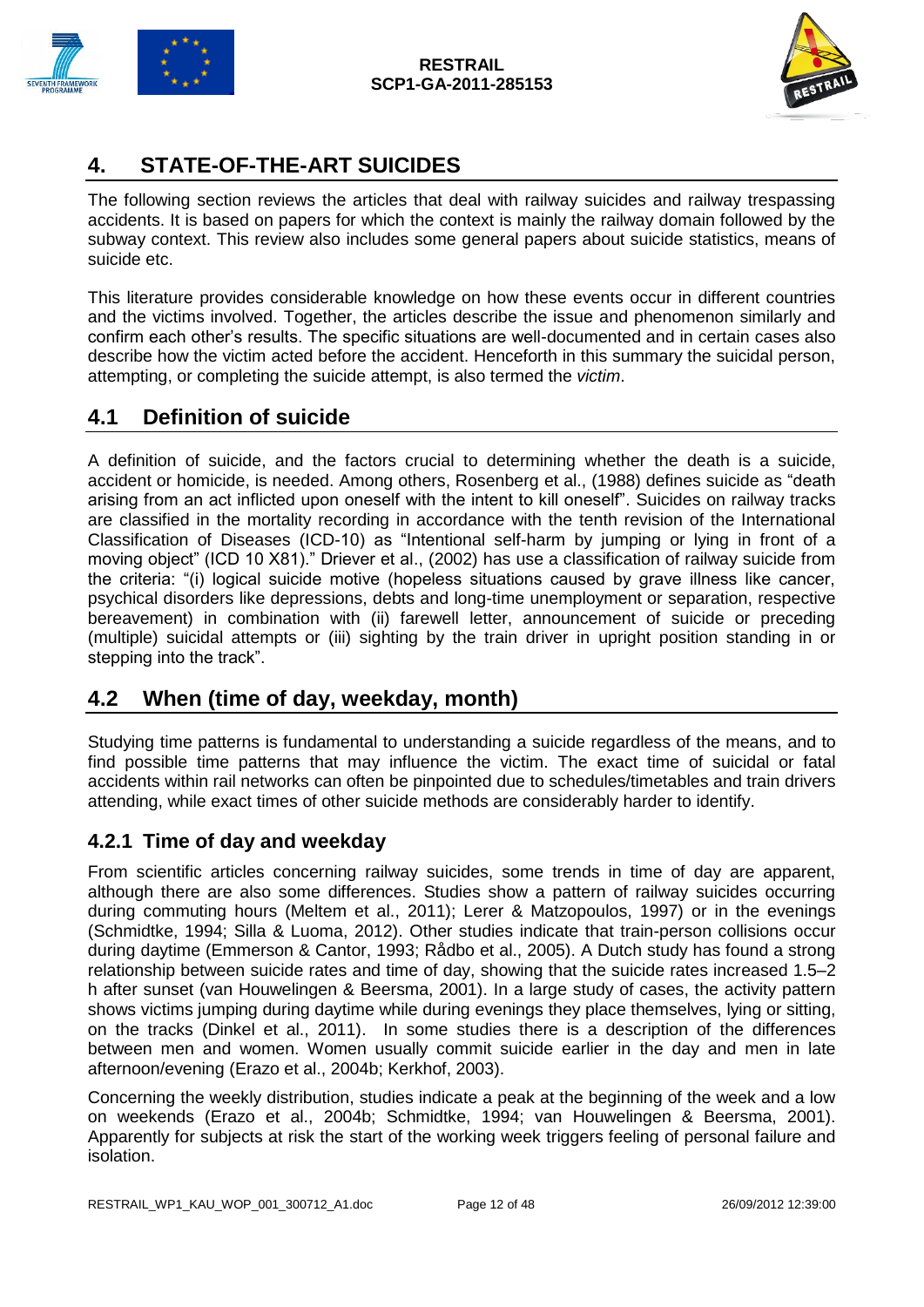



### <span id="page-12-0"></span>**4.2.2 Month of the year**

Circadian pattern peaks for the half-years covering summer and winter have clearly been shifting to earlier and later clock times, respectively, corresponding to time of sunrise and sunset (Erazo et al., 2004b; Andriessen & Krysinska, 2011). Sex-specific interaction patterns of season and clock time for excess railway suicide risk have been reported by several studies (Erazo et al., 2004b; Schmidtke, 1994; van Houwelingen & Beersma, 2001. Ladwig et al. (2009) have observed from studying a large number of cases that most train-person collisions occur in April and the fewest in December. In a Turkish study a peak has been observed in summertime (Ozdoğan et al., 2006). In studies from Scandinavia, no clear monthly trend has emerged (Silla & Luoma, 2012; Rådbo et al., 2005).

### <span id="page-12-1"></span>**4.3 Where (typical places)**

Most railway suicides occur in densely populated areas with access to a railway (Rådbo et al., 2005; Silla & Luoma, 2012; van Houwelingen et al., 2010). There are clearer differences between urban and rural areas in the Nordic countries (Sweden, Finland) than in other European countries. In bigger cities the simplest way to reach the tracks seems to be via platforms, probably due to better fencing than in smaller cities (Rådbo & Andersson, 2012). In smaller communities and in rural areas, victims seek locations where they can easily step up onto the track, often in the vicinity of a level crossing, bridge, or tunnel – a known location, and place themselves on the track (Abbott et al., 2003; Rådbo & Andersson, 2012). In many cases the person tended to commit suicide close to their home (Rådbo et al., 2012b; Abbott et al., 2003; Kerkhof, 2003).

In densely populated areas it is common to find hotspots — specific locations where a high number of suicides take place. These are defined in one article as a section of 2-kilometre track where six or more suicides have occurred (Andriessen & Krysinska, 2011). Hotspots seem to be easily accessible and often lack proper fencing. Also, they frequently develop close to level crossings and/or close to psychiatric hospitals or mental health facilities (Andriessen & Krysinska, 2011; Emmerson & Cantor, 1993; van Houwelingen et al., 2010).

### <span id="page-12-2"></span>**4.4 Behavioural patterns and characteristics of railway suicide victims**

### <span id="page-12-3"></span>**4.4.1 Behavioural patterns of railway suicide victims**

Knowledge on railway suicide victims' pre-crash behaviour is sparse. Results from the few existing studies are consistent in reporting specific pre-crash behavioural patterns, e.g. the dropping or leaving behind of personal belongings (e.g. bags, suicide notes, ID cards), removal of shoes, possession of items that ordinarily would be left at home (e.g. framed family pictures), avoidance of eye contact, erratic gesture, mimic or movement, erratic communication patterns (e.g. loudly talking to oneself) and aimlessly wandering about (Lukaschek et al., 2011; O'Donnell et al., 1996; Clarke & Poyner, 1994; Gaylord & Lester, 1994). Furthermore, out-of-the-ordinary clothing (e.g. totally dressed in black, extremely bright colours, special items like a long, black coat, a Stetson or a uniform) might be an indicator (Lukaschek et al., 2011), although this feature seems to be more prominent in Hong Kong, where a departure from ordinary dress to traditional ethnic fashion alerts subway staff (Gaylord & Lester, 1994).

Additionally, information about suicide intention may also come from the location where suicide was committed in station areas, e.g. the head of a station platform (Clarke & Poyner, 1994; Lukaschek et al., 2011; Rådbo & Andersson, 2012).

Regarding suicidal behaviour on railway tracks, subjects might fall into one of the following four categories: jumpers, liers, touchers and wanderers (Guggenheim & Weisman, 1972). Accordingly, jumpers are those who leap or tumble directly in front of an oncoming train in the presence of passengers and other bystanders. Liers, seldom observed entering the pit, lie down across the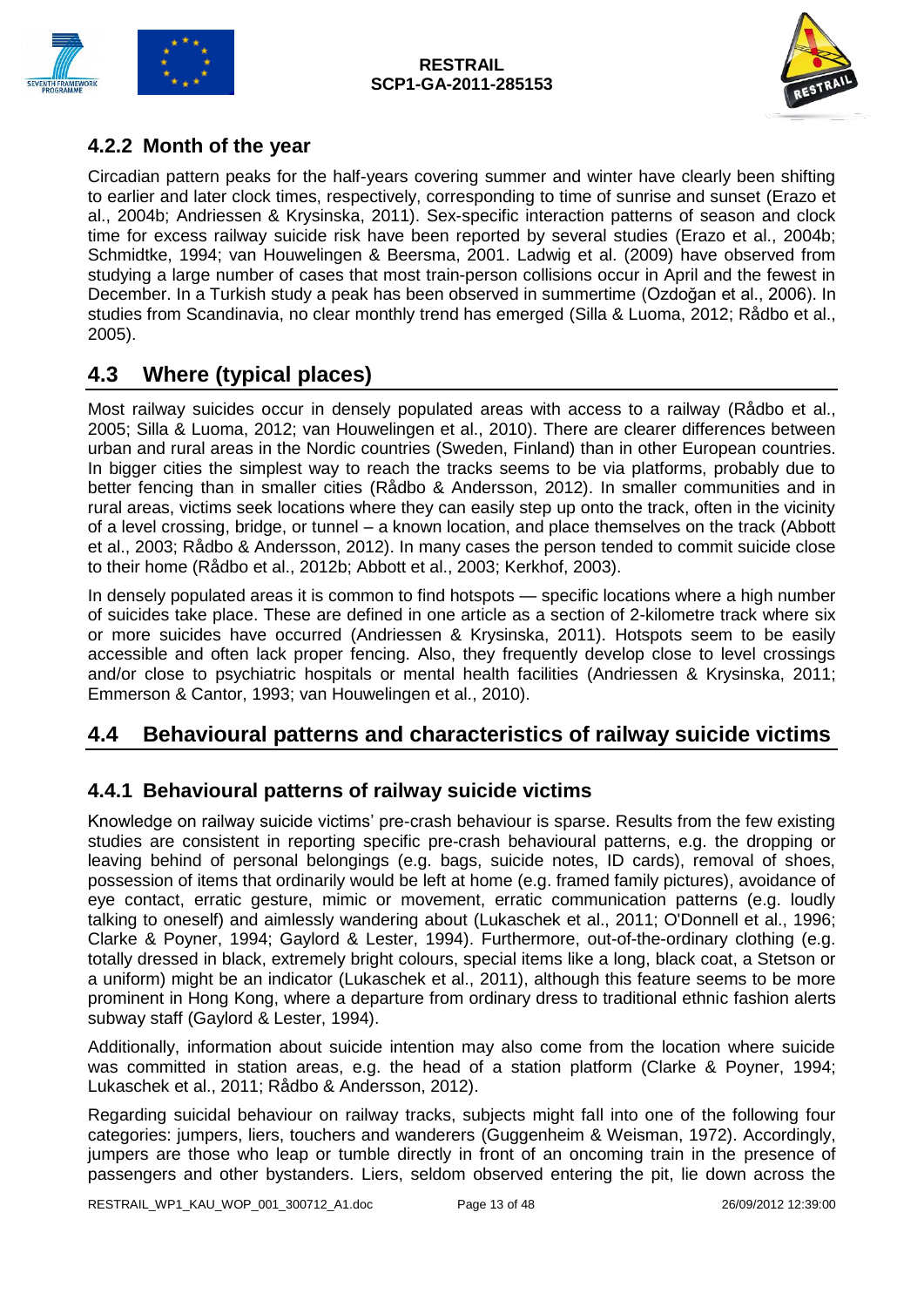



tracks, generally in a prone position, and await the approach of a train or for the train to start. Touchers make contact with an electrical source and are killed through electrocution from a highvolt electrical conductor. Wanderers walk along the pit and are hit by collision with the train in a walking position. Analysing suicide data for the German Railway Suicide Project, we further identified some rare cases of 'chaired suicides' (one incidence with wheelchair-bound persons, several incidences with couples). In one case, a young mother had committed suicide on the track with two infants in her arms (Ladwig et al., 2009). In a retrospective analysis of registry protocols of 4127 suicidal acts on the German Railway net in the period 2002 to 2006, 1004 cases could be classified as distinct behaviour pattern (jumping, lying, wandering) (Dinkel et al., 2011)). Neither in this study nor in a small Finnish study were age and sex associated with type of suicidal behaviour (Dinkel et al., 2011; Silla & Luoma, 2012). It has been hypothesised that the behaviour of the victim might allow conclusions to be drawn as to whether the incident was a suicide or an accident (Driever et al., 2002) but more evidence is needed.

#### <span id="page-13-0"></span>**4.4.2 Method choice**

Key factors presumed to influence railway track method choice remain largely speculative. Intuitively, suicide death on the open track, accomplished by wanderers or liers and not witnessed by the public, point to a more thoughtful consideration of the effects on railway suicides on witnesses than is the case with a public death at a station with numerous bystanders (Ladwig et al., 2009; Guggenheim & Weisman, 1972).

Interviewing railway suicide attempters revealed that there is an omnipresent belief that suicide on the track results in a certain and painless death (Mishara, 2007). According to the SOVRN project, railway suiciders choose places near their vicinity—the 'proximity factor' (Abbott et al., 2003).

The choice-structuring concept presented by Clarke and Lester (Clarke & Lester, 1989) underscores the complexity of the cognitive progression from ideation to action (Silla & Luoma, 2012) and, by applying the concept to railway suicides, the fatal attractiveness of the method: easy opportunities, no knowledge or skills required to reliably produce the desired result, which might include not only one's own death but also inconvenience to others (through witnessing). Additionally, the certainty of death may be overestimated.

## <span id="page-13-1"></span>**4.5 Who (gender, age, mean age)**

### <span id="page-13-2"></span>**4.5.1 Sex and age distribution**

RESTRAIL\_WP1\_KAU\_WOP\_001\_300712\_A1.doc Page 14 of 48 26/09/2012 12:39:00 In the general population, substantially more men than women commit suicides with a male/female ratio of 3.2 within European countries (Schmidtke, 1994). Male victims are predominant in deaths due to self-immolation, railway collision, hanging, firearms, and electrocution. The most potentially painful/disfiguring methods of suicide — jumping from a height, self-immolation, and railway deaths, were favoured by the young (Cooper & Milroy, 1994). In Germany, 4003 fatal railway suicides over a 6-year period (1997–2002) were analysed and revealed a male/female ratio of 2.70 (Erazo et al., 2004b). After stratifying for open track and station area, the striking male preponderance of railway suicides decreased (Erazo et al., 2005). In a smaller sample from Germany, a comparable male/female ratio of 2.26 and a mean age of 41 years were found (Lukaschek et al., 2011). Additionally, an increasing time trend of the number of railway suicides for subjects aged ≤65 years was reported (Baumert et al., 2005). A study from Finland reported a male/female railway suicide ratio of 2.4 (Silla & Luoma, 2012). The excess railway suicide risk of males was also confirmed in the SOVRN Project (Abbott et al., 2003). Apparently, these figures mirror to some extent the general sex distribution of fatal suicides in Western societies. Data from the Netherlands show a male/female ratio of train suicides of about 2 and a mean age of 40 years. The male/female ratios of train suicides as well as of general population suicides have risen constantly within the last two decades in the Netherlands.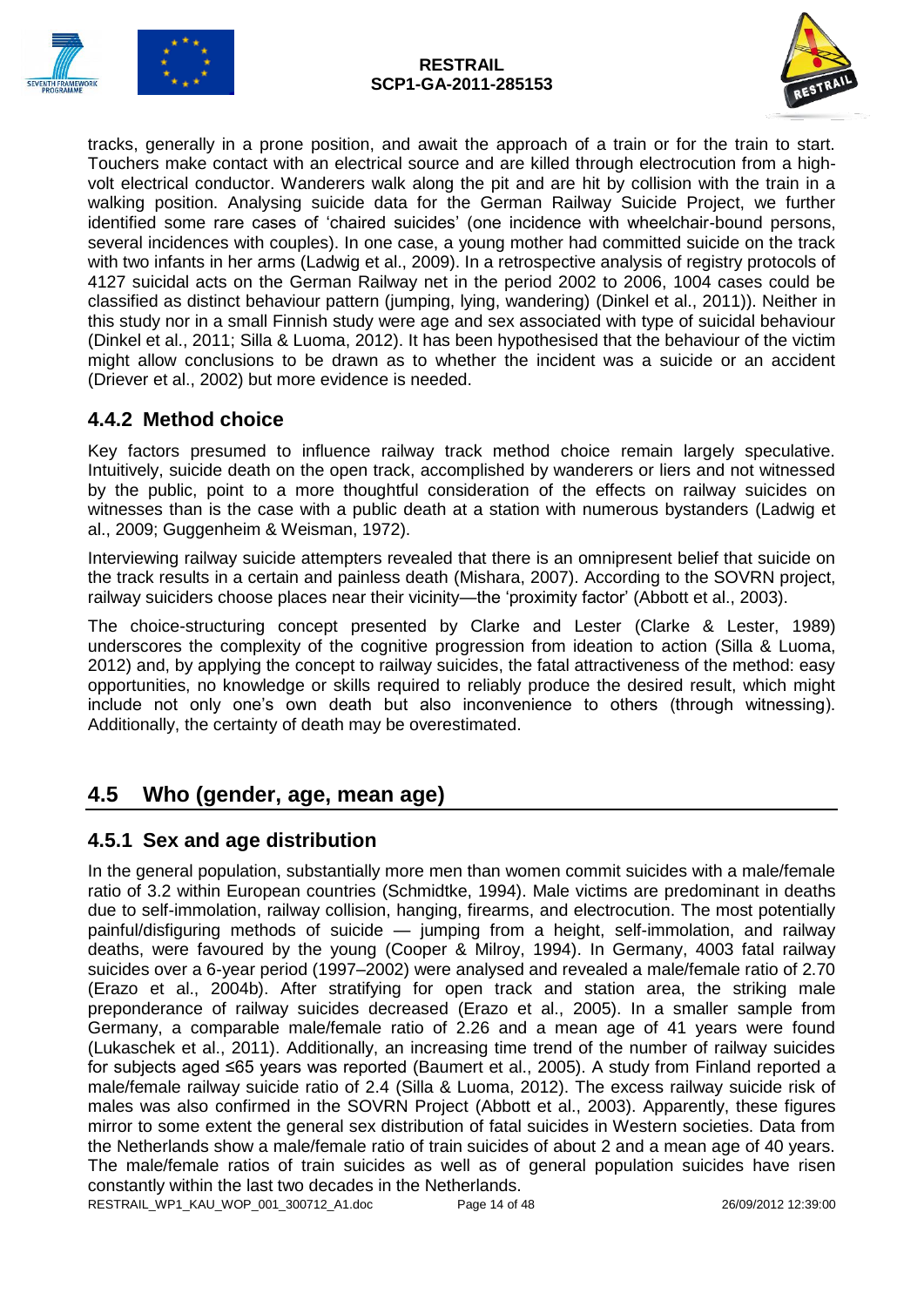



In a sample from Sweden dominated by railway victims the mean age was 42 years (Beskow et al., 1994). Male dominance in railway suicide victims was confirmed by another Swedish study where the majority of victims were in the age group 40-59 years (Rådbo & Andersson, 2012). In contrast, a study from Denmark showed that 44% of train suicide victims were in the age group 15-29 years. A study from Tokyo including platform incidents revealed a mean age of 44 years (Node et al., 2006).

A study from Queensland, Australia, reports a male/female ratio of 4, which is equal to the sex distribution of suicide by all methods in Queensland (De Leo & Krysinska, 2008). A third of railway suicide victims in the Australian study were in the age group 15-24 years (De Leo & Krysinska, 2008).

In a study from Cape Town, South Africa, the majority of victims were men between the ages of 25 and 44 years. However, the study sample includes all railroad related deaths, not only suicides (Lerer & Matzopoulos, 1997).

On the whole, evidence from studies conducted in a number of European countries, Australia, South Africa and Japan points to a greater incidence of railway suicides among men than women. Despite this, a review of international literature on the incidence of suicide on railway networks revealed conflicting data on the sex ratio of this type of suicide, but identified young adults (20-40 year of age) as those most exposed to train suicide (Krysinska & De Leo, 2008).

### <span id="page-14-0"></span>**4.5.2 Metro/Underground**

The sex ratio of suicide victims in subway systems might differ considerably. Here, male predominance is less pronounced (Ladwig & Baumert, 2004; Ladwig et al., 2009; Sonneck et al., 1994; O'Donnell & Farmer, 1994; O'Donnell et al., 1994; O'Donnell & Farmer, 1992). Victims tend to be younger than railway suicide victims (O'Donnell & Farmer, 1992; Sonneck et al., 1994; Abbott et al., 2003; Mishara, 1999; Ratnayake et al., 2007) with a peak in the age group 25 to 34 years (O'Donnell & Farmer, 1994; Ladwig & Baumert, 2004).

### <span id="page-14-1"></span>**4.6 Drugs/alcohol**

In railway suicides, deviant pre-crash behaviour may be accompanied by alcohol or drug intoxication. The proportion of subjects affected by alcohol/drug intoxication varies greatly between studies: Two studies reported only a few subjects with alcohol intoxication — 2% (Mohanty et al., 2007); and 10 % (Cocks, 1987), whereas two studies reported very high proportions of 70%, (Shapiro et al., 1994; Cooper & Milroy, 1994). Most studies reported proportions between 20% and 30% of intoxicated subjects (De Leo & Krysinska, 2008; Beskow et al., 1994; Lukaschek et al., 2011). Another study showed that about half of all victims were intoxicated by alcohol, medicines and/or drugs (Silla & Luoma, 2012). Regarding sex and age differences, alcohol was an important risk factor among the young (De Leo & Krysinska, 2008) and male subjects (Frisk, 1997), more precisely in single young men (Symonds, 1985).

Regarding subjects killed in train accidents as opposed to suicides, the proportion affected by alcohol intoxication is high, ranging from 35% (Lerer & Matzopoulos, 1997) to 69 % and above (Cina et al., 1994; Meltem et al., 2011; Silla & Luoma, 2012). A study on subway train-related fatalities in New York City reports that antidepressant medications were more frequently detected in suicides, whereas cocaine and ethanol were more frequent in accidents (Lin & Gill, 2009).

### <span id="page-14-2"></span>**4.7 Illness**

Evidence from retrospective psychological autopsy studies confirmed a substantial degree of psychiatric morbidity in railway suicide victims (Ladwig et al., 2009). The majority of SOVRN patients suffered from signs of mental disorders, where many of these had been present for over a year and some for more than a decade (Abbott et al., 2003). Data from the south of England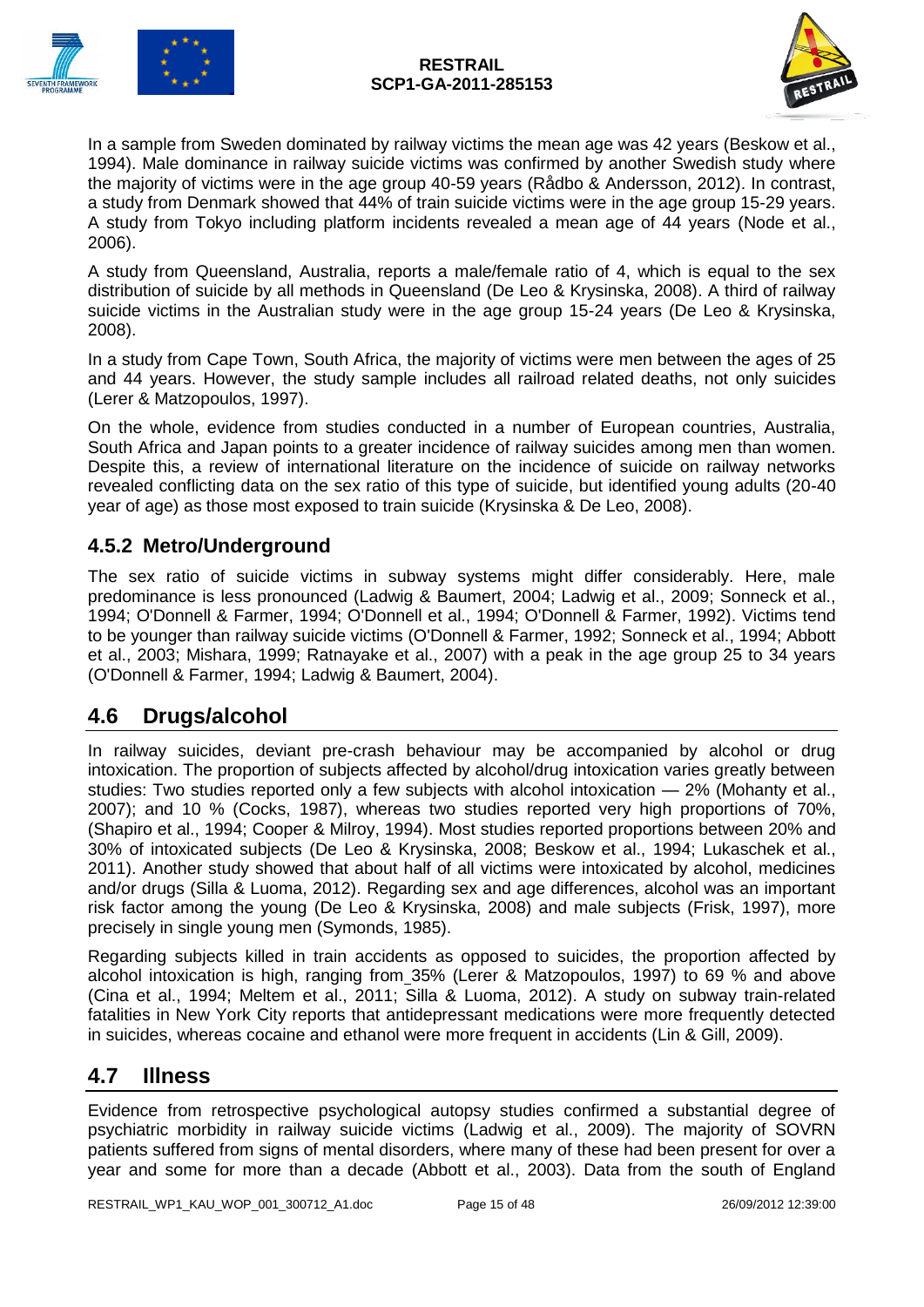



revealed that railway suicide victims appeared to have medical, mainly psychiatric, contributions to their death. Rail suicides included more cases of major psychosis and neurosis, but fewer and less severe alcoholics (Symonds, 1985). In the Netherlands, data of four published train suicide studies were combined with a study of 57 train suicides to investigate mental healthcare status and psychiatric disorders in train suicides. Fifty-three per cent of all train suicides received psychiatric care at the time of suicide, with 49% of them being inpatients. Compared to general suicides, functional non-affective psychoses were overrepresented (van Houwelingen & Kerkhof, 2008). However, loneliness and sudden ending of an intimate relationship are also possible triggers (O'Donnell et al., 1996).

In an Australian study, a psychiatric diagnosis was documented in 40.4% of railway suicide victims (De Leo & Krysinska, 2008). A study from Sweden reports that severe illness, mostly psychiatric, was detected in 57% of railway suicide victims (Beskow et al., 1994). Similar results came from a Danish study, where 81% of train suicide victims were classifiable as psychiatric patients (inpatient, outpatient, former inpatient). Of the 13 "psychiatric" suicides by train, nine (69%) had a psychosis diagnosis. As in other international investigations a correlation was demonstrated between increasing proportion of mentally ill and degree of violence and deliberateness of the suicide (Lindekilde & Wang, 1985). A reanalysis of patient records from 129 subjects who committed suicide in the Montreal metro found that 73% had received inpatient psychiatric treatment (e.g. major depression, schizophrenia) at the time of death (Mishara, 1999). A study from England on underground/metro suicide also revealed a certain percentage of victims who had been psychiatric inpatients at the time of the incident or had recently been discharged (Cocks, 1987). A review of the international literature on the incidence of suicide on railway networks revealed that documented psychiatric diagnoses were found in up to 83% of cases (Krysinska & De Leo, 2008; Lerer & Matzopoulos, 1997). A literature review involving epidemiology studies and studies relating to subway suicide showed that those attempting suicide on the subway appear to be affected by serious mental illness and have contact with mental health services before the suicidal behaviour (Ratnayake et al., 2007).

### <span id="page-15-0"></span>**4.8 Railway suicides compared to national suicide rates**

Krysinska (2008) has compiled a review of international studies on train-related suicides and presented a matrix of the percentage of railway suicides compared to all suicides in each country (Krysinska & De Leo, 2008). The review shows that the Netherlands has the highest proportion (12%) (Kerkhof, 2003) and the Hong-Kong mass transit railway has the lowest (1%) (Gaylord & Lester, 1994). Other countries that are included in the study are Spain (11.8%) (Palanco et al., 1999), Germany (7%) (Baumert et al., 2005) and Sweden (5%) (Rådbo et al., 2005). Other descriptive studies of railway suicide have shown rates of 5.3% in Belgium (Andriessen & Krysinska, 2011) and 2% in Australia (De Leo & Krysinska, 2008). In the Netherlands attempts have been made to find crucial circumstances that can explain increases or decreases in railway suicides, but only one is found to be significantly variable; "The incidents of train suicides parallels that of general population suicides"(van Houwelingen et al., 2010).

### <span id="page-15-1"></span>**4.9 Railway suicide prevention (technical/physical and soft measures)**

It is of great importance to work unremittingly with suicide prevention and means restriction. Diagle (2005) writes in the conclusion to his article that "*At the individual level, studies tend to demonstrate that many suicidal persons have a preference for a specific method. Similarly, the fact that suicidal crises are very often short-lived (and, what is more, influenced by ambivalence or impulsiveness) suggests that a given individual who has limited access to a given means will not put off his intentions to later or shift to another method*" (Daigle, 2005)

*Technical/physical measures*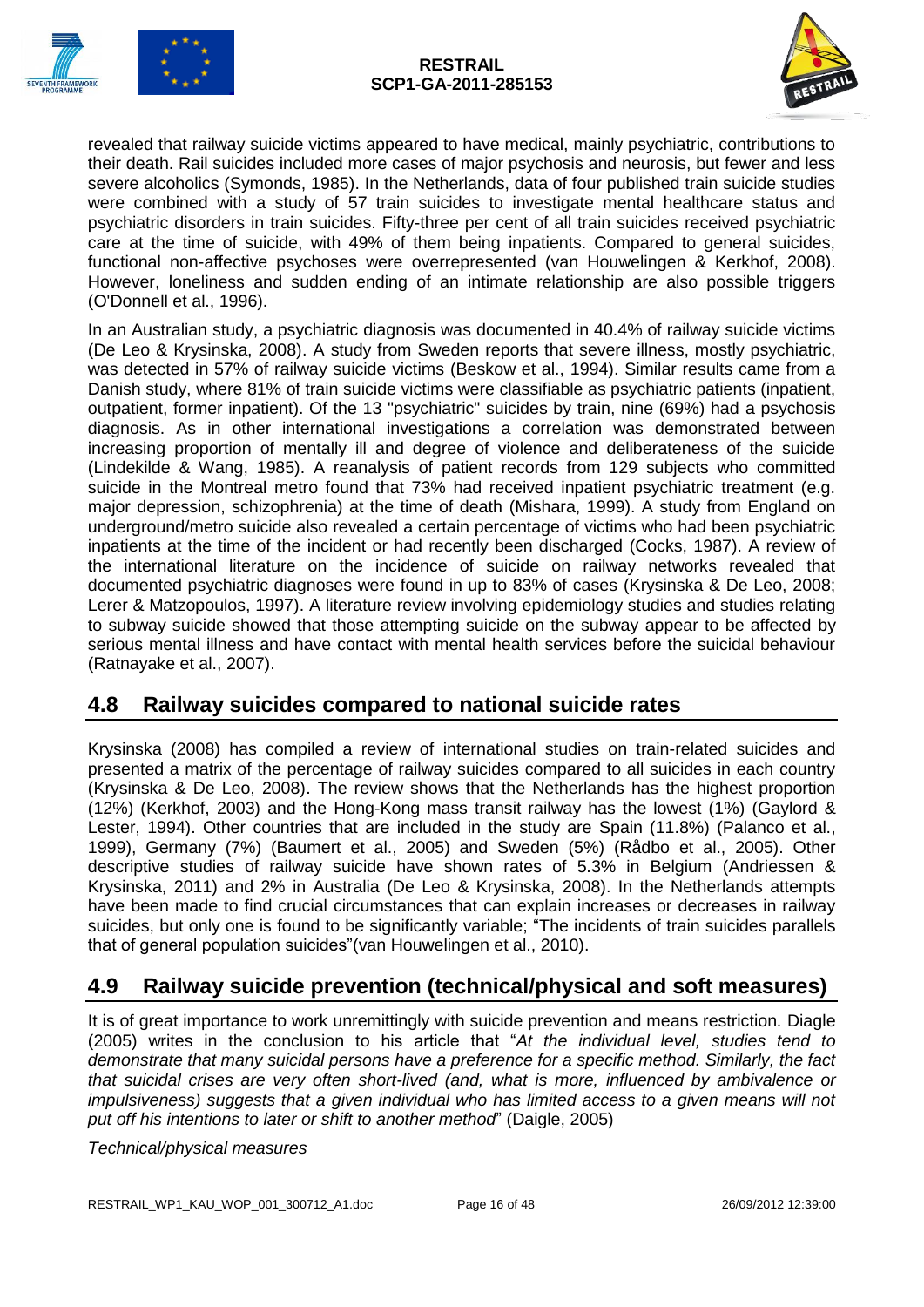



Technical or physical preventative measures are discussed in a number of articles. A study from the London underground has shown that a pit under the tracks originally introduced to lead off surface water from the train stations reduces the number of suicides (Coats & Walter, 1999). In Japan, platform screen doors that eliminate access to tracks have been tested and evaluations show that this reduces suicides effectively (Law et al., 2009; Law & Yip, 2011).

Studies have also highlighted the importance of reducing public access to the track by different types of fences, and in discussions between infrastructure manager and railway operators, proper fencing is seen as one of the most important preventative measures (Clarke & Poyner, 1994; Rådbo et al., 2012). Within other suicide prevention areas, as well as studies on means restriction, it is clear that efforts to hinder suicidal persons are effective. By reducing the possibility to jump from high bridges by fencing, suicides decreased. Also, it has been shown that when fencing is removed, a noticeable increase in suicides occurred, followed by a decrease when the fence was replaced (Beautrais et al., 2009). Netting to stop the possibility of jumping from a terrace has also been shown to reduce the number of suicides (Reisch & Michel, 2005).

#### *Theoretical derive and validation of railway suicide prevention strategies*

Rådbo et.al (2008) have published a theoretically derived and categorised set of railway suicide prevention strategies, and converted them into proposed obstacles that may influence the event, such as: a) measures influencing perceived attractiveness and availability of rail traffic as a means to commit suicide, b) measures influencing accessibility and potential of collision, and c) measures influencing consequences of collision (Rådbo et al., 2008).

Different types of measures have also been discussed and validated in focus group interviews, where the participants had experienced railway accidents (suicide and trespass accidents) or had experience of accident investigation at operational and/or strategic level (Rådbo et al., 2012). The result from the interviews were divided into five barrier themes: 1) measures reducing the attractiveness of railways as a means of suicide, 2) measures obstructing accessibility to the track area, 3) measures influencing the victim's determination while awaiting the train, 4) early warning systems, enabling the train to break sufficiently or the victim to be removed before collision, and 5) measures to make the collision less violent and thereby less fatal and injurious. The discussions were based on results from earlier studies and the focus groups validated earlier strategic suggestions for barrier prevention. Available measures include, for example: informing the public of prohibited areas; relocating institutional homes and informing local authorities on the risk of locating institutions for vulnerable clients near railways; patrolling at critical sites (potential hotspots); promoting public awareness and emergency calls combined with enhanced response readiness among train dispatchers and rescue services; facilitating warning feedback from train drivers to train dispatchers and other train drivers when they observe trespassers so as to reduce speed and increase watchfulness at the actual spot; camera surveillance; maintenance and improvement of existing fences and noise barriers; and proper fencing (when lacking) in densely populated areas (Rådbo et al., 2012).

#### *National plan for suicide prevention*

Having and working towards a specific goal may be necessary to reduce the extent of railway suicide. In Sweden, for example, a rough activity plan has been drawn up and extensively discussed for suicide prevention as part of the national plan for the transportation system in 2010- 2021. One proposed measure is good fencing and camera surveillance. The measures are well discussed in the document (Lindberg, 2012).

#### *Announcements*

Announcements at stations and on trains inform passengers and bystanders about a critical incident leading to a breakdown of railway traffic. In case of a railway suicide, announcement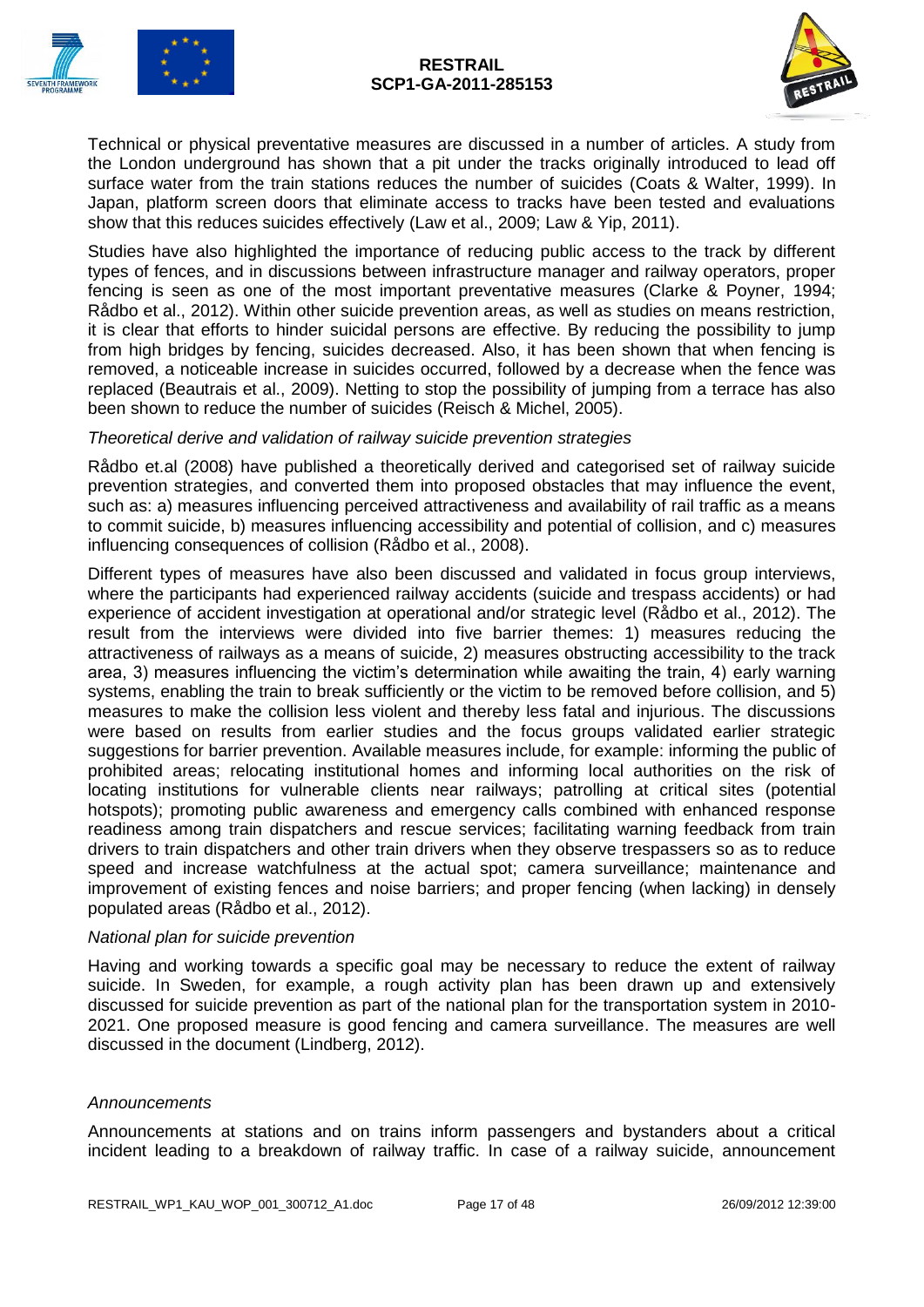



protocols should be designed to inform about the delay/breakdown but avoid the subconscious promotion and eventual implementation of railway suicide in the minds of passengers.

#### *Poster campaigns*

Poster campaigns offering help for high-risk subjects may, under defined circumstances, be a prevention option. In order to avoid counterproductive promotion of suicidal ideation and fantasies dealing with the railway as a concrete means of suicide, nationwide poster campaigns at railway stations targeted at persons with increased suicidal risk should focus solely on offering concrete help (telephone hotline, Samaritans) for those who feel hopeless and desperate. Under no circumstances should the campaign address concrete means of suicide, and it should also avoid mentioning any understanding of the motives of suicidal plans.

#### *Gatekeepers*

Gatekeeper training is modelled on the fact that people at risk for (railway) suicide who do not actively seek help can be identified by certain risk factors and behavioural patterns. Gatekeeper programmes include a range of interventions focused on community or organisational gatekeepers (e.g. railway personnel, security staff, Samaritans) whose contact with potentially vulnerable populations provides an opportunity to identify at-risk individuals (Mann et al., 2005). Education covers awareness of risk factors, policy changes to encourage help seeking and availability of resources. Awareness programmes for railway staff have led to successful primary interventions resulting in a substantial number of people being intercepted before a possible suicide attempt (Mishara, 1999).

#### *Suicide hotspot education*

Previous international studies have shown that a considerable proportion of hotspots (railway stations or on-track locations with a significantly higher rate of suicide incidences) are in the vicinity of psychiatric centres (Emmerson & Cantor, 1993; Erazo et al., 2004a; Kerkhof, 2003; O'Donnell & Farmer, 1994). Once a psychiatric facility has been 'infected' with railway suicides by imitation, behaviour-specific approaches to avoid in-hospital psychiatric suicides are warranted (Hazell, 1993; Vogel et al., 2001). Chapter 4.3 gives further information about typical suicide spots.

#### *The role of the media*

The role of the media in influencing railway suicidal behaviour and the value of soft media guidelines has been extensively discussed. The following chapter is therefore devoted to this issue.

#### <span id="page-17-0"></span>**4.10 The role of the media**

Most recently, media roles in suicide prevention have been systematically reviewed (Sisask & Värnik, 2012). Media effects on suicides have been convincingly evaluated by Schmidke and Häffner (1988), who demonstrated that a fictional television drama of the intentional death of a male student on a railway track had led to a substantial increase in subsequent incidences of railway suicides for male subjects in the same age group, generally known as the "Werther effect" (Schmidtke, 1988).

RESTRAIL\_WP1\_KAU\_WOP\_001\_300712\_A1.doc Page 18 of 48 26/09/2012 12:39:00 Railway suicides have often led to extensive media coverage in the past. As shown in Vienna, it is possible to prevent imitative suicides by influencing mass media to limit reports and depictions of railway and metro suicides as much as possible (Sonneck et al., 1994; Etzersdorfer & Sonneck, 1998). Extensive media coverage of the suicidal death of a celebrity can trigger copycat suicides in the population (Kunrath et al., 2011; Ladwig et al., 2012; Stack, 2005; Niederkrotenthaler et al., 2009). Most recently, it has been suggested that the impact of suicide reporting may not be restricted to harmful effects, but may under certain circumstances have a protective influence, the so-called "Papageno effect" (Niederkrotenthaler et al., 2010).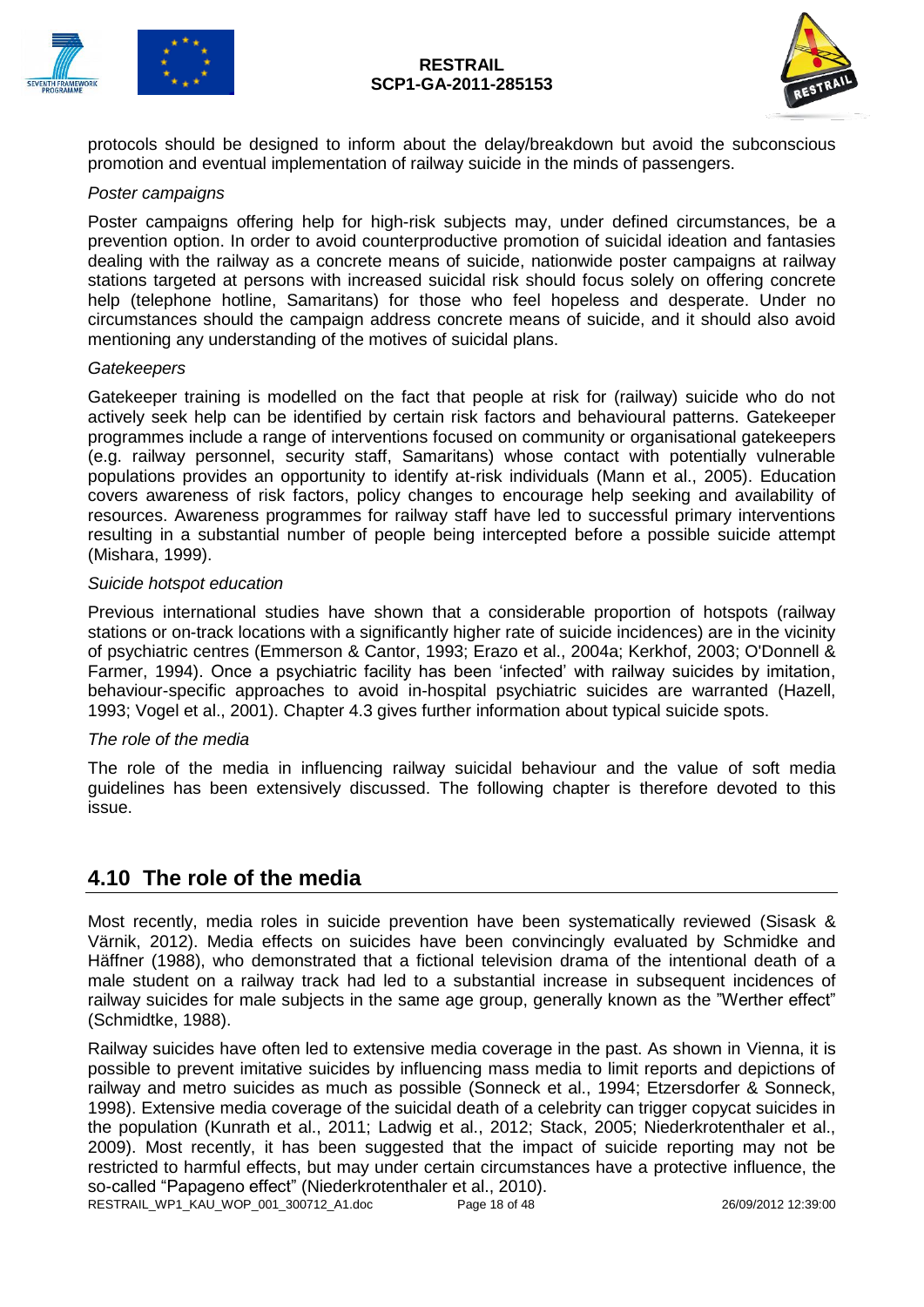



A Dutch paper discusses how collaboration with the media should take place. The conclusions, after reviewing a number of different studies and sources, are as follows (Andriessen, 2011):

- *"There is a causal relation between media reports and suicidal behaviour*
- *The effect of non-fictional suicide is stronger than the effect of media coverage of fictional suicides, the latter still being equivocal*
- *The effect of reports of celebrity suicides is stronger than the effect of non-celebrity suicide reporting, a so-called vertical identification*
- *The suicidal person can potentially identify with the person who died by suicide e.g. similar age, gender and demographic group, a so-called "horizontal identification"*
- *The effect of daily newspaper reports is stronger than television covering of suicide*
- *There is a dose-response effect: the number of imitative suicides increases with the number of reports of the "example suicide"*
- *Some authors conclude that young people can be more vulnerable to imitative suicide, but rigorous review counter speaks this statement*
- *Media portrayals of suicide reflect cultural attitudes towards suicide and vice-versa, in the long term, media portrayals might influence cultural attitudes towards suicide"* (Andriessen, 2011)

In order to improve and strengthen the media's role in responsible suicide reporting, media awards have been initiated in a number of countries (Andriessen, 2011; Dare et al., 2011).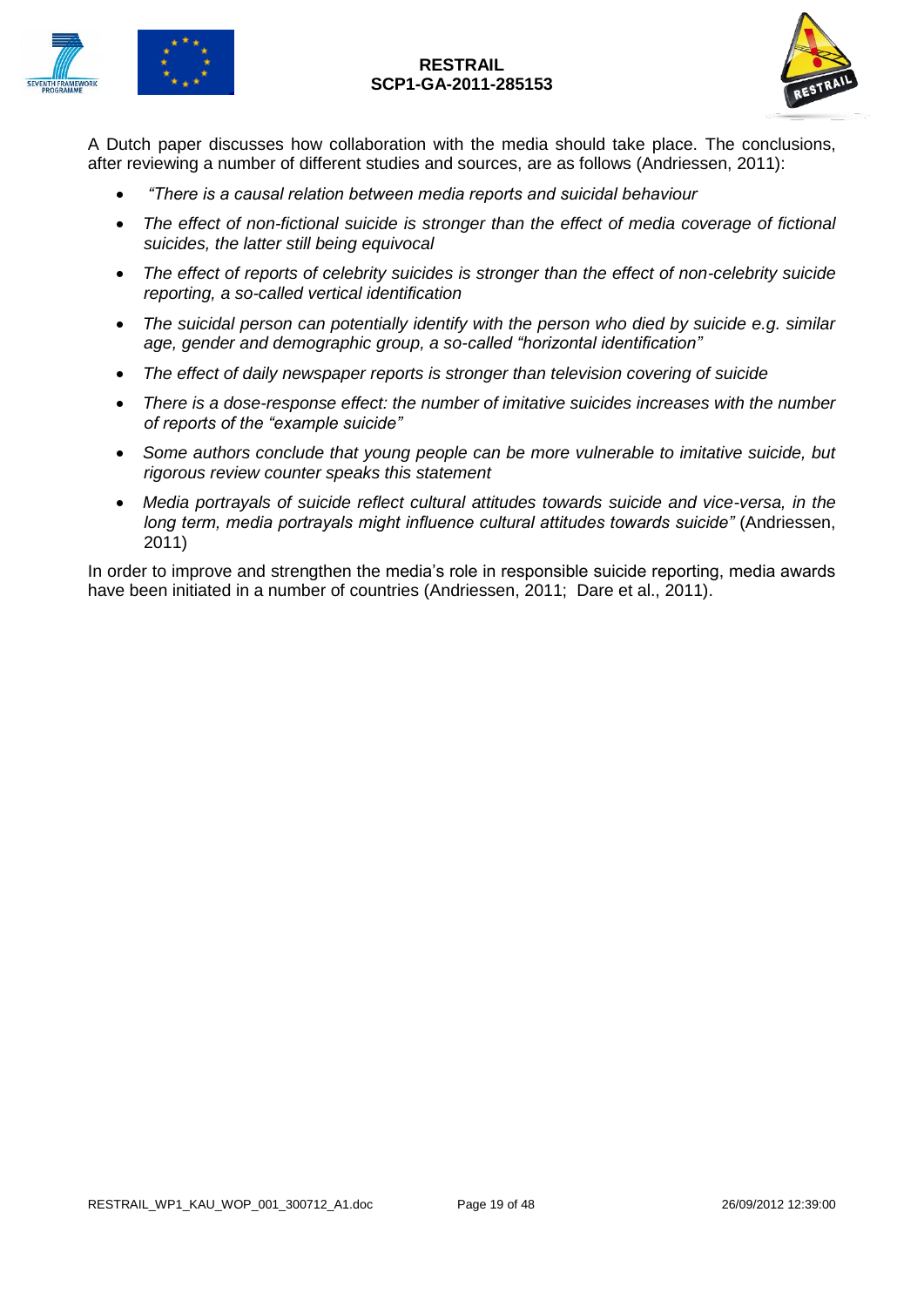

# <span id="page-19-0"></span>**5. STATE-OF-THE-ART TRESPASS ACCIDENTS**

This section deals with trespassing accidents and incidents. The review is based on a subset of papers with trespassing as a theme, whether central or not. Trespassing has been mostly considered in the railway and scarcely in subway contexts. Fourteen papers focus essentially on the consequences of both suicide and trespasses on drivers, providing data about psychological consequences and approaches to mitigate these consequences (Bousfield, 1997; Briem et al., 2007; Burrows & Laflamme, 2007; Clifton, 2011; Tranah & O´Donnell, 1995; Yum et al., 2006; Farmer et al., 1992; Karlehagen et al., 1993; Limosin et al., 2006; Malt et al., 1993; Tang, 1994; Theorell et al., 1994; Tranah & Farmer, 1994).

Trespassing accidents are limited to cases where persons are crossing railway lines at places not marked for that purpose (outside level crossings) or are walking or loitering illegally on the railway tracks or in the railway area outside designated pedestrian areas. Trespassers also include persons driving or leading a bicycle or moped, pushing a pram or cart, skiing etc. It must be noted that when speaking about railway trespassing we refer to unauthorised persons and thus passengers, railway staff, level crossing users or persons attempting suicide are not considered. .

The aim of this review was to explore available information (articles, reports, projects etc.) concerning railway trespassers (both related to observed trespassing) and trespassing involved with injury and fatality. Trespassing is analysed both in terms of fatalities subsequent to trespassing and in terms of identified factors and contexts associated with trespassing. Finally, we review published evidence about anti-trespassing measures and lessons gleaned from potentially relevant closely related fields.

### <span id="page-19-1"></span>**5.1 When most accidents occurred (time of day, weekday, month, year)**

### <span id="page-19-2"></span>**5.1.1 Based on trespassing accidents**

In general it seems that trespasser fatalities occur most frequently at the end of the week. More specifically, Pelletier, (1997) found that fatality accidents typically occurred on Friday, Saturday and Sunday. The results from a Finnish study show that trespasser fatalities occur most frequently at the end of the week (from Friday to Sunday) (Silla & Luoma, 2012) and the British accident statistics show that over the past 10 years, the greatest number of trespasser fatalities has occurred on a Saturday (Railway Safety and Standards Board, 2011).

Findings on the relation between trespasser accidents and time of day are contradictory. Lerer & Matzopoulos, (1996) found that trespasser fatalities occurred at peak commuting times. This is slightly supported by findings from Finland and the UK. Particularly, the results from a Finnish study reveal that trespasser fatalities in Finland have occurred slightly more often during the afternoon rush hour (between 3 p.m. and 6 p.m.) than at other times of day (Silla & Luoma, 2012). According to the British accident statistics, trespass fatalities show a small peak in the pre-morning rush hour period and another peak in the evening (Railway Safety and Standards Board, 2011). In addition to the previous findings, other results indicate that fatal trespassing accidents occur typically in the evening (Rådbo et al., 2005) and at night (Pelletier, 1997; Rådbo et al., 2005; Railway Safety and Standards Board, 2011) or that the majority of killed and injured trespassers are reasonably evenly spread throughout the day (Patterson, 2004).

It is worth noting that local and nationwide studies might provide different pictures of these phenomena. For example, an analysis of 25 successive rail-pedestrian accidents in the Charleston area over a 10-year period (24) showed that more than 70% of trespasser decedents were killed between 11 a.m and 6 p.m. Furthermore, one third occurred during the months of July and August.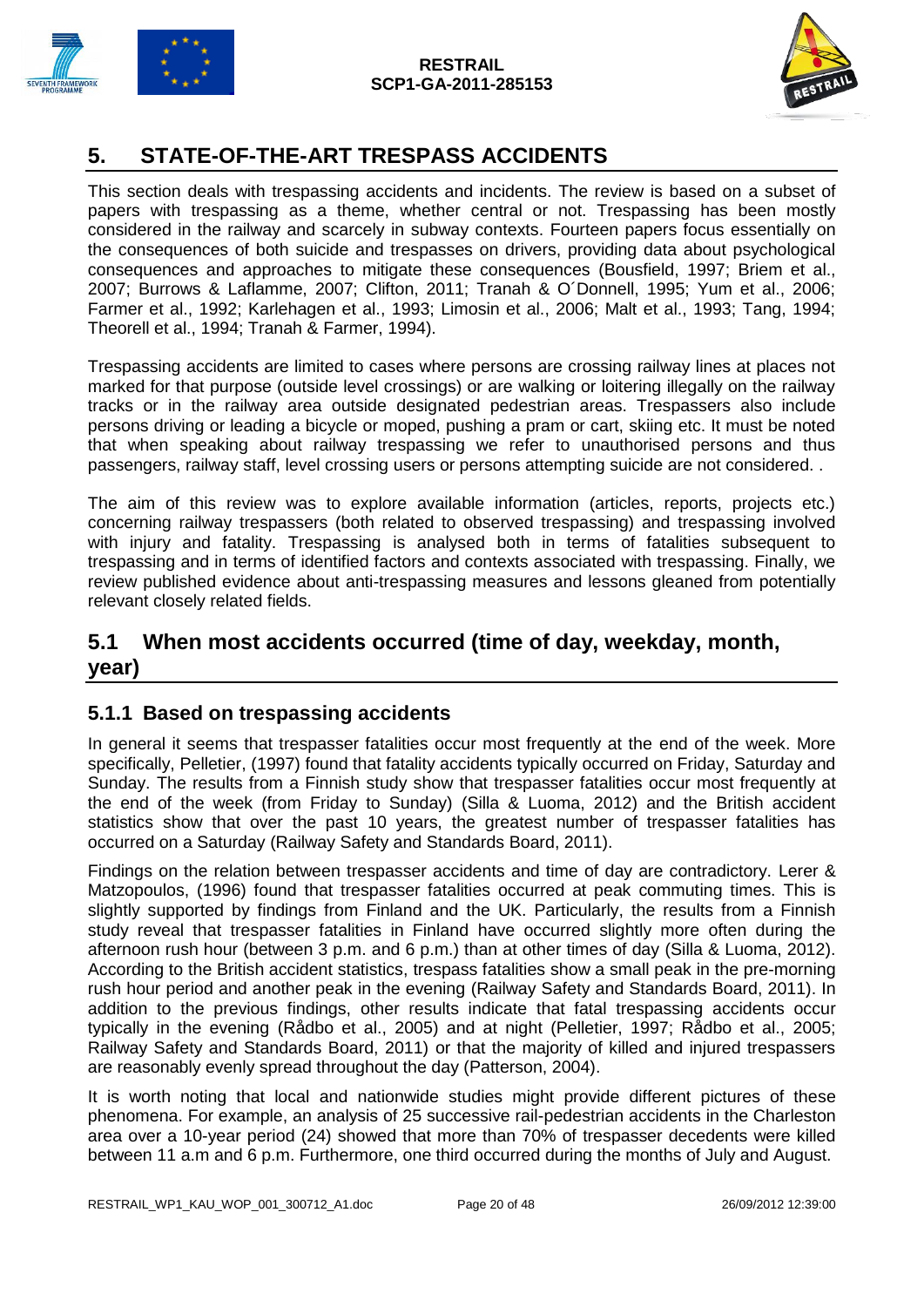



Concerning time of year, the results are also inconsistent. In a Finnish study, trespasser fatalities were fairly evenly distributed by time of year and month (Silla & Luoma, 2012). The months with the least fatalities were February, May and June. Pelletier, (1997) found that in North Carolina fatal trespassing collisions were most frequent during March through August (63%).In Great Britain, April and December are the months with the highest number of total trespass fatalities, with May and June having the lowest number (Railway Safety and Standards Board, 2011).

### <span id="page-20-0"></span>**5.1.2 Based on observations of trespassing behaviour**

The results in the previous section were based on analysis of accident statistics. However, as mentioned by (Savage, 2007) analysing the reported incidents and accidents gives only a partial picture of the profile of trespassers and thus consideration of studies investigating the behaviour of trespassers is important.

The results from Finnish trespasser observations (Silla & Luoma, 2009) show that trespassing was most common between 11 a.m. and 7 p.m. and the quietest phase was between 11 p.m. and 6 a.m., when only 2.3% of trespasses occurred. The observations were conducted in three selected sites in one city in Eastern Finland and the trespassers were counted with cameras equipped with motion detectors. The findings from a survey directed at people living close to a railway line showed that 40% of the respondents could not define any specific time of day when trespassing is frequent (Silla & Luoma, 2012). Other respondents had observed trespassing most frequently in the afternoon (38.7%), followed by morning (35.6%), evening (32.6%), noon (23.0%) and night (10.9%).

In a study by daSilva & Carroll, (2011), observations in Palm Beach showed that 70% of 176 trespassing events occurred after noon with the highest number observed during the period between 3 p.m. and 6 p.m followed by the periods 6–9 p.m, 12 a.m–3p.m and 6–9 a.m. The authors report hardly any events from 9 p.m. to 6 a.m.

## <span id="page-20-1"></span>**5.2 Where did trespassing occur (typical places)**

### <span id="page-20-2"></span>**5.2.1 Trespassing accidents**

Several studies suggest that train-pedestrian accidents occur in urban areas, often in or near a railway station (e.g. Lerer & Matzopoulos, 1996; Lobb et al., 2003; Pelletier, 1997; Savage, 2007; Silla & Luoma, 2012). In general, trespassing seems to concentrate in places where the population density is high and the train traffic is dense.

Pelletier (1997) found that 95% of trespassers were killed in incidents involving a single fatality, and the remaining deaths in incidents involving two.

#### <span id="page-20-3"></span>**5.2.2 Trespassing observations and interviews**

Based on trespassing observations, most trespasses (70%) were conducted alone and 23.2% in groups of two (Silla & Luoma, 2009). Larger groups were rare. In addition, observations conducted in Finland showed that most trespassers (55,3%) were neither carrying nor having anything with them, 31.7% were carrying their bicycle, 11.3% were walking their dog(s), 1.6% were equipped with poles (i.e. Nordic walking), and a few trespassers had something else like a pram or scooter (Silla & Luoma, 2009).

RESTRAIL\_WP1\_KAU\_WOP\_001\_300712\_A1.doc Page 21 of 48 26/09/2012 12:39:00 In a study in the USA (daSilva & Carroll, 2011), the authors analysed video locomotive data from 613 15-minute trips through the city of Palm Beach, representing about 10% of all trips during a 4 month phase between March and July 2005. They observed 176 trespass events involving 230 trespassers About 34% of trespassing events occurred at a level crossing before or after passage of a train while the gates were in the down position, the rest being observed along the right-of-way at a non-crossing location. Mapping the events with a geobrowser showed that at a general level the trespass problem was present almost everywhere on the line. However, zooming in made it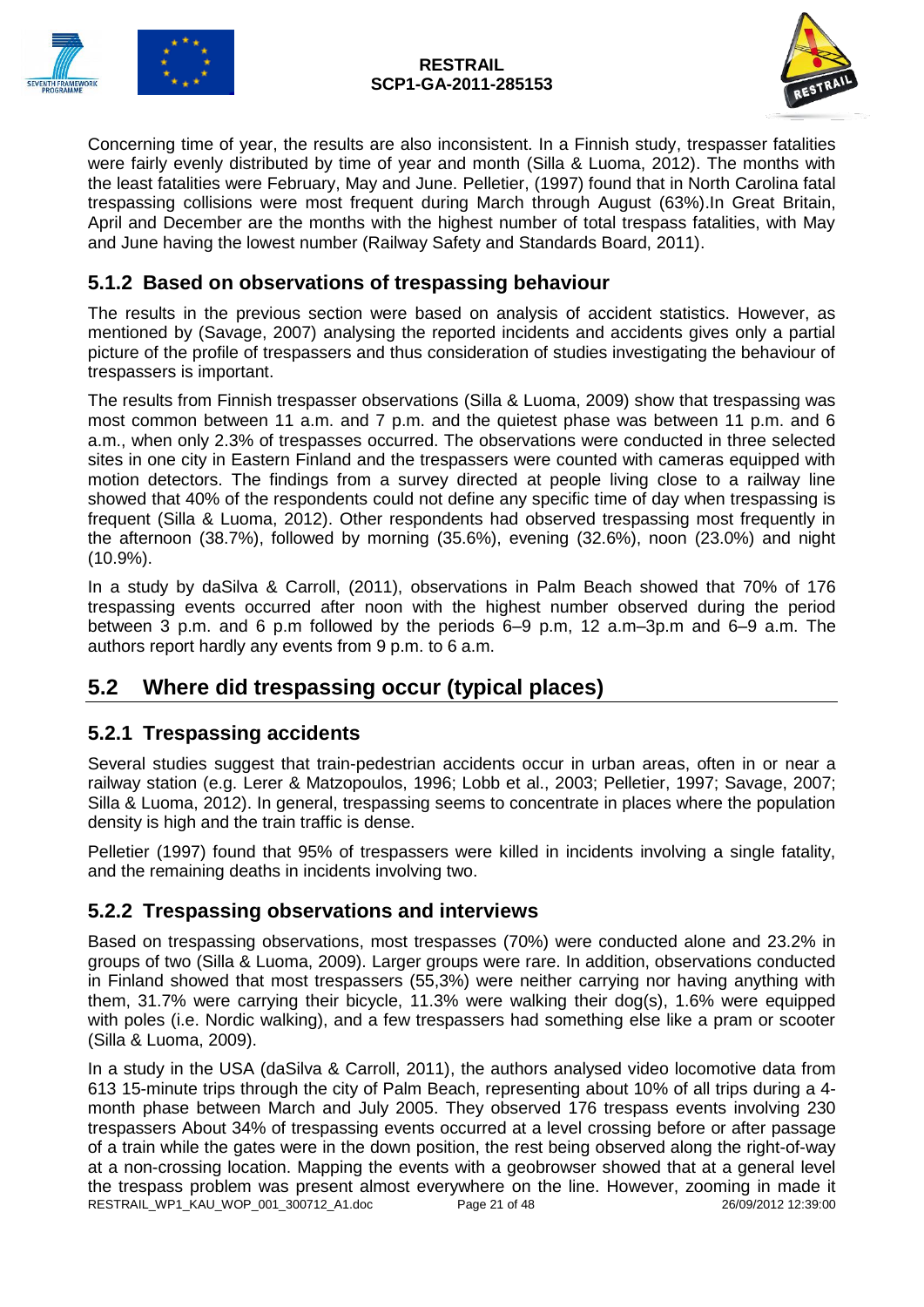



possible to identify a specific location where almost 40% of right-of-way events at a non-grade crossing occurred. In another observation at a different location, children or teenagers with backpacks were observed crossing the tracks, which the authors interpreted as possibly related to the catchment area of local schools and the substantial distance between grade crossings in that area.

Moreover, based on trespasser interviews the travelling deals with everyday life (Silla & Luoma, 2009). Specifically, most interviewed trespassers were going shopping or jogging or were on their way to school or work. The most frequent railway trespassing occurs especially in cities that are split by railway lines. Railway lines have always divided communities and sometimes more so over the years. The problem is that new developments within a city such as living areas, shopping areas and schools are often located on both sides of the railway line, increasing people's need to cross the tracks.

### <span id="page-21-0"></span>**5.3 How (behaviour and intention with trespassing)**

People trespass in the railway area for a variety of reasons (Railway Safety and Standards Board, 2011). Several studies have suggested that the main reason for trespassing is taking a short cut from point A to point B because the authorised route is assessed to be too far away (e.g. Lobb et al., 2001; Railway Safety and Standards Board, 2011; Robinson, 2003; Silla & Luoma, 2009). Specifically, the trespasser interviews conducted in Finland (A. Silla & Luoma, 2009) showed that 80% of trespassers explained that the route was the shortest and fastest alternative (although the official route was not more than 300 metres away). Other answers included ease of using the route because of an existing path (9%), and a developed habit of using a specific route (11%). Many trespassers had used the route for years, and according to them it was easy to use because there were already clear paths across the railway tracks (Silla & Luoma, 2009). Other reasons for trespassing are, for example, related to recreational purposes (walking the dog, taking a walk along the tracks), hanging around (socialising, drinking alcohol, smoking, applying graffiti) or even to committing vandalism or criminal activity (such as cable theft or fare evasion). In a paper dedicated to graffiti and vandalism on railway property, Thompson et al., (2012) reported that in the UK, published data suggest that up to 90% of offences on rail property have been conducted by young people, primarily on weekends or after school. They are committed mostly by males between the ages of 12 and 25. Areas with low socio-economic status are often the most targeted, although this does not reflect on the socio-economic background of the perpetrator (Thompson et al., 2012).

Based on several focus groups with children from 7 to 18 years old with an experience of trespassing, a study carried out in the UK (Rail Safety and Standards Board, 2006) has shown that for most of them, thrill seeking is not the motivation nor is trespassing a deliberate goal. In this study, the participants gravitated towards rails because it offered somewhere to go. For younger children, it represented a play area (especially when next to a park or woods, where it was simply seen as an extension of that space); for old teenagers, it offered the opportunity for some private space, away from adults. The authors also reported that the associated dangers and risk of the rail environment were largely unperceived, i.e. even if there was some perception of the severity of risk, there was little or no awareness of the extent to which they as an individual were themselves at risk.

Based on the studies no consensus exists on the pre-crash behaviour of railway trespassers. It is difficult to draw any conclusions on this issue due both to the contradicting results and to the different categories used to classify behaviours. In general, the most common behaviours are related to walking or crossing the railway tracks and lying/standing/sitting on the tracks. More specific findings from the previous studies are presented in the following. (Pelletier, 1997) reported that most trespasser fatalities involved pedestrians who were lying (31%), walking (20%), sitting (18%), crossing (8%), or standing (5%) on or adjacent to railway tracks. Among the 25 trespassing fatalities in a 10-year period in Charleston County (USA), most of the decedents were sitting or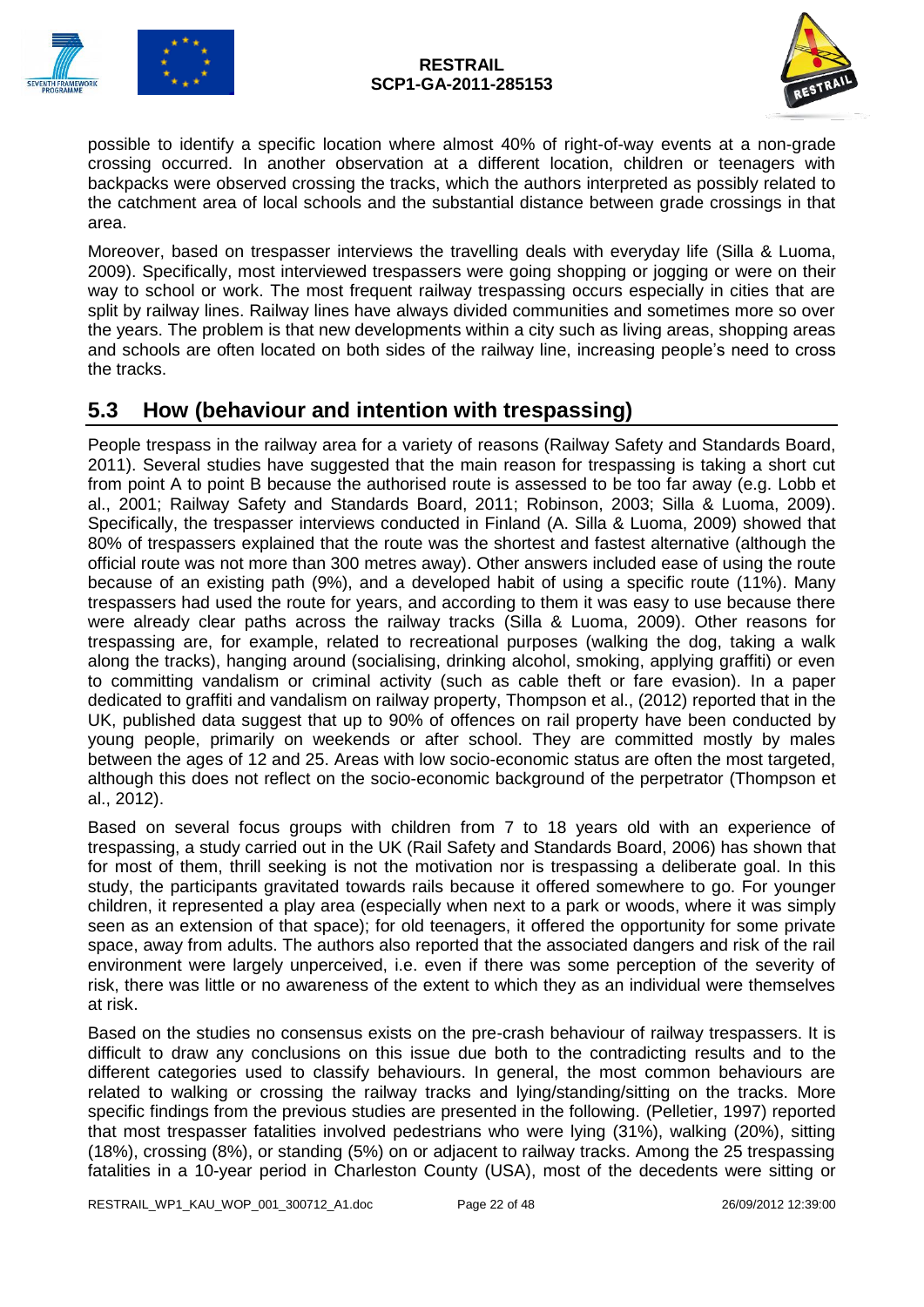



lying on the tracks and three persons were killed trying to run across the tracks ahead of a train while intoxicated (Cina et al., 1994).

According to Silla and Luoma, (2012) trespasser fatalities occurred most frequently in situations when a person was crossing the tracks (38.5%) or lying/sitting (34.6%) on the tracks (Silla & Luoma, 2012). Rådbo et al., (2005) found that 53.3% of victims in trespasser fatalities were standing or walking on the tracks. Savage (2007) in turn found out that 29.8% of victims in casualties related to train-pedestrian collisions were walking or running, 22.9% were lying down or sleeping, 7.5% were standing, bending or stooping and 7.4% were sitting.

Davis et al., (1997) evokes more specifically the recent use of freight trains by illegal immigrants as transportation within the USA.

### <span id="page-22-0"></span>**5.4 Who (gender, age, medium age)**

Many studies have shown that trespassers involved in accidents are usually adults and males (e.g. Centers for Disease Control, 1999; George, 2007; Patterson, 2004). More specifically, many studies suggest that adults are the biggest trespassing group (e.g. Centers for Disease Control, 1999; Patterson, 2004; Pelletier, 1997; George, 2007). However, there are also results supporting that youngsters are a big group among trespassing victims (Lobb et al., 2003; Railway Safety and Standards Board, 2011; Savage, 2007). In addition, youngsters are considered as frequent trespassers based on the assessment of people living close to a railway line in one city in Finland (Silla & Luoma, 2011). The accident data from several countries suggest that peak ages for trespass fatalities are the late teens and early twenties (Railway Safety and Standards Board, 2011; Savage, 2007; Silla & Luoma, 2012). Trespasser fatalities involving children often receive a great degree of media attention and thus in public discussions children are often considered to be at particular risk. However, Savage, (2007) found that in the USA children under the age of 10 represented only 2.2% of trespasser casualties (including fatalities and injuries). The share of children in trespasser fatalities was 2.9% in Finland (share of children under the age of 10) (Silla & Luoma, 2012) and around 5% in Great Britain (share of children under the age of 16) (Railway Safety and Standards Board, 2011).

Concerning gender, based on collected trespassing data males trespass more frequently than females (e.g. Lobb et al., 2001; Rail Safety and Standards Board, 2005; Silla & Luoma, 2009). Men are also predominant among the victims of trespassing accidents (e.g. Centers for Disease Control, 1999; George, 2007; Patterson, 2004; Pelletier, 1997; Rådbo et al., 2005; Matzopoulos et al., 2006; Cina et al., 1994; Ozdoğan et al., 2006).

Based on collected data in the USA, George, (2007) found slightly different patterns of peak age for men and women. Men trespasser deaths exceed the population percentage after 20 until 54 whereas there appears to be an early peak for women between 15 and 19. Moreover, the highest peak for women is found between 35 and 39 whereas it observed between 39 and 44 for men.

### <span id="page-22-1"></span>**5.5 Drugs/alcohol**

Based on several studies many killed trespassers were intoxicated with alcohol or drugs (e.g. George, 2007; Lerer & Matzopoulos, 1996; Patterson, 2004; Pelletier, 1997; Silla & Luoma, 2012). Specifically, the amount of intoxicated accident victims was 56.7% in the USA (George, 2007), 69% in Finland (Silla & Luoma, 2012), 100% in Turkey (Matzopoulos et al., 2006) and 78% in North Carolina (Pelletier, 1997). In addition, Cina et al., (1994) reported based on the analysis of 25 consecutive train-pedestrian incidents that 87% of the decedents had ingested alcohol, and 80% had a blood ethanol level equivalent to or greater than 99mg/dl.

As indicated by Pelletier, (1997) the physical and mental impairment associated with alcohol use may increase the likelihood that a trespasser will be struck by an approaching train.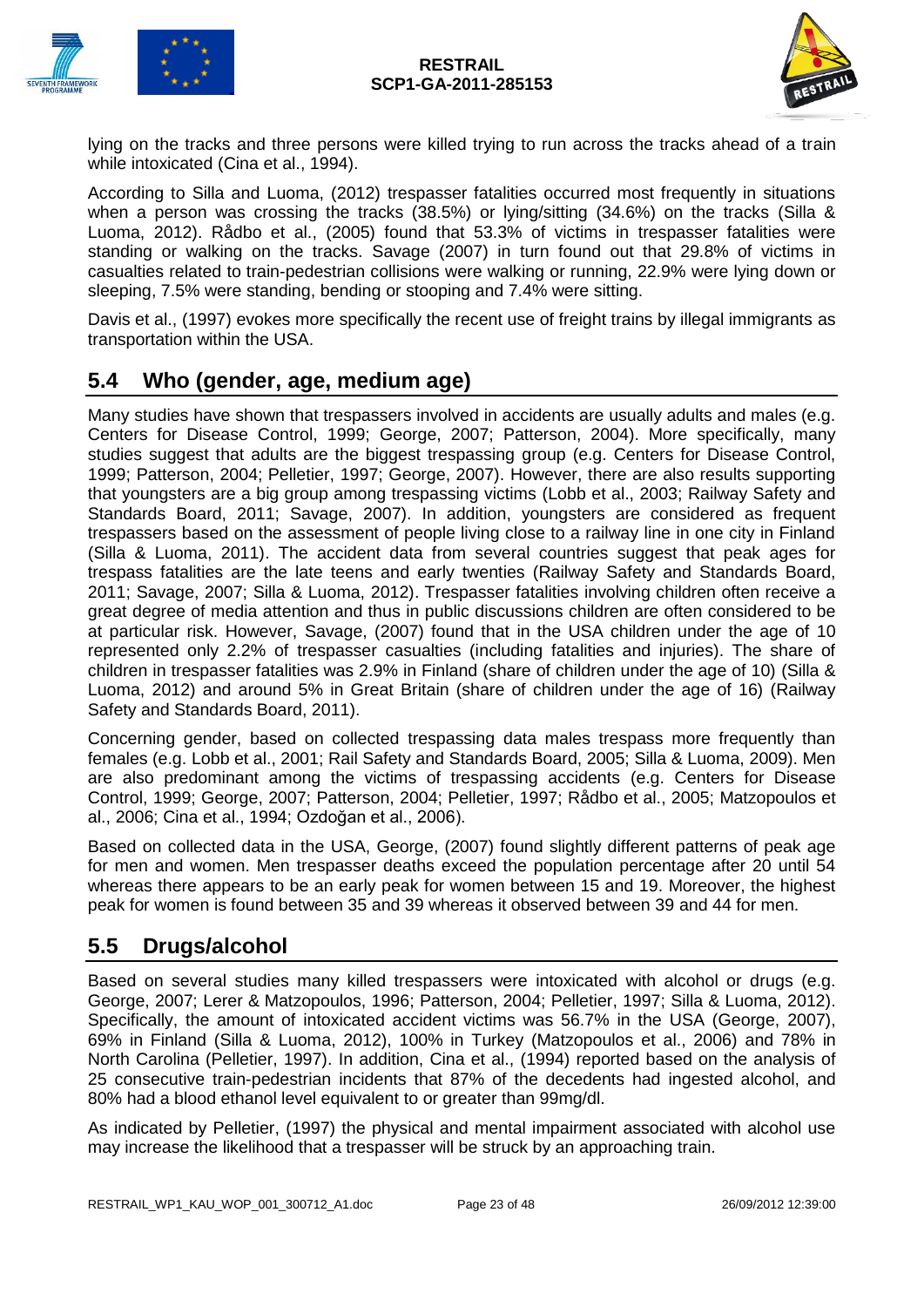

### <span id="page-23-0"></span>**5.6 Trespassing accident prevention (technical/physical and soft measures)**

Preventing trespassing accidents supposes the development of adequate strategies to address the various factors (both internal and external) that come into play at each step of the process of accident occurrence. Such strategies often involve the coordination of technical/physical measures (e.g. fences obstructing access to rail tracks, video-based monitoring systems), social measures (e.g. persons, organisations in the community), and behavioural measures (e.g. information campaign devoted to risks of crossing or playing on the tracks, electric shock, etc.).

There are a wide amount of measures proposed in the literature regarding trespassing with nonsuicidal intent. These measures are often divided into the two simple following categories: technical measures and non-technical (or soft) measures (e.g. Thompson et al., 2012).

### <span id="page-23-1"></span>**5.6.1 Technical/physical measures**

Technical and physical measures correspond to physical or technological artefact dedicated to trespassing prevention. Typically, technical measures include:

- Enhancing train visibility/ conspicuity (Horton, 2009)
- Fences (e.g., Law & Yip, 2011; Silla & Luoma, 2011; Lobb et al., 2001; daSilva et al., 2006)
- Landscaping (Silla & Luoma, 2011; daSilva et al., 2006)
- Protected gates, cattle grids at potential point of entries
- Closed-circuit television (CCTV) possibly in association with other technologies like Video Motion Detectors (VMD), automatic triggered voice message (e.g. daSilva et al., 2006; daSilva & Carroll, 2011 see also technical reports from previous Rail Safety and Standards Board projects<sup>1</sup>);
- Flashcam
- Public announcement and voice alarm systems (e.g. daSilva et al., 2006)
- $-$  Ftc.

-

#### <span id="page-23-2"></span>**5.6.2 Soft measures**

Soft measures are typically:

- Signage, posters (e.g. Rail Safety and Standards Board, 2006; Lobb et al., 2001)
- General mass media prevention campaigns (e.g. Lobb et al., 2003)
- Local targeted prevention campaigns (e.g. Lobb et al., 2001)
- Intervention at schools and provision of educational materials (e.g. Lobb et al., 2003)
- Reward or punishment (Lobb et al., 2003)
- Attendance of station staff or security personnel

As put by Offler et al., (2009) in the context of vandalism and graffiti prevention on railway property, "*Technical measures exist, however, within a social context through which they are made meaningful to individuals and groups*". These authors report a clear illustration of this as the successful experience of a northern UK bus company in reducing vandalism by installing real and fake surveillance cameras in buses in conjunction with an education and media campaign. Consequently, it is often claimed that both technical and soft measures often have to be organised in order to mutually enforce their respective effect (Thompson et al., 2012; Hoekstra & Wegman, 2011). Despite this, there is heavy reliance on technical approaches whereas multi-faceted and

RESTRAIL\_WP1\_KAU\_WOP\_001\_300712\_A1.doc Page 24 of 48 26/09/2012 12:39:00 <sup>1</sup> In particular, see: Rail Safety and Standards Board (2004). T061b Getting the best use out of CCTV in Railways: Existing systems: Kingston University, Mott MacDonald, Ipsotek Limited; Rail Safety and Standards Board (2004). T061d Getting the best use out of CCTV in Railways: New and emerging CCTV technology: Kingston University, Mott MacDonald, Ipsotek Limited.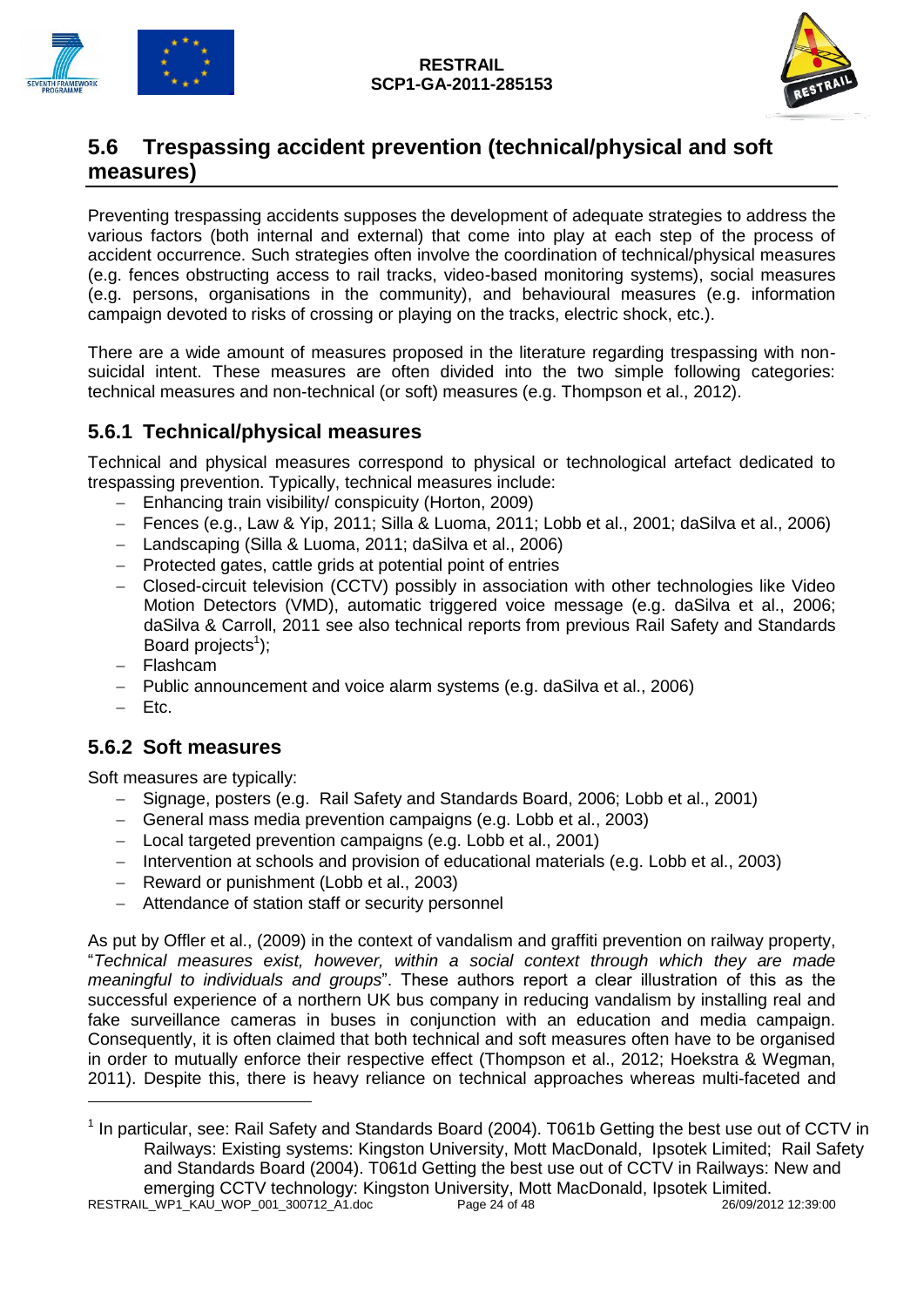



collaborative approaches with technical and non-technical (social) measures would be more effective because of their mutual reinforcements.

#### <span id="page-24-0"></span>**5.6.3 Evidence from the literature**

Finally, many of these measures have been implemented in different countries, although few empirical evaluations of their effectiveness have been published so far. There is still little research published evaluating the efficacy of interventions targeting trespassing accidents (Clarke, 1994; Silla & Kallberg, 2012). Such a lack of empirical evaluations is however the case in several analogous domains, e.g. road safety (Hoekstra & Wegman, 2011).

Only four papers report on evaluation using observation or experimental design to assess the contribution of one or a set of measures dedicated to trespassing prevention<sup>2</sup> (see Table 2).

| References              | <b>CCL</b> | Fences | Landscaping | Anti-trespassing signage,<br>poster | newspaper<br>Radio/TV/<br>campaign | educational intervention<br>at work<br>school/<br>$\overline{A}$ | Distribution of leaflets | walk-out<br>vocal message<br>Warning/ | fine<br>Punishment, | Design                     | data<br>Ⴆ<br>Time span<br>collection |
|-------------------------|------------|--------|-------------|-------------------------------------|------------------------------------|------------------------------------------------------------------|--------------------------|---------------------------------------|---------------------|----------------------------|--------------------------------------|
| Silla & Luoma (2011)    |            | X      | X           | X                                   |                                    |                                                                  |                          |                                       |                     | Independent<br>testing     | 6<br>weeks                           |
| DaSilva, et al., (2006) | X          |        |             |                                     |                                    |                                                                  |                          | X                                     |                     | One single<br>site         | 3 years                              |
| Lobb, et al., (2001)    |            | X      |             | X                                   |                                    | X                                                                | X                        |                                       |                     | Successive<br>introduction | $\overline{3}$<br>months             |
| Lobb, et al., (2003)    |            |        |             |                                     | X                                  | X                                                                |                          |                                       | X                   | Successive<br>introduction | 8<br>months                          |

Table 2. On overview of measures tested in published field experimental studies

We have also found two studies that estimate the effectiveness of various measures based on reports and accident statistics (Horton, 2009; Savage, 2007).

The following section reports on the main results found in the current literature on rail antitrespassing. Target factors and/or steps should be clearly identified to support both the design of the measures and their assessments, as well as the target audience and its characteristics. Measures can thus also be categorised according to the factors and/or step of actions leading to trespassing accidents they are supposed to influence.

#### *Problem solving system/collaborative approaches*

The seminal C.A.R.E (Community, Analysis, Response and Evaluation) approach developed in Canada is a step-by-step approach to trespass prevention and mitigation. This approach promotes stakeholders' involvement and commitment, the effective use of resources to identify root causes of trespassing in a community, and better communication to the right target audience. In the vein of this approach, several authors have argued for the adoption of a system and collaborative

-

<sup>2</sup> Studies on obstructive measures for suicide prevention are reported in the dedicated section.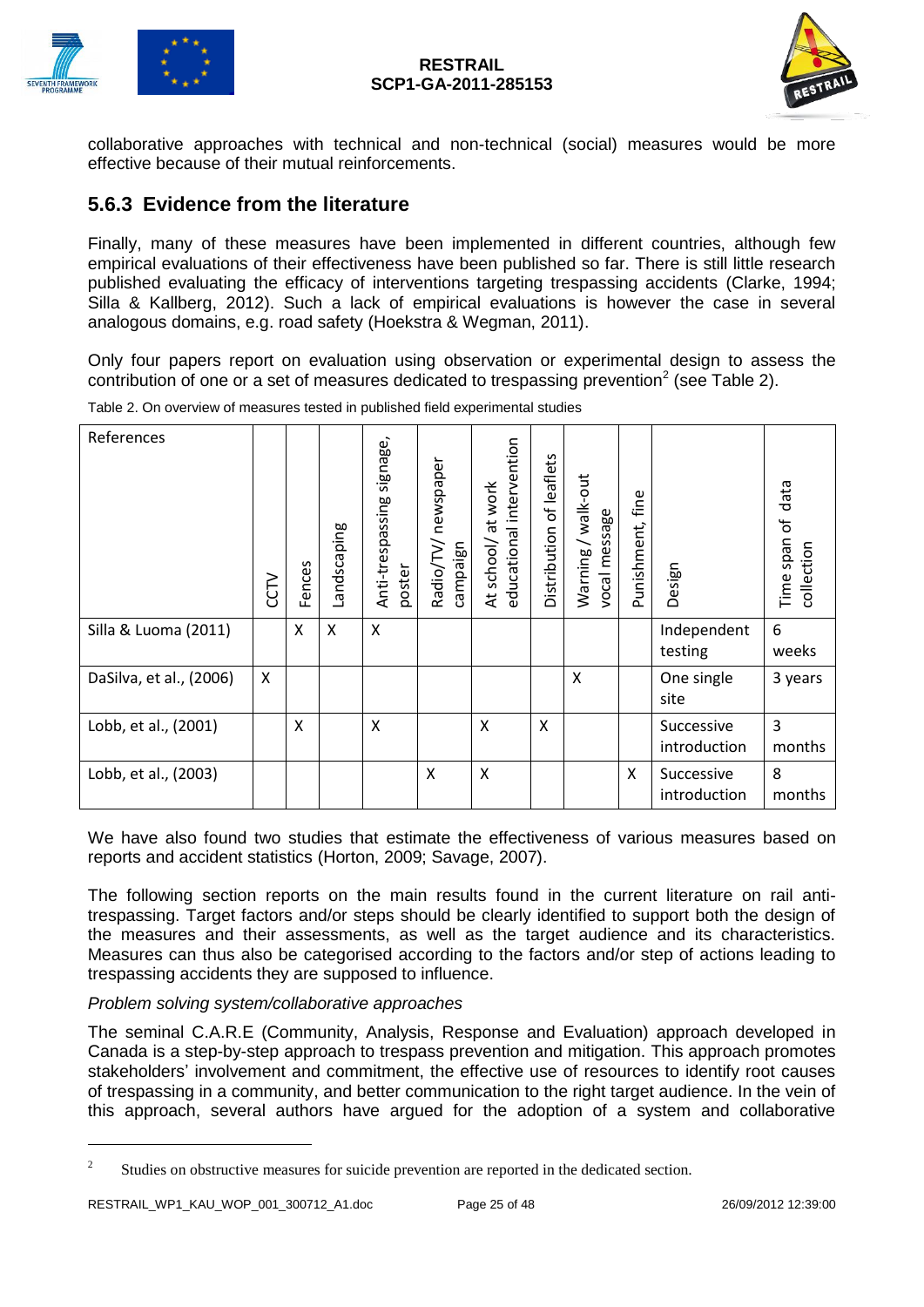



approach to address rail and road safety issues (daSilva & Carroll, 2011; Offler et al., 2009; Delhomme et al., 2009; Rådbo et al., 2008).These approaches aim to disseminate good practices as well as evidence-based knowledge by way of guidelines and process models adapted to solving trespassing problems in a specific location and community<sup>3</sup>.

#### *Technical and physical solutions*

Although there is a plethora of technological propositions, there is in fact very little evidence about their effectiveness on trespassing.

The study by daSilva et al., (2006) sought to show the contribution of a stand-alone video-based trespass monitoring and deterrent system. The system was placed for 3 years on a railroad bridge known for frequent trespassing. The authors report at least four cases during this time when the intervention thus initiated prevented a train-pedestrian collision. Additionally, the system provided evidence about trespassers' profiles in contrast to *a priori* opinions by local stakeholders. A video system, beyond providing a potentially deterrent or reactive system to trespassing, also has the advantage of providing evidence about trespassing behaviour in the concerned area. For example daSilva et al., (2006) showed trespassing incidents involving mostly either adults or a combination of adults and small children using the bridge as a shortcut, whereas local opinion was that local teenagers used this particular site as a gathering place (daSilva et al., 2006).

Fencing and landscaping have been demonstrated to be the most effective ways to reduce trespasses in a field experiment carried out by Silla & Luoma, (2011). They report that trespassing was reduced by 94.6% by fencing and 91.3% by landscaping.

In addition, Horton, (2009) has shown that for a specific level crossing in the USA, measures related to enhancing the visibility of trains helped decrease the number of trespassing accidents.

#### *Campaigns*

-

Campaign measures can be defined as any purposeful attempts to inform, persuade and motivate a targeted subgroup of the population to change its attitudes and/or behaviour to improve rail safety, using organised communications, and involving specific media channels over a given time period. A campaign can thus have many purposes, e.g. informing the public of new or little known rules, increasing problem awareness or convincing people to refrain from hazardous behaviours and adopting safe ones. There are also possibly numerous approaches both in terms of message and format, e.g. humour, sensible argumentation or fear appeals. The Internet and news media are increasingly involved in campaigns dedicated to young people<sup>4</sup>. Examples of practical implementations of these kinds of campaigns are the *Stay Off the Tracks* and *Trains Move Faster Than You* campaigns implemented in Australia. The *Stay off the Tracks* campaign was implemented in 2006/2007 by the Public Transport Authority of Western Australia (PTA) to address the rising incidence of trespass and antisocial behaviour on Perth's Armadale train line. From the commencement of the programme in October 2006 through to the end of April 2007, the average number of incidents on the Armadale Line fell from 8.2 per week to as low as three per week before coming back up to 4.5 per week. Over the 28 weeks of the campaign, trespass averaged 5.3 incidents a week, 24% lower than the seven per week recorded in the previous corresponding

<sup>&</sup>lt;sup>3</sup> Examples of Guidelines are : Trespassing on Railway Lines : A Community Problem-Solving Guide: Direction2006 (www.direction2006.com/documents/pdf/en\_TrespGuide2003.pdf); RSBB. (2005). Controlling trespass and access from the platform end : a guide to good practice (http://www.rssb.co.uk/SiteCollectionDocuments/pdf/reports/research/T322\_guide\_final.pdf); Rail Safety and Standards Board (2008) T062a Evaluation handbook for route crime and other initiatives. Evaluation Quick Guide (http://www.rssb.co.uk/RESEARCH/Lists/DispForm\_Custom.aspx?ID=323).

<sup>&</sup>lt;sup>4</sup> See for example : France (http://ww.jouepasaucon.com), Australia ( http://stayoffthetracks.com.au)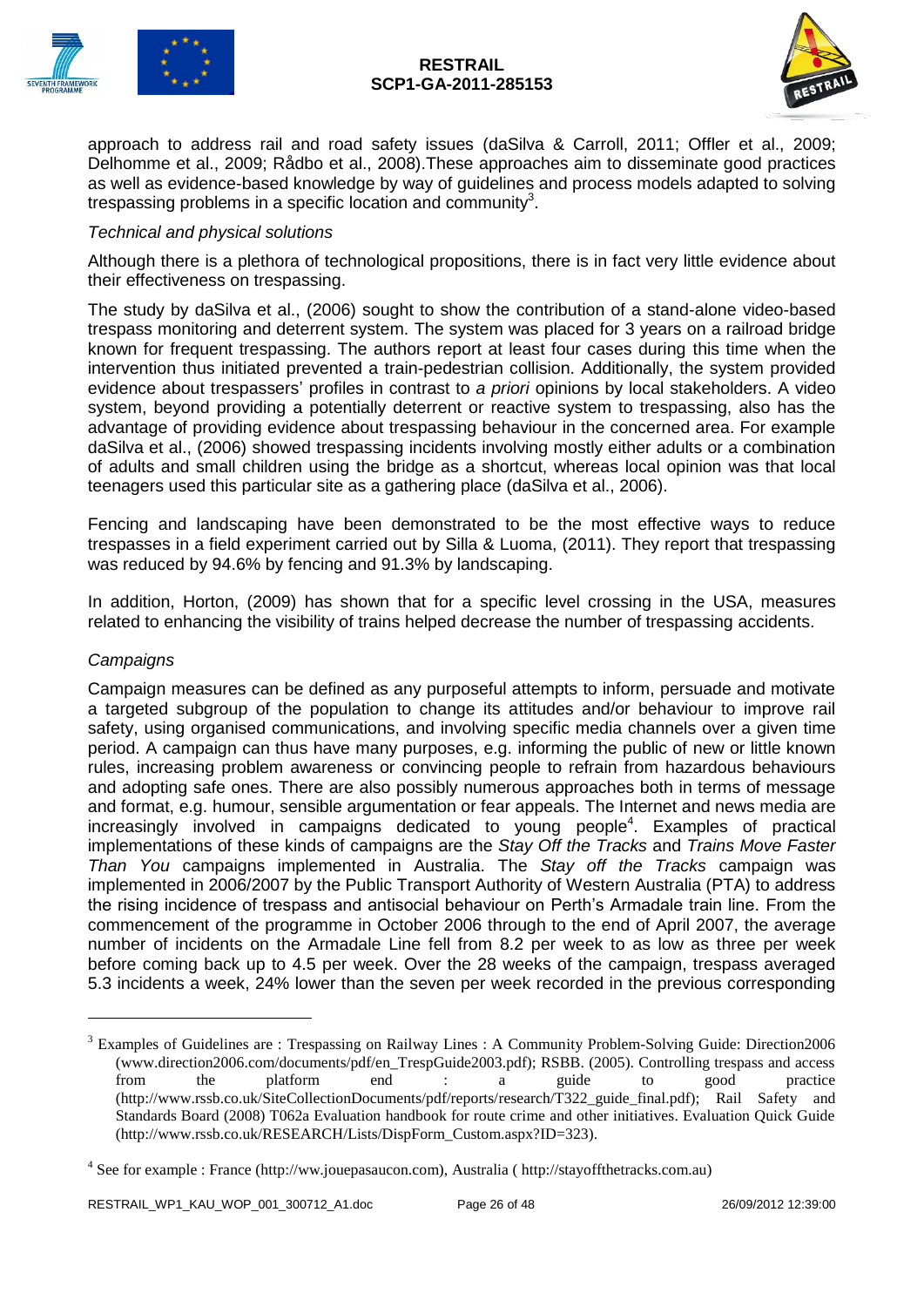



period. At the same time, trespass on Perth's entire rail network dropped by 14%, suggesting the broad media campaign also had an effect of other line users. Due to the campaign's success, it is now being rolled out on all other Perth rail lines. In 2012, a hard-hitting campaign to improve public awareness and safety on Transperth rail networks was launched by the Transport Ministry of Western Australia: The *Trains Move Faster Than You* campaign is aimed specifically at improving safety at pedestrian crossings and minimising the trauma for rail staff who witness a serious accident or near miss on the tracks. The campaign includes a dedicated Facebook page (http://www.facebook.com/stayoffthetracks), cinema advertising and educational resources (http://www.righttrack.wa.gov.au). Furthermore, the *Trains Move Faster Than You* campaign coincides with the establishment of a national rail safety foundation, known as trackSAFE, launched in Sydney.

Campaigns alone seem to have no effect and should be combined with other measures like enforcement and/or education, at least in the domain of road safety, as shown by several metaanalyses (Hoekstra & Wegman, 2011; Delhomme et al., 2009; Elvik et al., 2009). This result has also been reported in the domain of rail safety in a single study (Lobb et al., 2003). After the first phase of their intervention based on general communications about rail safety, they observed no significant decreases in unsafe crossing either in adults or children.

In the domain of rail safety, Operation Lifesaver is well known as a non-profit, international, public education programme (originally from the United States) to prevent collisions, deaths and injuries at highway-rail grade crossings and on railroad rights-of-way. Savage (2006, 2007) analysed annual data related to the number of collisions and fatalities at crossings in 46 US states from 1996 to 2002, and show that increasing the amount of educational activity (Operation Lifesaver) reduces the number of collisions, but the effect on the number of deaths cannot be concluded with statistical certainty. Horton (2009) showed globally that the Education & Enforcement factor (including the Lifesaver campaign) is one of the ten factors that have contributed to the decline of accidents in the USA from 2003 to 2007, while recognising that it is difficult to quantitatively analyse such factors.

It has been empirically demonstrated that the association of environmental intervention (fencing repairs), educational campaigns (talks in schools and factories, leaflet distribution) and new warning signs and posters has resulted in changing the occurrence of unsafe track crossing behaviour (instead of using an overpass) from 65% to 37% for adults and from 47% to 34% for children (Lobb et al., 2001).

#### *Educational interventions and material*

In addition to media campaigns, interventions are also carried out in schools or factories located near tracks or other places related to trespassing. They are usually performed by persons from the railway organisations, or by researchers interested in evaluating the effect of this type of measure. However, evaluations of the effect of these interventions remain scarce, although they have been studied in conjunction with other measures.

Lobb et al., (2003) have evaluated empirically the effect of several soft measures. The measures were introduced sequentially. Rail safety education in school, punishment for every unsafe crossing (continuous punishment), and occasional punishment for unsafe crossing (intermittent punishment) were associated with significant decreases in unsafe crossing compared with that observed prior to any intervention. Unsafe crossing was significantly reduced after the education phases, and even more so after continuous punishment. Although it is difficult to separate the individual effect of each measure, the authors concluded that punishment may be more effective in reducing unsafe behaviour in this type of situation than targeted education, and is much more effective than communication to heighten awareness.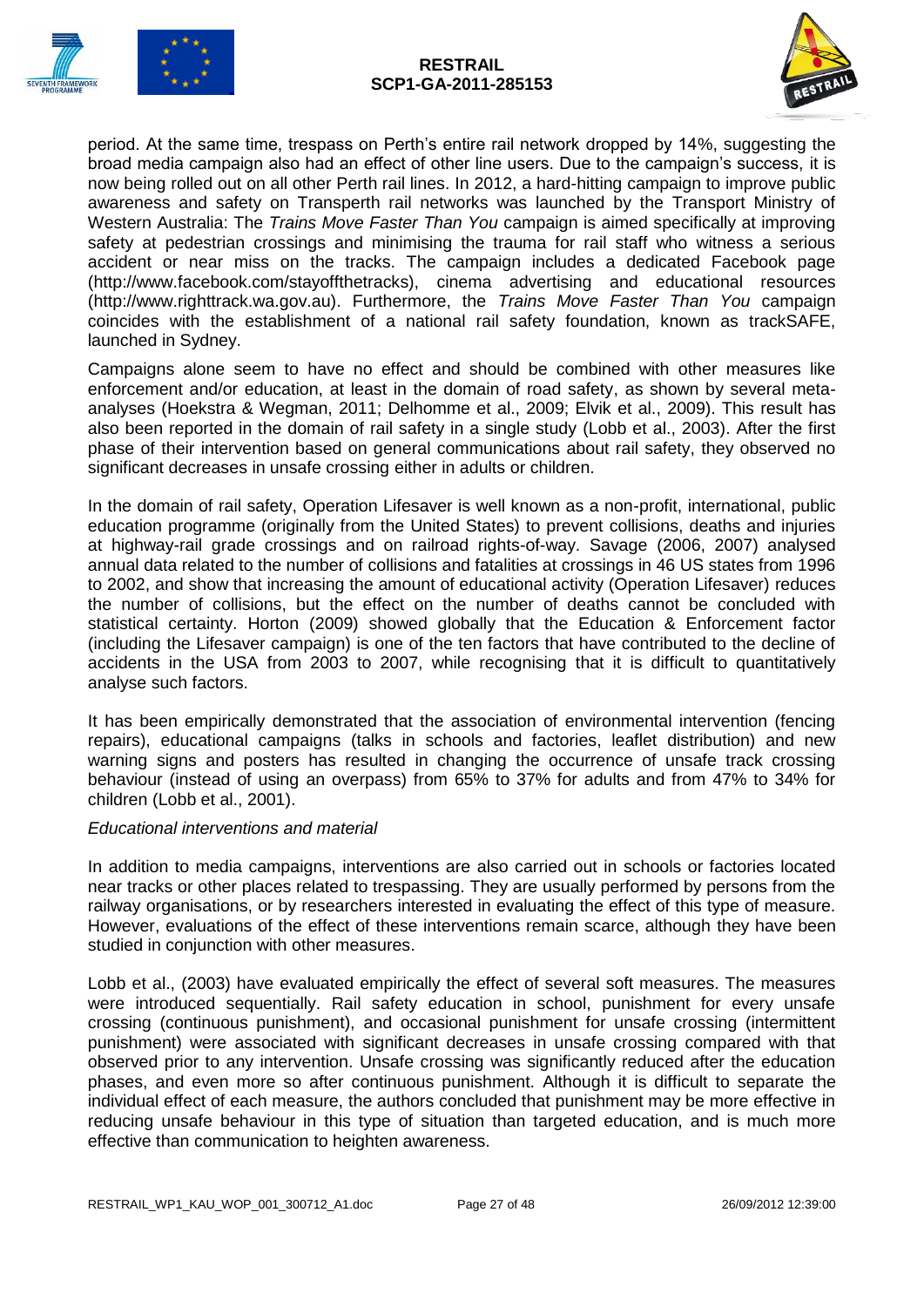



It is worth noting that in some countries, railway safety educational resources are offered to schools and organisations working with children and young people. These resources are aimed at supporting classroom activities through the national curricula $5$ .

#### *Signage*

We have found only two studies specifically dedicated to anti-trespassing signage. One study ( Rail Safety and Standards Board, 2006) performed qualitative assessment of four platform-end signs as possible replacements for existing ones, and tested messages associated with them. The objective was to establish the effectiveness of anti-trespass signs and patterns of unauthorised access to the railway, especially by young people. The project sought to establish the extent to which the existing policy in regard to the placing and nature of 'Do Not Trespass' signs is effective, and to explore how the efficacy of these signs might be improved by alternative policies as to their placement and design. The method was based on focus groups and discussion in school classes. Several proposals for signage designs were realized based on improvements suggested during an initial focus groups study. Eight classes from different schools participated in the study. The tested images and messages were used by teachers to guide discussion with individuals and among groups in class concerning the meaning and effectiveness of the various symbols and messages. Although no quantitative data are reported, the feedback from teachers suggests that the new signs were no more effective than existing ones. A preference was found regarding one of the messages.

A more quantitative approach characterised the study by Silla & Luoma, (2011), which showed through a field experiment that prohibitive signs alone resulted in a decrease in trespassing of 30.7%.

#### <span id="page-27-0"></span>**5.6.4 Lessons from closely-related fields that could apply to rail trespassing**

#### *Road safety campaign effectiveness conditions*

Research on the effectiveness of road safety campaigns can provide interesting insights for consideration when pondering the development of soft measures to address railroad trespassing issues. Some reports have addressed this issue by carrying out a review of existing evidence and/or best practices in closely related fields in order to establish possible transfer to railroad trespassing issues.

It has been shown (Hoekstra & Wegman, 2011; Elvik et al., 2009) that mass media campaigns have virtually no effect if they are not combined with other measures like enforcement and/or education. For example, the biggest effect on road accidents has been observed with local and personally directed campaigns, although the confidence interval – due to the very few number of these studies – provides uncertainty as to the real value of the result.

#### *What can we learn from this field regarding the effectiveness of mass media campaigns?*

Hoekstra & Wegman, (2011) underline that the effectiveness varies widely depending on the targeted safety behaviours, due to characteristics of the behaviour and of the audience:

- 1. The effectiveness depends on the current baseline of the target behaviour to be influenced, i.e. as the base measure of the behaviour increased, the expected impact and improvement as a result of a mass media campaign is reduced.
- 2. The effectiveness seems also to be strongly influenced by whether or not suitable alternatives to the target behaviour can be provided to the audience to deal with the dangers that a behaviour presents (as an illustration in the field of road safety, there is no

-

<sup>&</sup>lt;sup>5</sup> See for example: UK [\(http://www.trackoff.org\)](http://www.trackoff.org/), France [\(http://www.sncf.com/education/sensibilisation-citoyennete](http://www.sncf.com/education/sensibilisation-citoyennete-securite-cm1-cm2)[securite-cm1-cm2\)](http://www.sncf.com/education/sensibilisation-citoyennete-securite-cm1-cm2), Australia http://www.righttrack.wa.gov.au/Teachers/tabid/63/Default.aspx).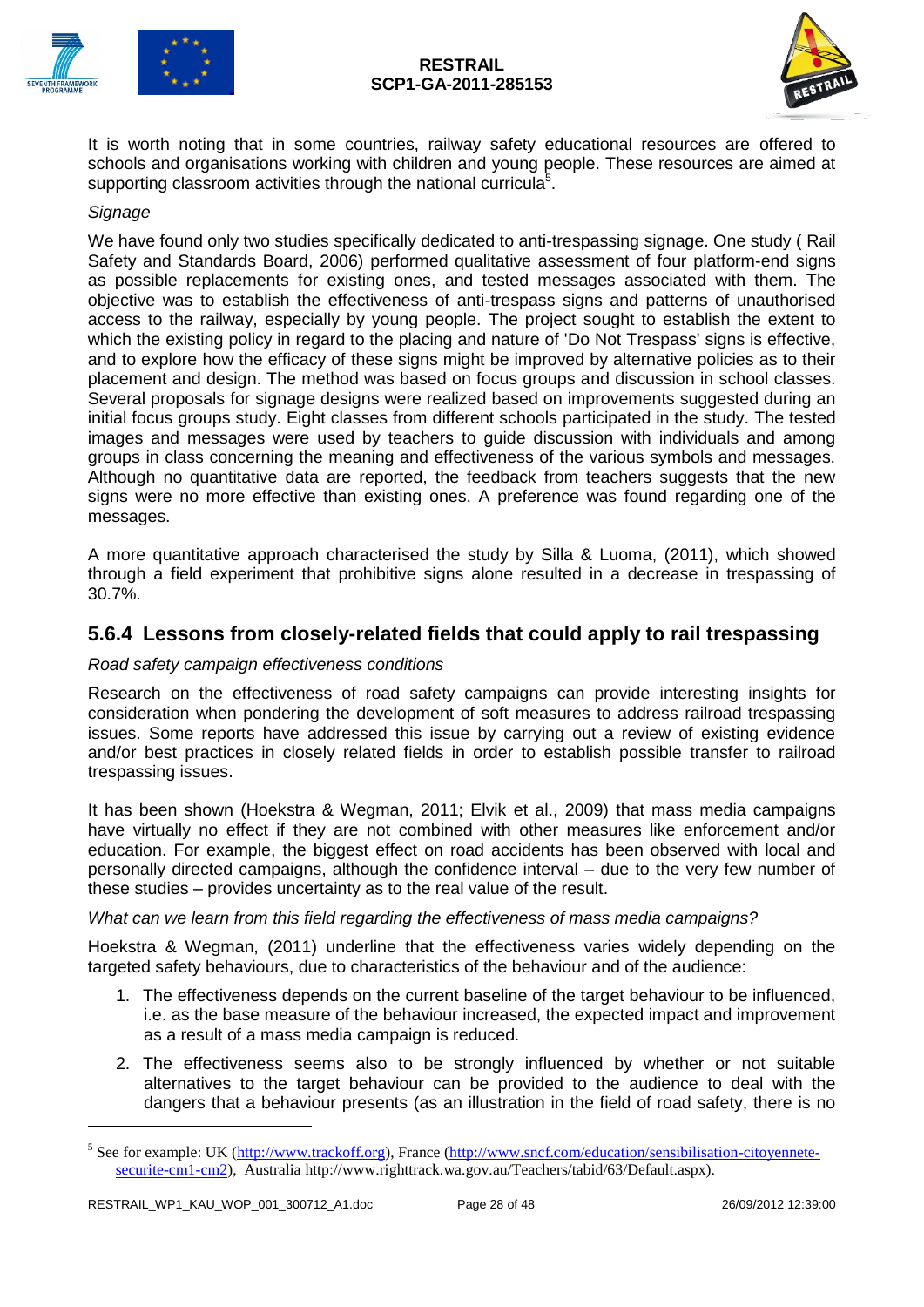



suitable alternative to speeding except not to engage in this behaviour, whereas there are suitable alternatives to drinking, like having a non-drinking driver or using alternate modes of transport).

- 3. The combination of publicity with other measures such as enforcement, education, personal communication etc. also has different effects depending on the type of targeted behaviour.
- 4. The effectiveness of fear-appeal is not straightforward and remains controversial, because if it is correct that "Fear can motivate people, it can also have the opposite effect by leading people to employ so-called defensive responses (e.g: discounting the veracity of the claims, considering that the campaign bears no personal relevance to oneself or even avoiding exposure to the campaign." Individual and sociological characteristics can indeed mediate such effects, like:
	- o Gender: Women tend to respond more favourably to fear-appeal than men. Young males, especially, seem to have little susceptibility to fear-appeal (Goldenbeld et al., 2008; Lewis et al., 2007).
	- $\circ$  Self-efficacy: When self-efficacy is low, people are usually more likely to show the defensive reactions to fear-appeal that render them ineffective.
	- o Perceived threat: Refers to the extent to which people believe themselves to be in any danger of the shown consequences. Fear-appeal would have a chance to work if people felt that the consequences shown were relevant to themselves.
	- o Cultural issues: Depending on the country, there can be a tradition of road safety advertising with emphasis on humour rather than fear (as in the Netherlands) or, by contrast, such as in Australia, New Zealand, the USA and the UK, explicit images of crashes, casualties, injuries and blood, and the related emotions of pain, sorrow and grief of victims and relatives.
	- $\circ$  Changing responses of population groups to campaigns: There are evolutions of behaviour or attitude among some groups of people which may imply changing responses to campaigns. In the domain of road safety, for example, some evidence has been found that underage female drivers have become more vulnerable to some risk-taking driving behaviours(Romano et al., 2008).

Furthermore, it has been shown that identifying the exact purpose as well as the target audience is thus critical to providing a clear basis for both the design of measures and their assessment (Hoekstra & Wegman, 2011; Delhomme et al., 2009). Also, careful pre-testing is required to determine what possible effects a particular approach or combination of approaches may have on the behaviour at hand, and for clearly specified target group(s).

#### *Theories related to behavioural changes (references in this chapter are not currently included in the reference list*

There is interesting literature on how to lead individuals to change their risky behaviour themselves. This field of research dedicated to behavioural changes has given rise to several theories that provide grounding and evidence to support the design of more efficient campaigns and communication strategies. These theories can be organised into three main types:

- 1) Theories that identify which variables can predict risky behaviour.
- 2) Theories that explain how information presented in a message is processed by the targeted individuals
- 3) Theories that explain at which stage in the behavioural changing process the targeted individuals are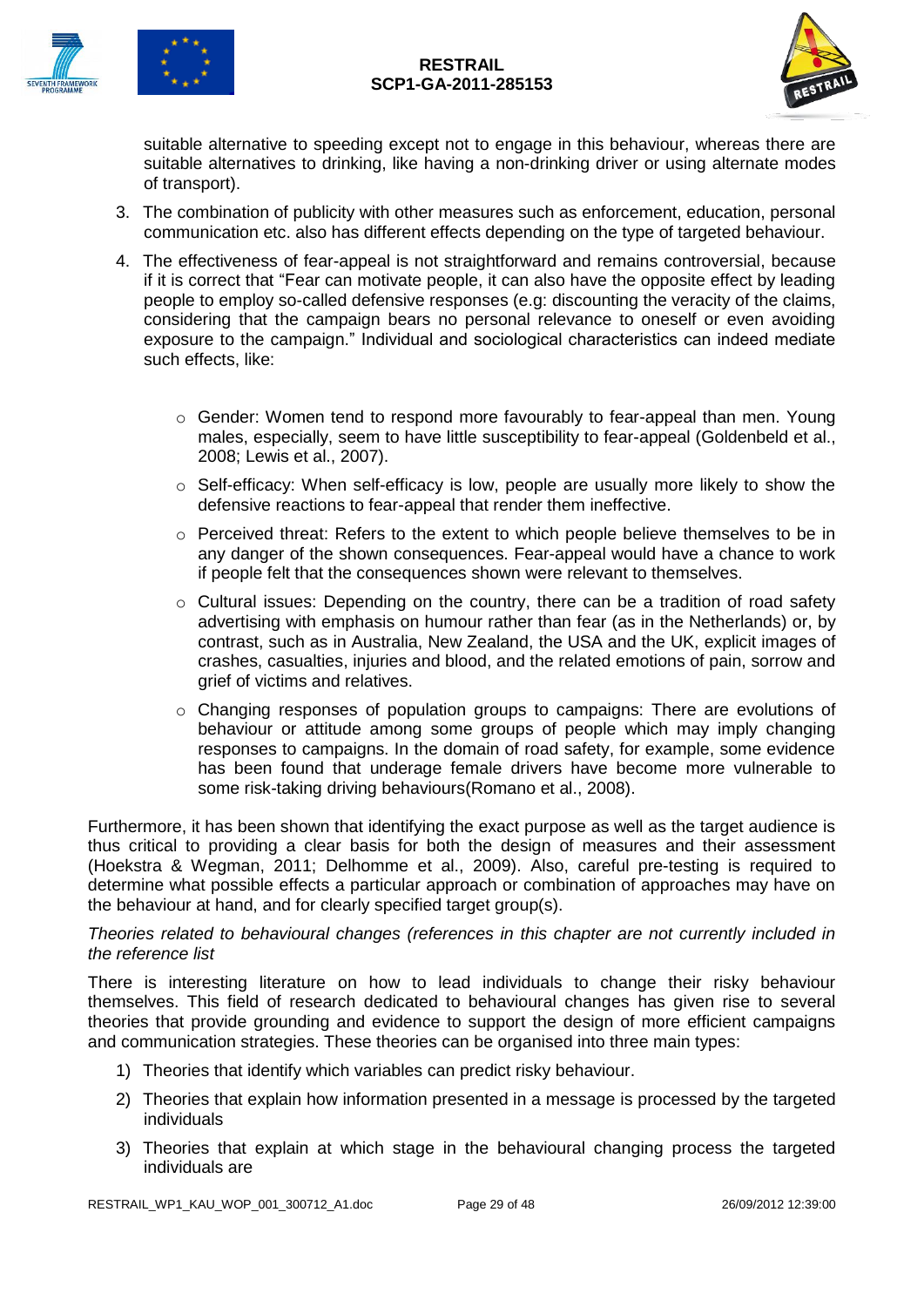



A theoretical model can be both explanatory and descriptive, capturing the main variables that increase the chances of getting targeted individuals involved by capturing their motivations and modifying their risky behaviour.

#### *Theories to identify which variables can predict the risky behaviour.*

Different theories have been developed to try to predict behaviour with very few factors such as the Theory of Planned Behaviour, Interpersonal Behaviour, the Health Belief Model, and the Protection Motivation Theory. Among them, the Theory of Planned Behaviour (TPB) is the most often used. The TPB states that behavioural intentions can predict behaviours (Abraham et al., 1998; Gollwitzer & Moskowitz, 1996), while attitudes, subjective social norms, and perceived behavioural control are the moderators of the relationship between intention and behaviour (Ajzen & Madden, 1986). Attitudes toward a specific behaviour refer to a person's positive or negative evaluations about a targeted behaviour. Subjective social norms refer to perceived social pressure in terms of adopting or not the targeted behaviour. Perceived behavioural control refers to the individual's resources and abilities to perform the behaviour, but also the available opportunities and the importance of achieving one's objectives.

Evidence has shown that TPB offers good predictions (Ajzen, 1991) of behaviour and behavioural intentions. According to a meta-analysis by Armitage & Conner, (2001), of 185 studies, the TPB explains 27% of behaviour and 39% of behavioural intentions. To increase the prediction of behaviour and behavioural intentions, additional factors such as behavioural expectations (Sheppard et al., 1988), personal identity (Sparks & Guthrie, 1998), moral norm (Elliott & Thomson, 2010), and past behaviour (Aarts & Dijksterhuis, 2000) have been added to the TPB factors.

It is clear that these theories have been put forward to account for and predict human behaviour. The theories are generally very similar despite different terminology. What is important to know is that to increase the prediction of the behaviour or the intention — therefore to identify the main motivations for the risky behaviour — one has first to adapt the factors used in the models to the targeted individuals and to the context where the risky behaviour happens, and second to add supplementary factors specific to the context and/or the targeted individuals (perceived risk for themselves and others, affect, physiological measures, personality factors such as sensation seeking, habits, etc).

#### *Theories that explain how information presented in a message is processed by the targeted individuals*

Attitudes can be changed in many ways and some people are more susceptible to change than others. Persuasiveness can be described as the ability to induce in someone a belief with which they initially disagreed, and to convince them to do something different.

The previous theories have put forward an effort to identify the main motivations to attain to change the risky behaviour. However, these theories do not mention how to present the information or how to convince an individual to change his/her risky behaviour. To improve our understanding of how to proceed, one needs to refer to specific theories of information processing which refer to how the individual analyses the message, and what information the individual is capable of retaining and reproducing. The most often used model is the Elaboration Likelihood Model (Petty & Cacioppo, 1986). The probability that the individuals change their attitude mainly depends on the two following factors:

- The motivation to process the presented information
- The capacity to process the information (time and modality of information presentation, etc.)

If individuals are motivated and capable of processing the information, they will process it in a systematic or in-depth way (central route) and thus focus on the arguments linked to the content of the message.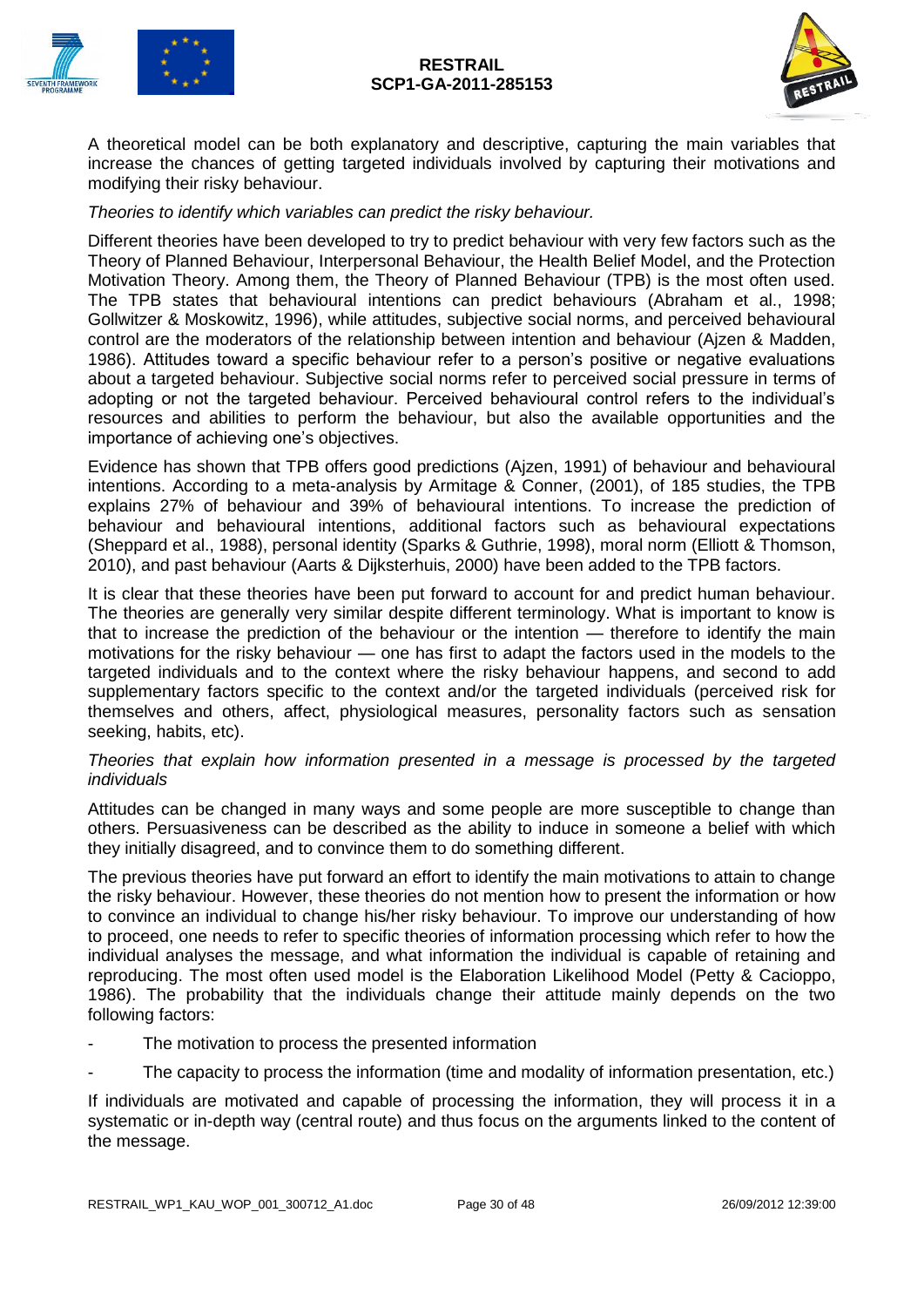

Conversely, if individuals are not motivated and incapable of processing the information, they will process it in a superficial or unsystematic way (peripheral route) and focus on the arguments linked to the shape of the message (logo, source).

Overall, this model allows us to choose from among several messages the one that leads to a more systematic processing of its content. To identify it, the listing task of thoughts helps us to know which type of information processing has been involved.

*Theories that explain at which stage in the changing process targeted individuals are situated*

In addition to theories that try to explain and predict behaviour, as well as theories attempting to account for persuasion, there are theories accounting for the process of change itself. In order to change their risky behaviour and maintain their new behaviour, it is required that individuals go through different stages.

Thus before training to modify a behaviour, it is important to know whether this behaviour is adopted in a deliberate manner or not. According to the type of behaviour, it is possible that individuals are not aware of the fact that they are adopting a risky behaviour (so no intention to change = PRECONTEMPLATION stage).

They can be aware (CONTEMPLATION) and then decide to change their behaviour (planning, intention = PREPARATION), and adopt the new behaviour (change = ACTION). The behaviour is maintained, and can become a habit (MAINTENANCE) in order to stabilize itself (TERMINATION).

The Trans-theoretical Model of Change was developed by (Prochaska & DiClemente, 1982), who outlined six stages that individuals go through before a new behaviour can be firmly established. The approach clearly emphasises the importance of matching an intervention to the different needs of individuals. The stages are as follows:

1 **Pre-contemplation** – The individual has no intention to change his/her behaviour and may even resist change.

2 **Contemplation** – The individual starts to become aware of the problem, with the costs and benefits of the old behaviour being equal.

3 **Preparation** – The individual has begun preparations for change.

4 **Action** – Change has occurred but the risk is still high that the individual will return to previous behaviour patterns.

5 **Maintenance** – The new behaviour has started to become a habit.

6 **Termination** – The new behaviour is established and the individual is not likely to return to the old behaviour.

It is possible to go back to the previous stage. This model allows us to identify the change stage in which individuals are in order to act in a more appropriate way.

These models can be used to predict trespassing behaviours to act directly on violators. However, to prevent railway suicides, these models could be useful for the entourage (family, friends, colleagues…) to act indirectly.

These theories could be considered when a risky behaviour has been identified on railways. An important step is to establish whether the targeted behaviour is non-deliberate — that is to say that it can be due to a lack of knowledge about the encountered risks associated with the behaviour. In this case, a possible (and quite simple) response would be to bring the individual information on this problem in order to convince them to change their behaviour by themselves. However, in many other cases, the problem behaviour is volitional (intentional mistakes and/or violations), so the individual chooses to commit an unsafe act. It is then necessary to identify what motivates them to adopt such trespassing. The best way to identify this is to refer to theoretical models regarding the change of risky behaviour.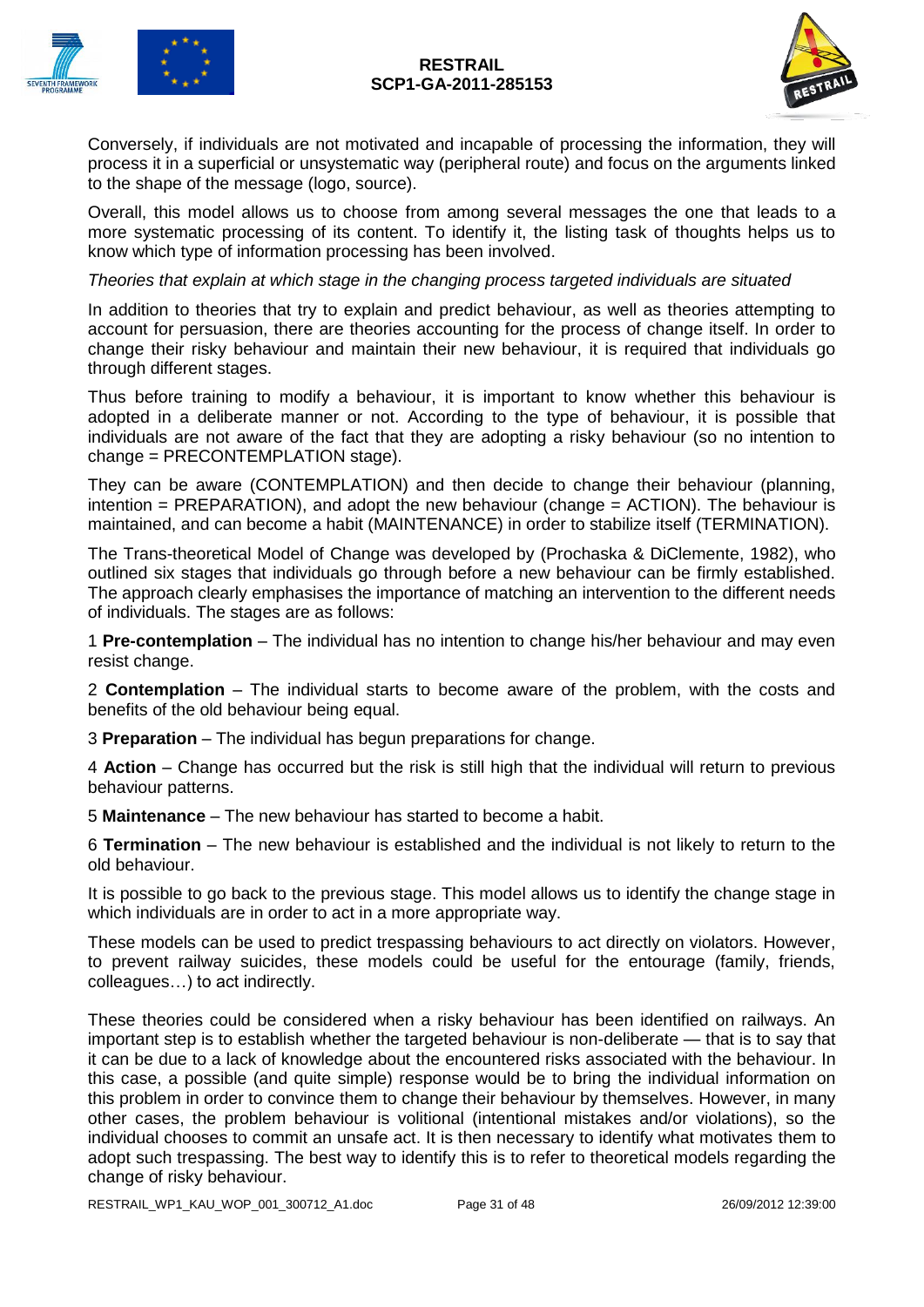



# <span id="page-31-0"></span>**6. TRAIN-PEDESTRIAN COLLISIONS**

### <span id="page-31-1"></span>**6.1 Difficulties classifying train-pedestrian collisions**

As stated in the task 1.3 working paper (*Plan for collection of data concerning railway suicides and trespassing accidents*) of the RESTRAIL project the classification of train-pedestrian collisions is frequently challenging. The challenge is that in many cases there is insufficient information to make a definitive classification (Mishara, 2007). In addition to practical issues (such as insufficient information), the accurate identification of railway suicides can be tricky due to the social, legal, financial or ethical implications of assigning suicide as a cause of death (Lobb, 2006). In Australia, for example, due to the social stigma associated with suicide and attempted suicide the coroners may prefer to assign the fatality as a suicide only if they have strong evidence of it (Bureau of Transport and Regional Economics, 2002). From the European Railway Agency, (2011) it is known that the Member States use different methods for establishing whether a fatality is a suicide or not. Because such a classification is needed for statistical purposes, the European Railway Agency, (2008) has developed guidelines for distinguishing suicides from trespassing accidents. The guidelines include the following issues: suicide note, clear statement of suicidal intent to an informant, previous suicide attempts, prolonged depressions or instability; that is, a marked emotional reaction to recent stress or evidence of failure to cope (such as a breakdown). Based on the guidelines, each of these mentioned issues, on its own, may be treated as evidence of suspected suicide.

### <span id="page-31-2"></span>**6.2 Annual ranges of documented railway suicides and fatalities related to railway trespassing in different countries**

Large differences appear to have emerged in the ratio of suicide relative to other trespassing accidents, depending on the moment and the country. In some countries the ratio of suicide remains quite low compared to other types of trespassing accidents.

Cina et al., (1994) reported one single case of suicide over 25 consecutive train pedestrian fatalities (i.e. 4%) in Charleston County between 1982 and 1992. George (2007) reported about 23% of suicide among all rail-pedestrians fatalities between 2002 and 2004 in the USA. These low levels can however be partially explained by the fact that "In the absence of historical or physical evidence suggestive of suicide or homicide, deaths are considered to be accidental, albeit victims are often at fault" (Cina et al., 1994).

Suicide represented about 9% of the 340 railway-related deaths with identified cause/intent between April 1992 and September 1994 in the Cape Town area of South Africa (Lerer & Matzopoulos, 1997), most of the cases being related to pedestrians or commuters who were hit by a train while crossing the track (i.e. 67%) but also violence (8%). Data from Turkey (Ozdoğan et al., 2006) show a similar pattern with train-pedestrian accidents identified as the leading cause of death (42% of fatalities) followed by level crossing accidents, with suicide in third place.

There are other countries with a high suicide ratio over other trespassing accidents. Rådbo & Andersson, (2012) report a ratio of suicide declaration by the police between 75% to 93% of all railpedestrian fatalities in Sweden. In France, 83% of fatalities related to rail-pedestrian accidents are suspected suicides for the period 2010 and 2011 (SNCF-DCF, cf. data collection annex A) In Finland, during a 5-year observation period, 84.9% of train-pedestrian fatalities were classified as suicides (Silla & Luoma, 2012).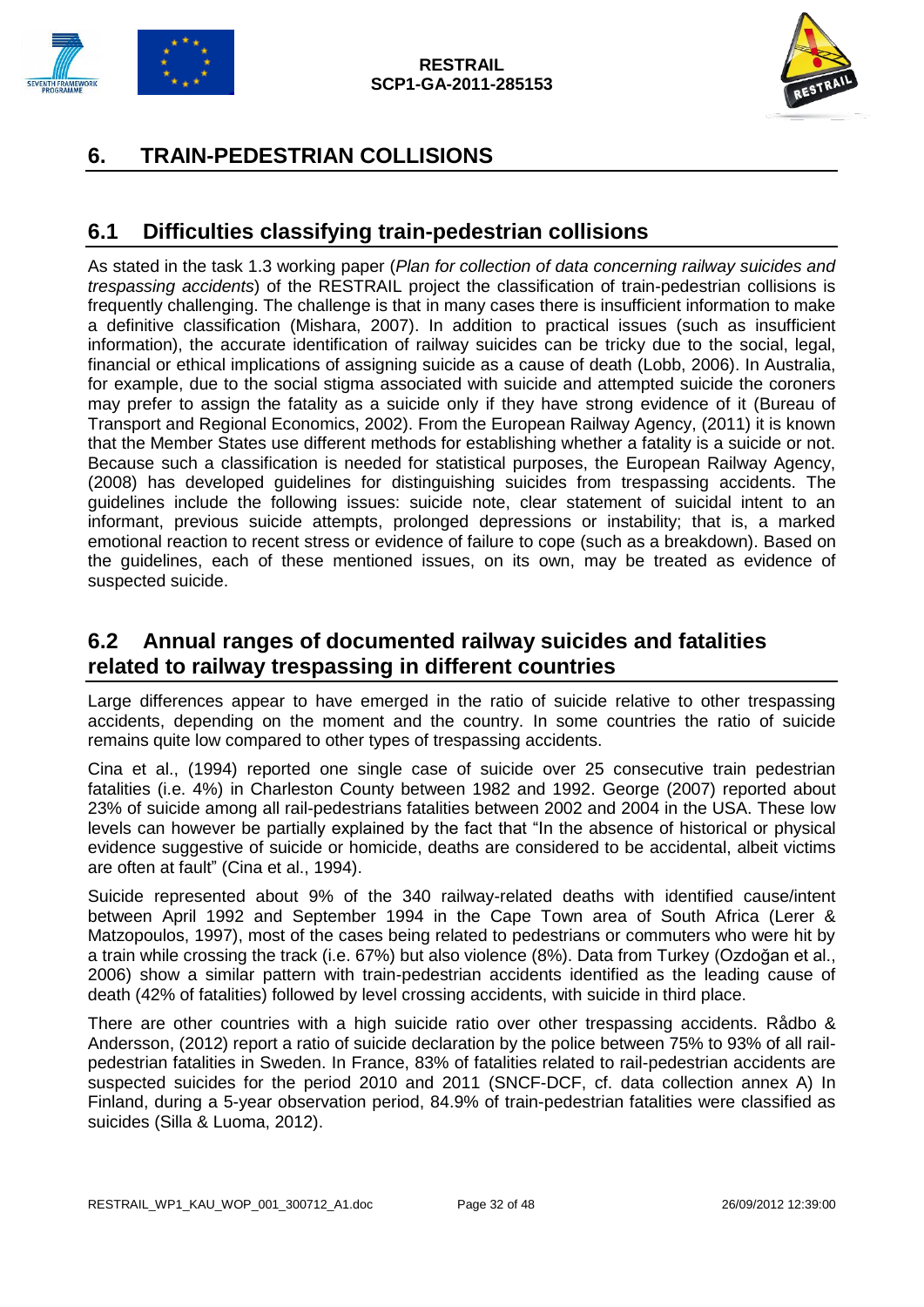



### <span id="page-32-0"></span>**6.3 Mortality rates**

Train-pedestrian collisions often result in massive injuries and have a high mortality rate (Ozdoğan et al., 2006). According to a paper by Ozdoğan et al., (2006) this is due to the enormous amount of energy transferred to the body of a person when they are hit by a train. The consequences are massive since trains are heavy, frequently move fast and cannot stop quickly.

Reports from different European countries suggest that case fatality of railway suicides is extremely high, about 90% (Erazo et al., 2004a; Kerkhof, 2003; Ladwig et al., 2009; Schmidtke, 1994). On the other hand, the case fatality of metro/underground suicides is lower, ranging from 42% in Hong Kong to 55% in London or 66% in Munich, Germany (Gaylord & Lester, 1994; Ladwig & Baumert, 2004; O'Donnell & Farmer, 1994). Differences can likewise be seen with regards to mortality in terms of where railway suicides occur, i.e. whether the location is within an urban setting or on an open line (Erazo et al., 2005).

The severity of injury is also dependent on the location selected. On open lines, more severe injuries occur compared to events occurring closer to platforms and stations. This also correlates to a gender aspect, with men more often committing suicide on open lines and women within station areas (Schmidtke, 1994; Erazo et al., 2005). On open lines, 6% of the suicide attempters survived, while 16.2% survived within station areas (Erazo et al., 2005).

The results of a Turkish study (Ozdoğan et al., 2006) show a mortality rate for train-pedestrian accidents of 60.5%, and for railway suicides of 82.5% (similar to those reported in earlier mentioned studies). The results of a study conducted by Pelletier, (1997) show that 88% of victims in trespasser fatalities died at the scene of the collision and those who were transported for medical care lived for a median of 3 hours.

### <span id="page-32-1"></span>**6.4 Consequences**

The consequences of train-pedestrian collisions have been observed in some studies with regards to the effect on train drivers, other professional groups and witnesses (Abbott et al., 2003). A French study has, based on a large sample of 202 train drivers, (Limosin et al., 2006) shown that drivers felt unable to handle the situation and needed accompanying by another driver in order to continue. Two thirds of the drivers took days off work following the event. One to 15 days after an event, many of the drivers who "had experienced a 'person-under-train' accident experienced acute psychological disturbances" such somatic problems, anxiety, sleep disruption, and sometimes social disturbance problems (Limosin et al., 2006). Another French study (Cothereau et al., 2004) dealing with 186 train drivers concluded that most of the psycho-behavioural disorders in train drivers were observed in the immediate aftermath of the "person-under-train" accident and disappeared in less than 1 year. Due to these accidents nearly 70% of the drivers were given temporary sick leave. The average length of this leave was short (4.4 days). Based on the results of Cothereau et al., (2004), the occupational future of drivers does not seem affected by having experienced "person-under-train" accidents. Limosin et al., (2006) in turn found that after 15 days there were no significant differences observed between "person-under-train" drivers and control drivers. These different aspects also have consequences for IM and train operators with employed personnel, as to how the employer should deal with "person-under-train" train drivers.

Studies have also looked at drivers who experience more than one accident. Drivers with two or more previous accident experiences, as well as those who were worried about being involved in accidents, showed the greatest symptoms of distress at follow-up (Karlehagen et al., 1993). "Person-under-train" accidents are traumatic to engine drivers who in most cases see the victim alive before the accident and the body afterwards (Cothereau et al., 2004). In a UIC report,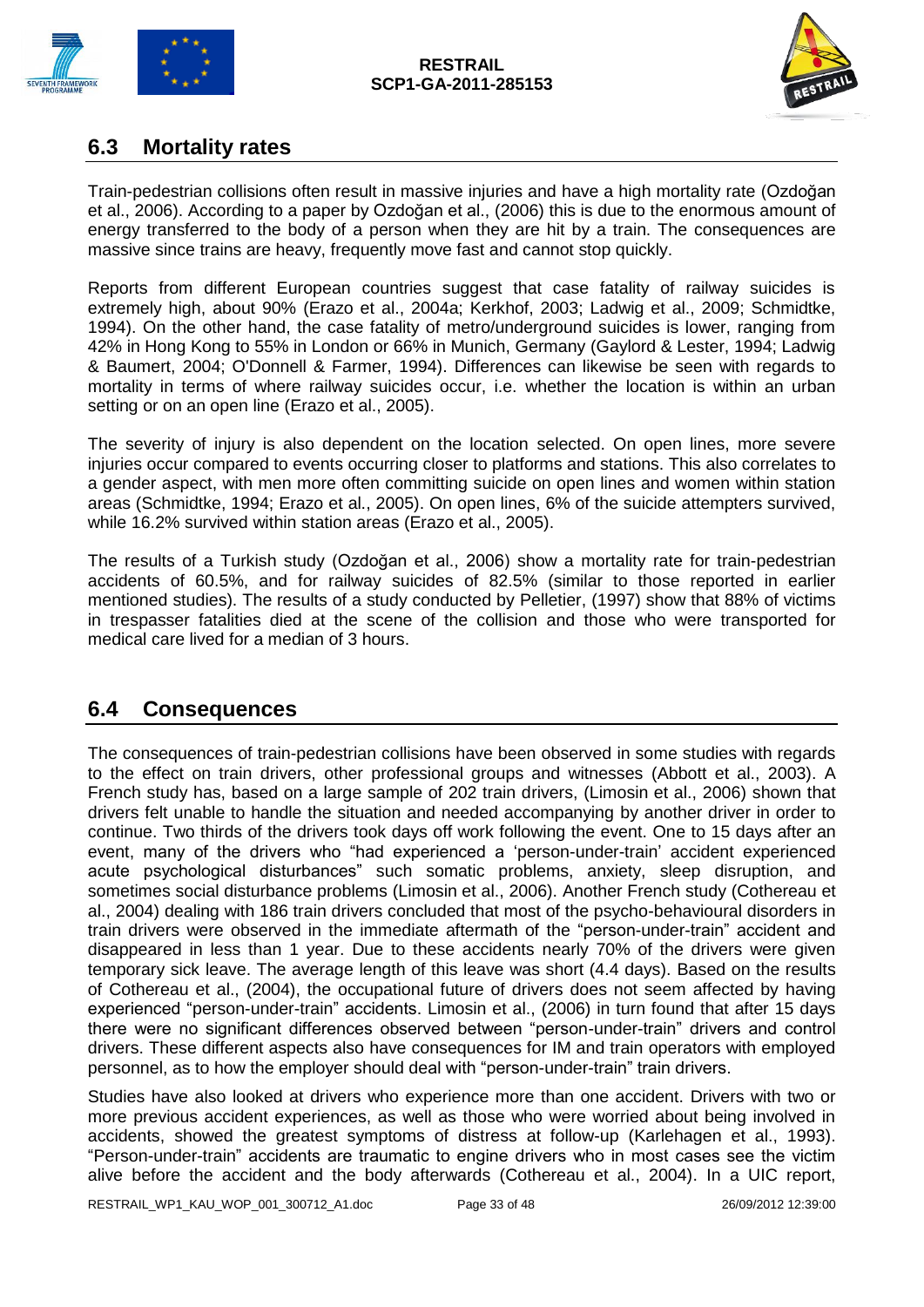



comprehensive work is being done to inform about what a post traumatic event is, how it may trouble train drivers when witnessing a railway suicide and necessary factors to deal with in this specific situation (Clifton, 2011). This guide was prepared by a working group under the supervision of the UIC Safety Platform's Occupational Health and Safety Group (OHSG). The working group brought together psychologists, occupational physicians, ergonomists, safety experts, managers and safety directors. It is the fruit of interdisciplinary collaboration, marrying the concerns, needs and knowledge of railway undertakings and infrastructure managers from a variety of European countries (DB AG, Infrabel, SNCB, SNCF, Southeastern Railways) (Clifton, 2011).

In addition to train drivers, train-pedestrian fatalities can cause work-related stress and trauma for other railway staff and rescue employees, and trauma for families of the deceased and witnesses to the event (Mishara, 2007; Rådbo et al., 2005). Fatalities due to train-pedestrian collisions affect IM and/or railway operators also in other ways. The costs related to property such as damage to the train, rolling stock and tracks or to the railway environment are dealt with in this review. There is also a lack of information about the amount of delays (primary and secondary) and their costs to rail operators. Furthermore, train-pedestrian collisions (similar to all railway accidents) cause considerable costs to society in terms of human costs (such as value of lost life, lost labour, medical costs and lost quality of life) and other costs (such as value of lost time, emergency services costs, coronial costs and insurance administration and legal costs) (Bureau of Transport and Regional Economics, 2002).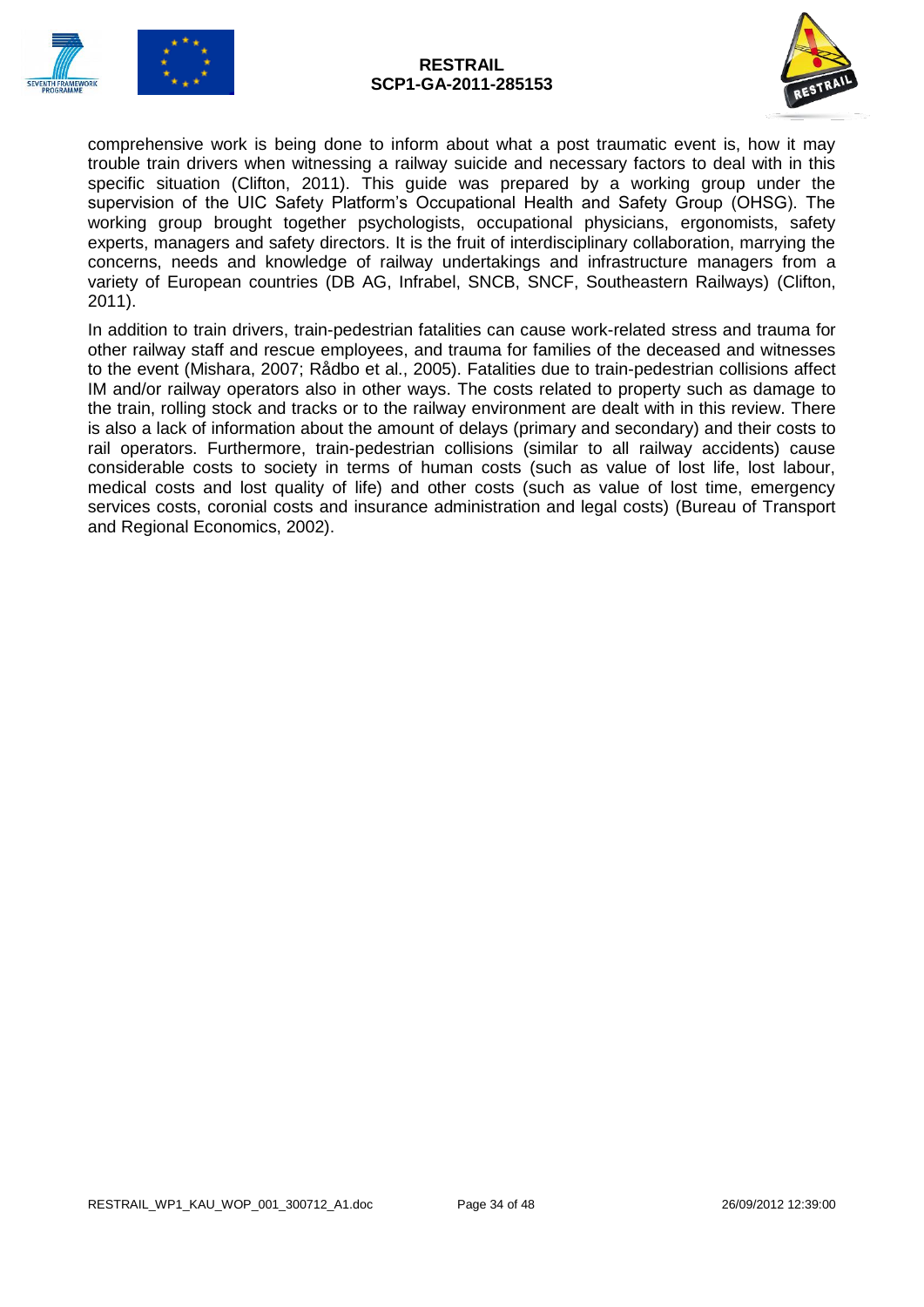



### <span id="page-34-0"></span>**7. DISCUSSION AND CONCLUSION**

The purpose of this review was to provide a systematic and critical description of current knowledge concerning railway suicides and trespassing accidents, and to describe and review the methods and tools for the prevention of such incidents.

The review has highlighted some differences and similarities between railway suicides and trespassing accidents. The main differences are related to:

- Motivation of the person(s) involved in the event. As opposed to trespassing accidents with no suicidal intent, railway suicides involve persons intentionally putting themselves in a situation where they would be struck by a train. Railway trespassing can be motivated by several factors such as taking a short cut, using the railway area for recreational purposes (e.g. walking a dog, taking a walk along the tracks), using the railway area for specific group related activities (e.g. playing, socialising, drinking alcohol, risk seeking), fare dodging and escaping or to conduct criminal activities (e.g. metal theft, vandalism etc.). Railway trespassers fall roughly into two groups: (a) those who lack knowledge about encountered risks associated with trespassing and (b) those who choose to commit an unsafe act (even though aware of the risks).
- Victim's profile in terms of mental health and intoxication. Specifically, the victims in trespassing accidents are more frequently intoxicated than in suicides (e.g. Badiadka et al., 2010; George, 2007; Lerer & Matzopoulos, 1996; Patterson, 2004; Pelletier, 1997; Silla & Luoma, 2012)). In contrast, suicide victims suffered from mental health problems much more frequently than victims of trespassing accidents (e.g.Badiadka et al., 2010; Silla & Luoma, 2012).
- Behaviour of victims. Railway suicides are characterised by victims awaiting trains for some time in the vicinity of the track before the train arrives (De Leo & Krysinska, 2008; Dinkel et al., 2011; Rådbo et al., 2005; Rådbo & Andersson, 2012; Silla & Luoma, 2012) whereas trespassing accidents occur most often in situations when a person is crossing the track (Rådbo & Andersson, 2012) (Silla & Luoma, 2012) walking in the wrong direction (Rådbo et al., 2012).

The main similarities of railway suicides and trespassing accidents are related to gender and location: the victims of railway suicides and trespassing accidents and observed trespassers are all mostly men, and most of the railway suicides and trespassing accidents occur in densely populated areas.

There is a subset of common preventive measures that can be used to prevent both railway suicides and trespassing accidents, even though their effectiveness may depend on the target group due to their different motives. In fact, knowing that both railway suicides and trespassing accidents occur in densely populated areas makes it possible to apply the same measures for preventing both railway suicides and trespassing accidents. An example of this is physical measures obstructing access to the tracks such as building a fence or landscaping. Physical measures have proven to be effective in preventing railway trespassing and might also have an effect on suicidal persons since such measures (i.e. barriers) make a suicide attempt more complicated. Of course, there is the possibility that a suicidal person will move to some other location with easier access to the railway tracks, but it is also possible that he/she will realise the irrationality of the act and decide not to commit it (e.g. Rådbo et al., 2005).

RESTRAIL\_WP1\_KAU\_WOP\_001\_300712\_A1.doc Page 35 of 48 26/09/2012 12:39:00 Other measures are specific to one of the two targets — suicide or trespassing. For example, measures dedicated to suicide prevention are not expected to affect trespassing accidents and incidents. Similarly, some measures may have essentially an effect on trespassing accidents and incidents, e.g. the removal of attractions (abandoned building offering potential playground, metal warehouse that can incite theft etc.). Measures to prevent railway suicides include e.g. gatekeeper programmes (training of staff at stations to identify people at risk for railway suicide), informing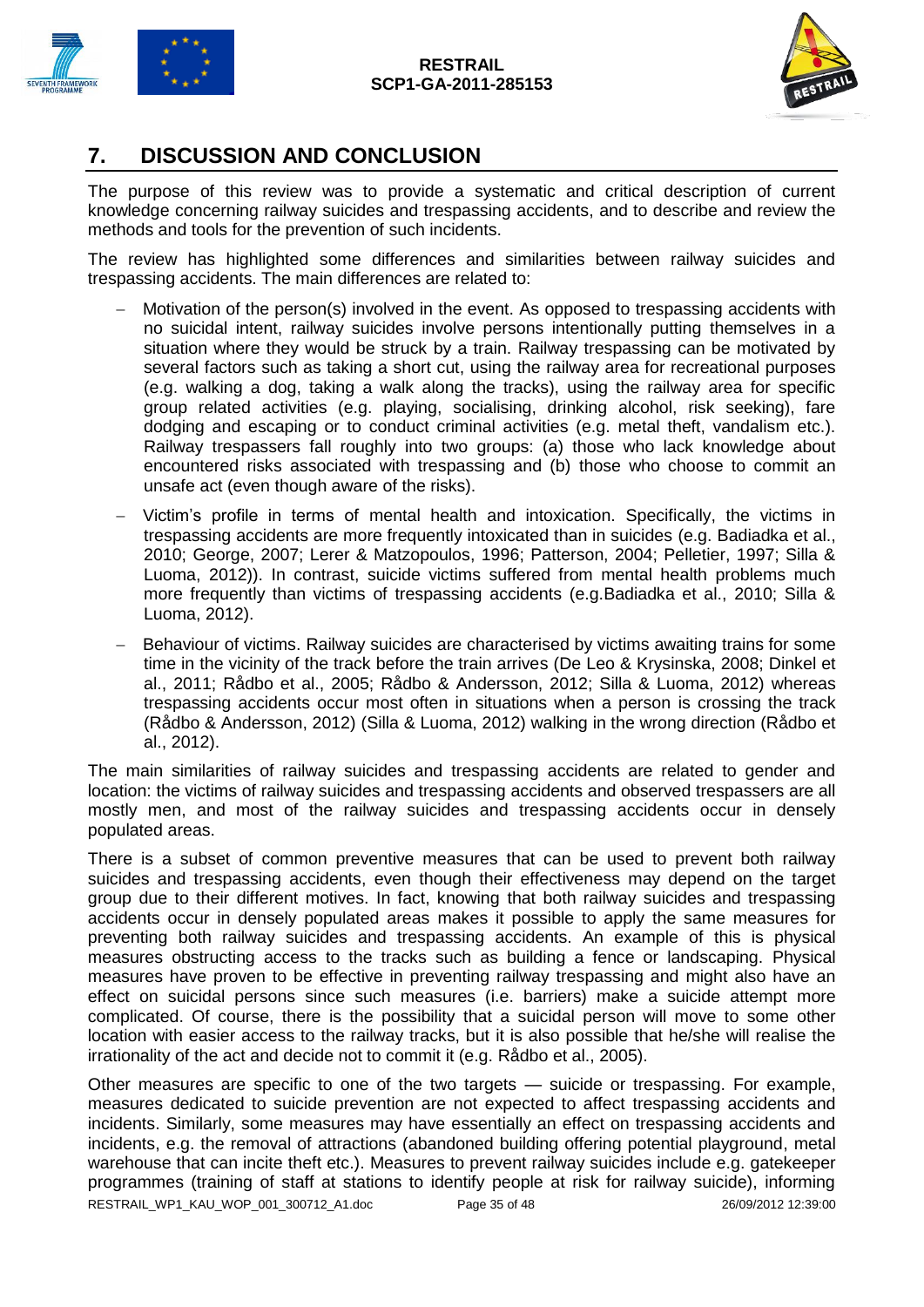



local authorities on the risk of locating psychiatric institutions near railways, and design of announcement protocols in case of a railway suicide, whereas measures aimed at preventing trespassing accidents include e.g. removal of unauthorised paths, installation of prohibitive and warning signs & posters, and education in schools to increase awareness of risks related to crossing the tracks.

As indicated earlier in this review, some measures might have opposing effects to railway suicides and trespassing accidents. Examples are campaigns to raise awareness of risks related to crossing the railway tracks or media reporting on occurred train-pedestrian collisions. These measures can potentially have a negative effect on the frequency of railway suicides by increasing the knowledge and attractiveness of railways as a means of suicide (discussed further in Chapter 4.10).

The review of existing literature on railway suicides and trespassing accidents revealed some limitations. In particular, most of the reviewed articles/studies have been conducted by individual railways or research institutes. The studies often include data from one country only and therefore the results are too limited or specific (to a certain railway environment) to be directly useful for other companies or countries. In addition, the current studies lack accurate knowledge of motives (the underlying reasons for these actions) and behaviour. Previous studies, for example on railway trespassing, have been mostly based on reported incidents and fatalities, which does not necessarily show the extent of the problem (i.e. the frequency of trespassing) or its characteristics. Moreover, existing studies have suggested several countermeasures to prevent both railway suicides and trespassing accidents. However, there is little published research evaluating the efficacy of these interventions.

The mentioned limitations highlight the need to collect and analyse European-wide railway suicide and trespassing accident related data and to collect information on potential measures to prevent railway suicides and trespassing accidents and estimate and demonstrate their effectiveness. Based on the literature, railway suicide and trespassing related behaviour tends to be specific to location and/or country and thus special attention should be paid to evaluation of the applicability of identified measures to different railway and cultural environments.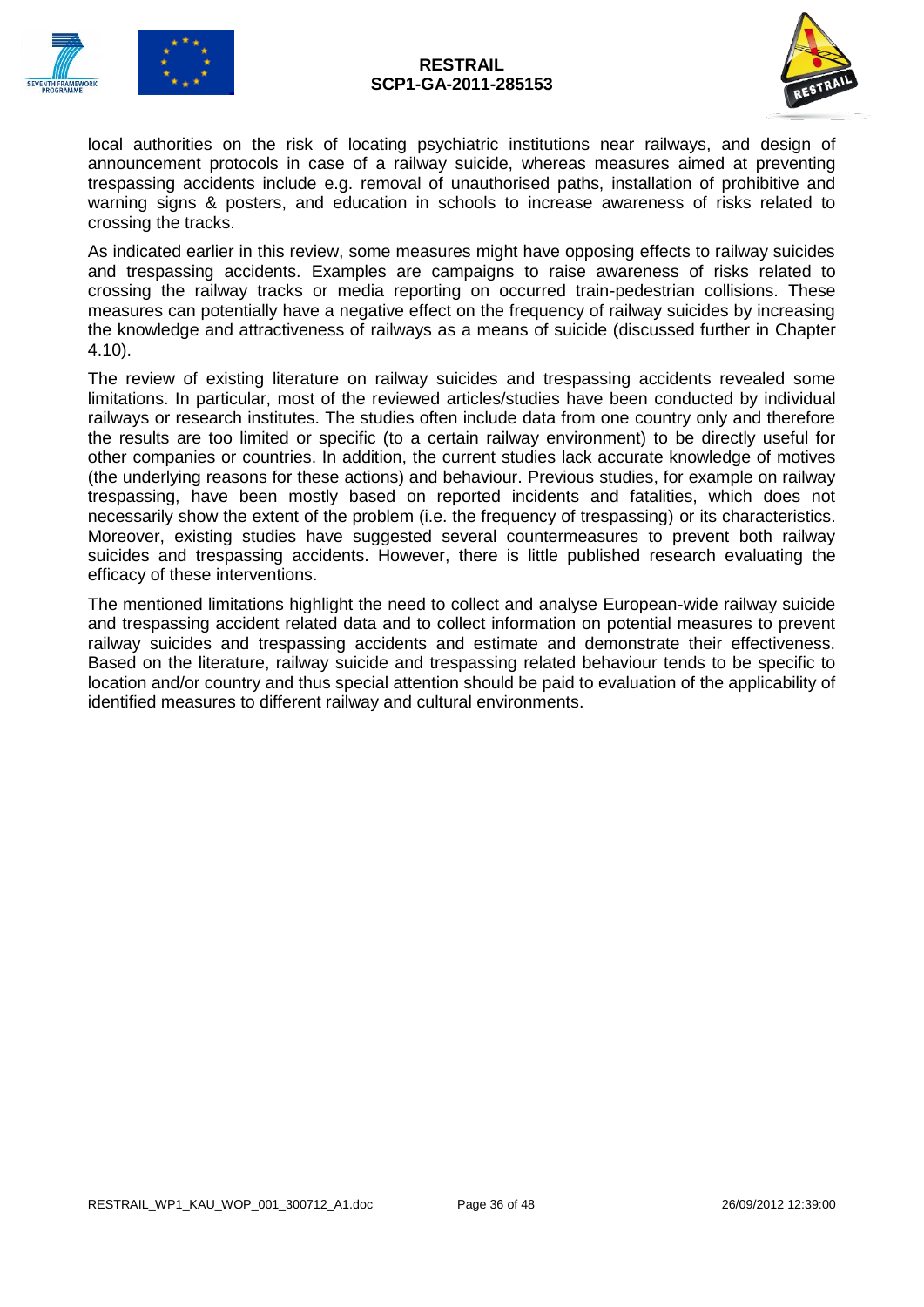



### <span id="page-36-0"></span>**8. REFERENCES**

- Aarts, H., & Dijksterhuis, A. (2000). Habits as knowledge structures: Automaticity in goal-directed behavior. *Journal of Personality and Social Psychology, 78*, 53-63.
- Abbott, R., Young, S., Grant, G., Goward, P., Seager, P., Pugh, J., et al. (2003). *Railway suicide, an investigation of individual and organisational consequences*. Sheffield: Doncaster and South Humber Healthcare NHS Trust.
- Abraham, C., Sheeran, P., & Johnston, M. (1998). From health beliefs to self-regulation: Theoretical advances in the psychology of action control. *Psychology and Health, 13*, 569- 591.
- Ajzen, I. (1991). The theory of planned behavior. *Organizational Behavior and Human Decision Processes, 50*, 179-211.
- Ajzen, I., & Madden, T. J. (1986). Prediction of goal directed behavior: Attitudes, intentions, and perceived behavioral control. *Journal of Experimental Social Psychology, 22*, 453-474.
- Altamura, C., VanGastel, A., Pioli, R., Mannu, P., & Maes, M. (1999). Seasonal and circadian rhythms in suicide in Cagliari, Italy. *Journal of Affective Disorders, 53*(1), 77-85.

#### Andriessen, K. (2011).

A media award for the responsible media portrayal of suicide in Flandern-Belgium: Rationale and qualitative evaluation. *Pogled - the View Acta Suicidologica Slovenica, 1-2*, 28-38.

- Andriessen, K., & Krysinska, K. (2011). Railway suicide in Belgium 1998-2009. *Crisis: The Journal of Crisis Intervention and Suicide Prevention, 26*, 1-7.
- Aouba, A., Péquignot, F., Camelin, L., Laurent, F., & Jougla, E. (2009). La mortalité par suicide en France en 2006. *Etude Et Résultats, 702*
- Armitage, C. J., & Conner, M. (2001). Efficacy of the theory of planned behaviour: A meta-analytic review. *British Journal of Social Psychology, 40*, 471-499.
- Badiadka, K. K., Vasu, S., & Dsouza, D. H. (2010). Victim profile and influencing factors in traumatic deaths on railway tracks in Calicut, Kerala. *Medico-Legal Update, 10*(2), 25-27.
- Baumert, J., Erazo, N., Ruf, E., & Ladwig, K. H. (2008). Time trends in suicide mortality vary in choice of methods an analysis of 145,865 fatal suicide cases in Germany 1991–2002. *Soc Psychiatry Psychiatr Epidemiol, 43*, 913-919.
- Baumert, J., Erazo, N., & Ladwig, K. H. (2005). Ten-year incidence and time trends of railway suicides in Germany from 1991 to 2000. *European Journal of Public Health, 16*(2), 173-178.
- Beautrais, A. (2007). Suicide by jumping: A review of research and prevention strategies. *Crisis: The Journal of Crisis Intervention and Suicide Prevention, 28*(Suppl1), 58-63.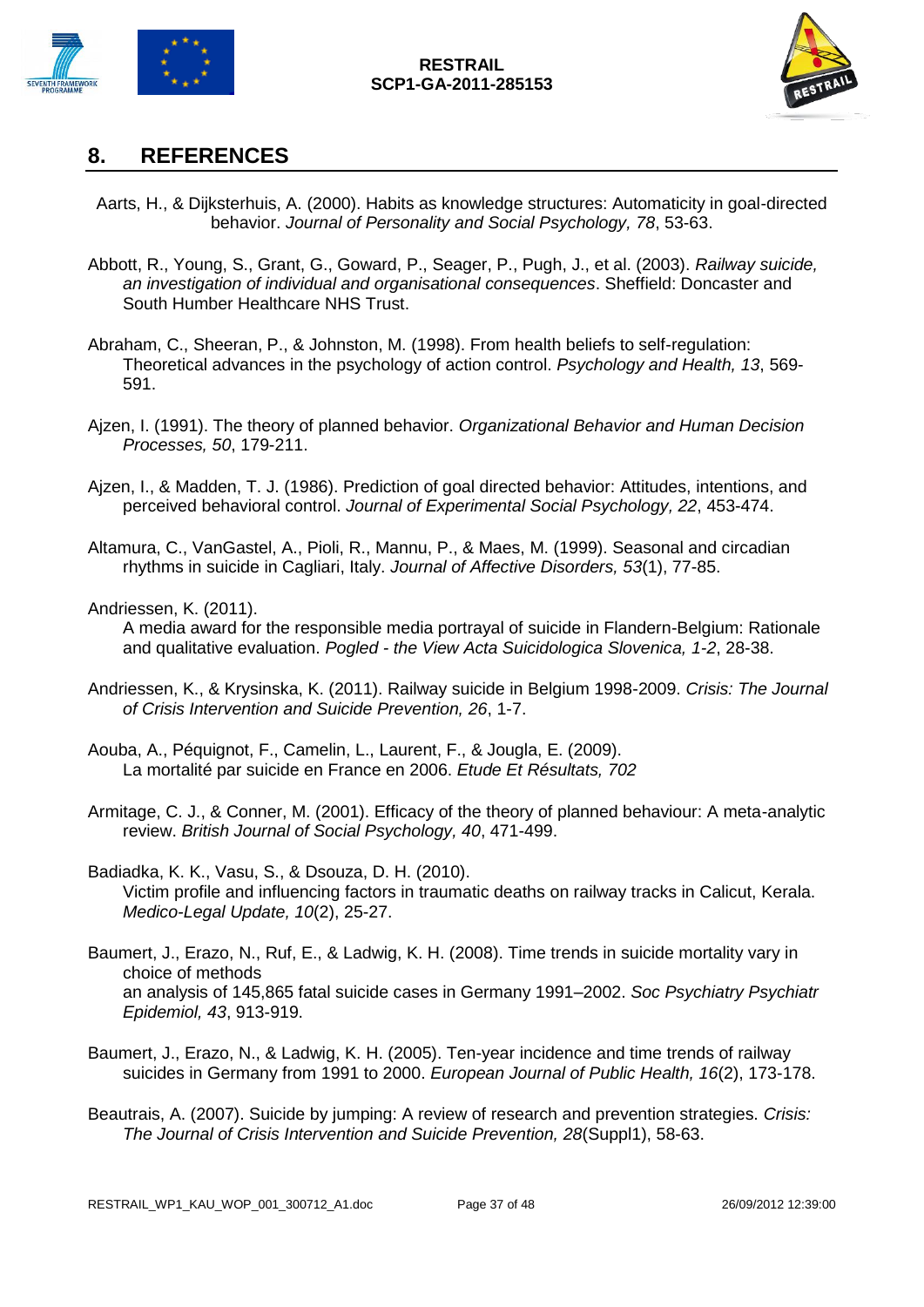



- Beautrais, A. L., Gibb, S. J., Fergusson, D. M., Horwood, L. J., & Larkin, G. L. (2009). Removing bridge barriers stimulates suicides: An unfortunate natural experiment. *Australian & New Zealand Journal of Psychiatry, 43*(6), 495-497.
- Beck, F., Guignard, R., Du Roscoät, E., & Saïas, T. (2011). *13 décembre 2011 / n° 47-48 numéro thématique - suicide et tentatives de suicide : État des lieux en france special issue - suicide and suicide attempts : Review of the current situation in france*. 1/Institut national de prévention et d'éducation pour la santé (Inpes), Saint-Denis, France 2/ Cermes3 - Équipe Cesames (Centre de recherche médecine, sciences, santé, santé mentale, société): Université Paris Descartes, Sorbonne Paris Cité.
- Becker, K., & Schmidt, M. H. (2001). There was nothing which could stop me! case report of an imitation suicide by a 14-yearold girl. *Zeitschrift Fur Kinder-Und Jugendpsychiatrie Und Psychotherapie, 29*(2), 127.
- Beskow, J., Thorson, J., & Öström, M. (1994). National suicide prevention programme and railway suicide. *Social Science & Medicine, 38*(3), 447-451.
- Bousfield, G. (1997). Drivers face stress from train suicides. *Safety & Health, 156*(5), 20.
- Briem, V., de Lima, S., & Siotis, C. (2007). Train drivers and fatal accidents on the rails: Psychological aspects and safety. In J. R. Wilson, B. Norris, T. Clarke & A. Mills (Eds.), *People and rail systems, human factors at the heart of the railway*. Hampshire, England: Ashgate Publishing Limited.
- Bureau of Transport and Regional Economics. (2002). *Rail accident costs in Australia* No. Report 108. Canberra, Australia: Bureau of Transport and Regional Economics.
- Burrows, S., & Laflamme, L. (2007). Assessment of accuracy of suicide mortality surveillance data in South Africa - investigation in an urban setting. *Crisis-the Journal of Crisis Intervention and Suicide Prevention, 28*(2), 74-81.
- Cantor, H., & Baume, P. J. M. (1998). Access to methods of suicide: What impact? *Australian and New Zealand Journal of Psychiatry,* (32), 8-14.
- Centers for Disease Control. (1999, Injuries among railroad trespassers in Georgia, 1990-1996. *Mortality and Morbidity Weekly Report, 48*, 537-541.
- Cina, S., Koelpin, J., Nichols, C., & Conradi, S. (1994). A decade of train-pedestrian fatalities: The Charleston experience. *Journal of Forensic Science, 39*(3), 668-73.
- Clarke, R. V., & Lester, D. (1989). *Suicide: Closing the exits.* Springer-Verlag. New York.
- Clarke, M. (1994). Railway suicide in England and wales, 1850-1949. *Social Science & Medicine, 38*(3), 401-407.
- Clarke, R., & Poyner, B. (1994). Preventing suicide on the London underground. *Social Science & Medicine, 38*(3), 443-446.
- Clifton, C. (2011). *Management of distressing events and prevention of post-traumatic stress*. International Union of Railways (UIC)Paris: This work was carried out by the Occupational Health and Safety Group of the UIC Safety Platform.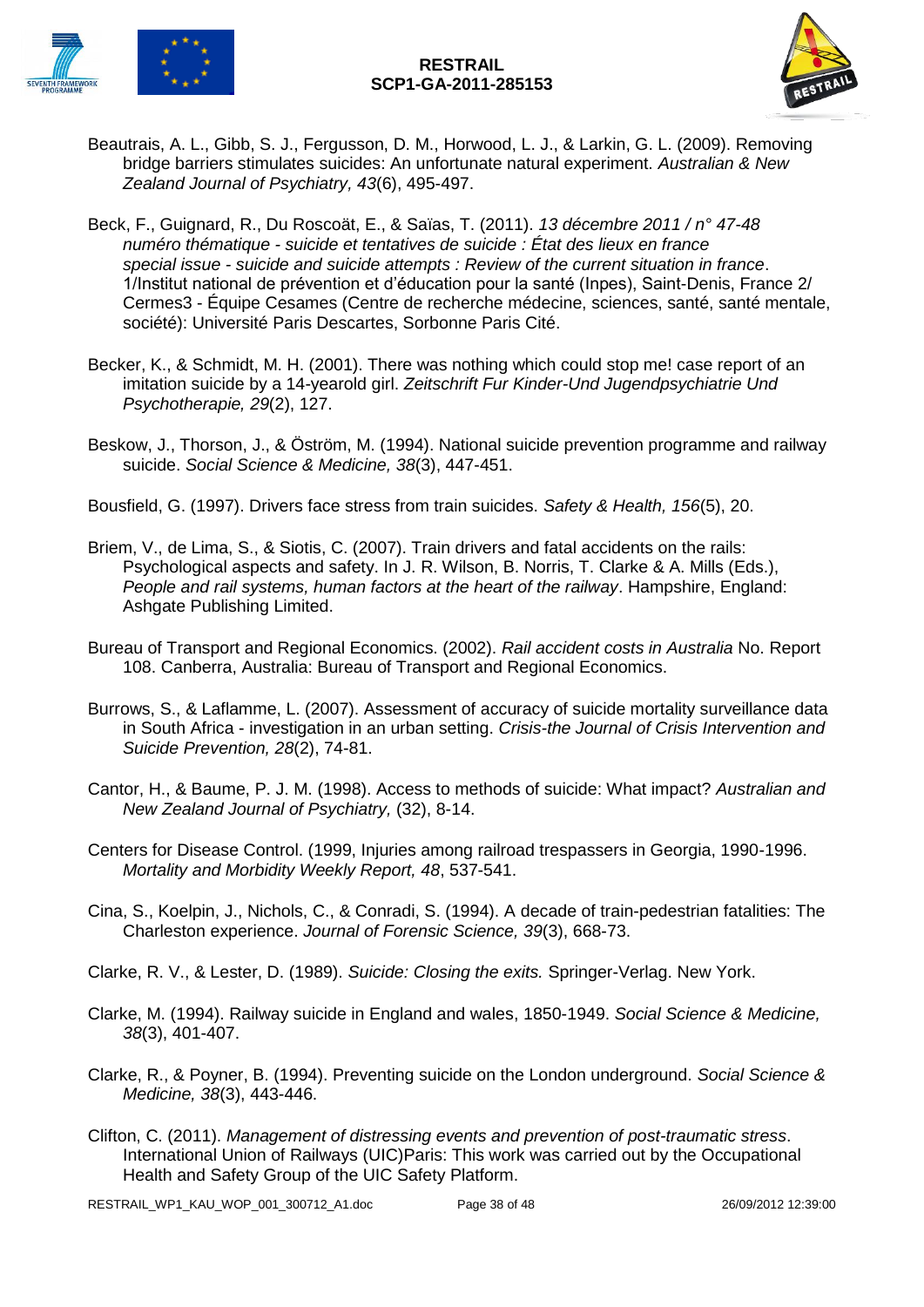



- Coats, T., & Walter, D. (1999). Effect of station design on death in the London underground: Observational study. *British Medicine Journal, 319*, 957.
- Cocks, R. (1987). Study of 100 patients injured by London underground trains 1981-6. *British Medicine Journal, 12*, 1527-1529.
- Cohen, L., Miller, T., Sheppard, M. A., Gordon, E., Toni, G., & Atnafou, R. (2003). Bridging the gap: Bridging together intentional and unintentional injury prevention efforts to improve health and well being. *Journal of Safety Research, 34*, 473-483.
- Cooper, P., & Milroy, C. (1994). Violent suicide in south Yorkshire, England. *Journal of Forensic Science, 39*(3), 657-67.
- Cothereau, C., de Beaurepaire, C., Payan, C., Cambou, J. P., Rouillon, F., & Conso, F. (2004). Professional and medical outcomes for French train drivers after "person under train" accident: Three year follow up study. *Occupational and Environmental Medicine, 61*, 488-494.
- Daigle, M. S. (2005). Suicide prevention through means restriction: Assessing the risk of substitution A critical review and synthesis. *Accident Analysis and Prevention, 37*, 625-632.
- Dare, A. J., Andriessen, K., Nordentoft, M., Meier, M., Huisman, A., & Pirkis, J. (2011). Media awards for responsible reporting of suicide: Experiences from Australia, Belgium and Denmark. *International Journal of Mental Health Systems, 5*(15)
- daSilva, R., Baron, W., & Carroll, A. A. (2006). *Highway rail-grade crossing safety research: Railroad infrastructure trespassing detection systems research in Pittsford, New York* No. Form Approved OMB No. 0704-0188). This document is available to the public through the National Technical Information Service, Springfield, Virginia 22161.: U.S. Department Railroad Infrastructure of Transportation.
- daSilva, M., & Carroll, A. (2011). Preliminary results of the trespass prevention research study in West Palm Beach, Florida. *ASME Conference Proceedings, 2011*(54594), 571-577.
- Davis, G., Alexander, C., & Brissie, R. (1997). A 15-year review of railway-related deaths in Jefferson County, Alabama. *American Journal of Forensic Med Pathol, 18*(4), 363-368.
- De Leo, D., & Krysinska, K. (2008). Suicidal behaviour by train collision in Queensland, 1990-2004. *Australian and New Zealand Journal of Psychiatry, 42*(9), 772-779.
- Delhomme, P., De Dobbeleer, W., Forward, S., Simoes, A., Adamos, G., Areal, A., et al (Eds.). (2009). *Campaigns and awareness-raising strategies in traffic safety. manual for designing, implementing, and evaluating road safety campaigns.*  Brussels: Belgian Road Safety Institute.
- Dinkel, A., Baumert, J., Erazo, N., & Ladwig, K. H. (2011). Jumping, lying, wandering: Analysis of suicidal behavior patterns in 1,004 suicidal acts on the German railway net. *Journal of Psychiatric Research, 45*, 121-125.
- Driever, F., Schmidt, P., & Madea, B. (2002). About morphological findings in fatal railway collisions. *Forensic Science International, 126*, 123-128.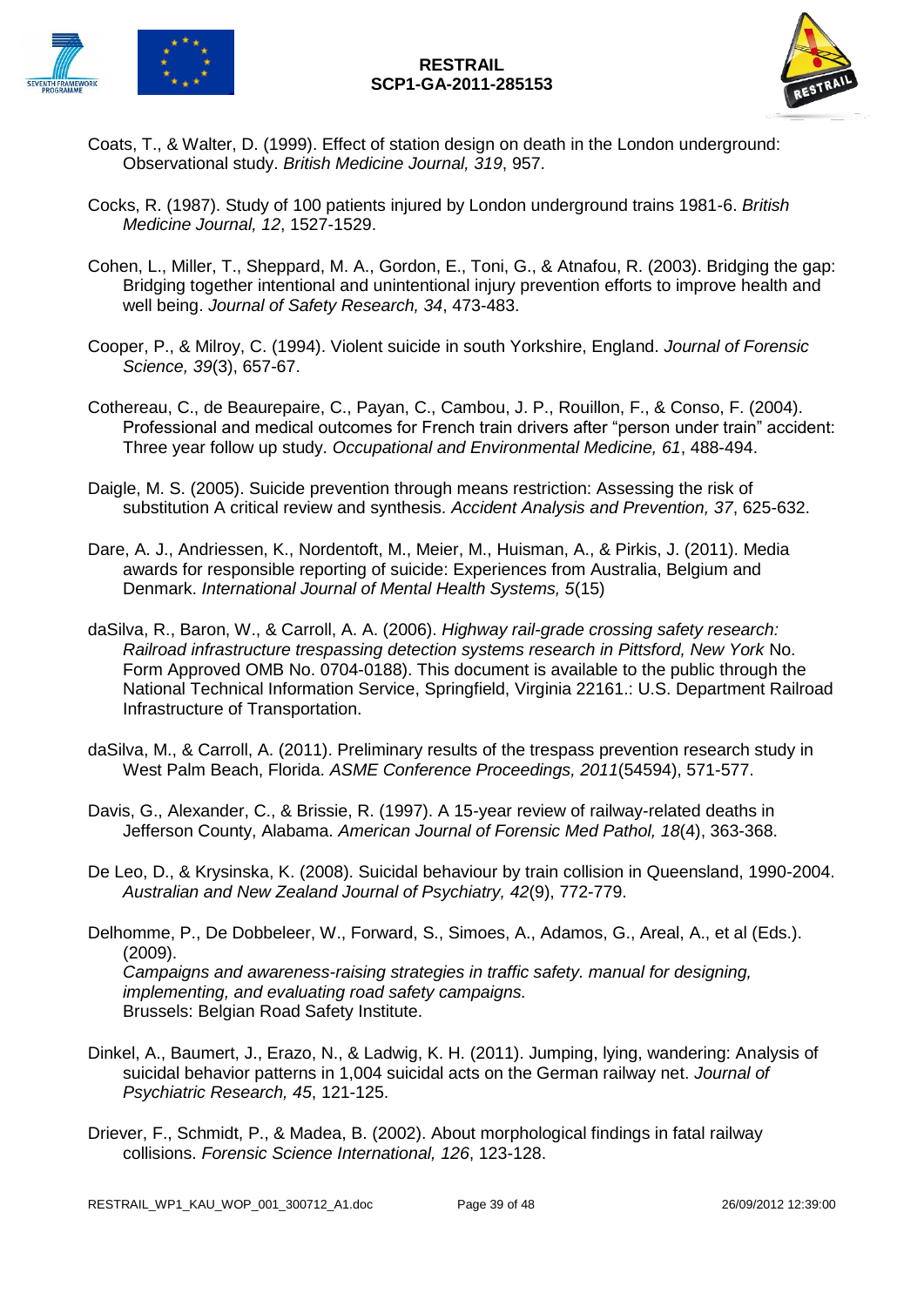

- Elliott, M. A., & Thomson, J. A. (2010). The social cognitive determinants of offending drivers' speeding behaviour. *Accident Analysis and Prevention, 42*, 1595-1605.
- Elvik, R., Vaa, T., Hoye, A., Erke, A., & Sorensen, M. (2009). *The handbook of road safety measures (2nd revised edition ed.).* Amsterdam: Elsevier.
- Emmerson, B., & Cantor, C. (1993). Train suicides in Brisbane, Australia, 1980-1986. *Crisis: The Journal of Crisis Intervention and Suicide Prevention, 14*(2), 90-94.
- Erazo, N., Baumert, J., & Ladwig, K. H. (2004a). Regional and local clusters of railway suicides. *Nervenarzt, May 5*
- Erazo, N., Baumert, J., & Ladwig, K. H. (2004b). Sex-specific time patterns of suicidal act on the German railway system. an analysis of 4003 cases. *Journal of Affective Disorders, 83*, 1-9.
- Erazo, N., Baumert, J., & Ladwig, K. H. (2005). Factors associated with failed and completed railway suicides. *Journal o Affective Disorders, 88*, 137-143.
- Etzersdorfer, E., & Sonneck, G. (1998). Preventing suicide by influencing mass-media reporting. the Viennese experience 1980-1996. *Archives of Suicide Research, 4*(1), 67-74.
- European Railway Agency. (2008). *Implementation guidance for annex 1 and appendix to directive 2004/49/EC*
- European Railway Agency. (2011). *Railway safety performance in the European union.* The Publications Office of the European Union, Luxembourg.
- Evans, A. W. (2011). Fatal accidents at railway level crossings in Great Britain 1946–2009. *Accident Analysis & Prevention, 43*(5), 1837-1845.
- Farmer, R., Tranah, T., O'Donnell, I., & Catalan, J. (1992). Railway suicide: The psychological effects on drivers. *Psychological Medicine, 22*(2), 407-214.
- Frisk, M. (1997). Accidents, suicide or cry for help? 173 fatal cases on the railroads. *Läkartidningen, 12*(11), 973.
- Gaylord, M., & Lester, D. (1994). Suicide in the Hong Kong subway. *Social Science & Medicine, 38*(3), 427-430.
- George, B. F. (2007). *Rail-trespasser fatalities developing demographic profiles* Cadle Creek Consulting.
- Goldenbeld, C., Twisk, D., & Houwing, S. (2008). Effects of persuasive communication and group discussions on acceptability of anti-speeding policies for male and female drivers. *Transportation Research Part F: Traffic Psychology and Behaviour, 11*(3), 207-220.
- Gollwitzer, P. M., & Moskowitz, G. B. (1996). Goal effects on action and cognition. In E. T. Higgins, & A. W. Kruglanski (Eds.), *Social psychology: Handbook of basic principles* (pp. 361-399). New York: Guilford.
- Guggenheim, F. G., & Weisman, A. D. (1972). Suicide in the subway. publicly witnessed attempts of 50 cases. *Journal of Nervous and Mental Disease,* (155), 404-409.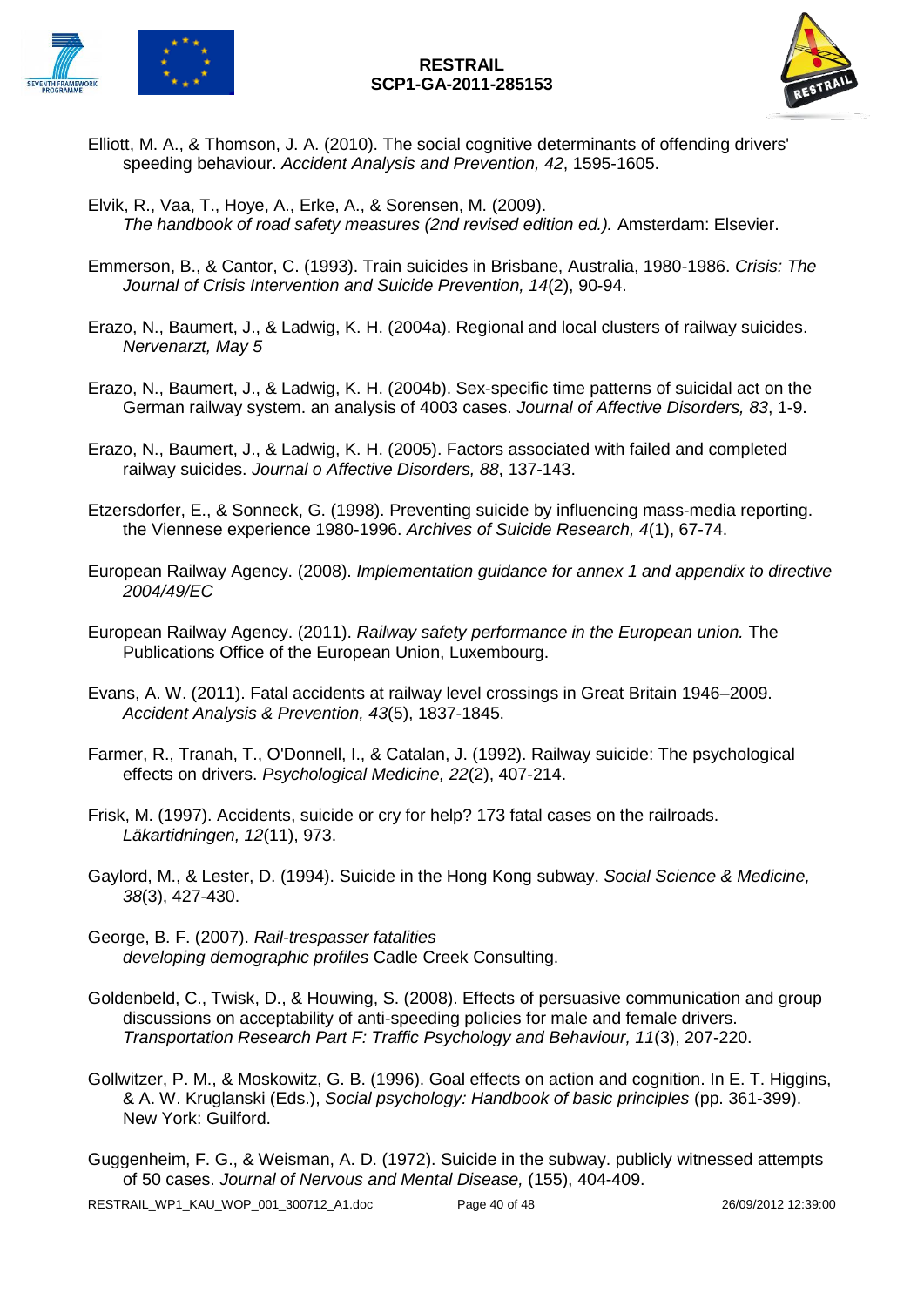



- Hazell, P. (1993). Adolescent suicide clusters: Evidence, mechanisms and prevention. *Australian and New Zealand Journal of Psychiatry, 27*(4), 653-665.
- Hepp, U., Stulz, N., Unger-Köppel, J., & Ajdacic-Gross, V. (2012). Methods of suicide used by children and adolescents. *European Child & Adolescent Psychiatry, 21*(2), 67-73.
- Hoekstra, T., & Wegman, F. (2011). Improving the effectiveness of road safety campaigns: Current and new practices. *IATSS Research, 34*(2), 80-86.
- Holdaway, S., Evans, E. & Webb, S. (2012) T845 Improving suicide prevention measures on the rail network in Great Britain. Literature Review. Rail Safety and Standard Board.
- Horton, S. (2009). *US success factors in reduction of crossing incidents*1US Department of Transportation, Research and Innovative Technology Administration, Volpe National Transportation Systems Center, Cambridge, MA USA.
- Jobes, D. A., Casey, J. O., Berman, A. L., & Wright, D. G. (1991). Empirical criteria for the determination of suicide manner of death. *Journal of Forensic Sciences, 36*(1), 244-256.
- Johnston, D., & Waddell, J. (1984). Death and injury patterns, Toronto subway system 1954-1980. *Journal of Trauma, 24*(7), 619-622.
- Karlehagen, S., Malt, U., Hoff, H., Tibell, E., Herrstromer, U., Hildingson, K., et al. (1993). The effect of major railway accidents on the psychological health of train drivers—II. A longitudinal study of the one-year outcome after the accident. *Journal of Psychosomatic Research, 37*(8), 807-817.
- Kerkhof, A. (2003). Railway suicide: Who is responsible? editorial. *Crisis: The Journal of Crisis Intervention and Suicide Prevention, 24*(2), 47-48.
- Krysinska, K., & De Leo, D. (2008). Suicide on railway networks: Epidemiology, risk factors and prevention. *Aust N Z J Psychiatry, 42*(9), 763-771.
- Kunrath, S., Baumert, J., & Ladwig, K. (2011). Increasing railway suicide acts after media coverage of a fatal railway accident? an ecological study of 747 suicidal acts. *J Epidemiol Community Health, 65*(9), 825-828.
- Ladwig, K. H., & Baumert, J. (2004). Patterns of suicidal behaviour on a metro subway system. A study of 306 cases injured by the Munich subway in 1980-1999. *European Journal of Public Health, 14*, 291-295.
- Ladwig, K. H., Ruf, E., Baumert, J., & Erazo, N. (2009). Prevention of metropolitan and railway suicide. In D. Wasserman, & C. Wasserman (Eds.), *Oxford textbook of suicidology and suicide prevention.* (pp. 589-594). Oxford: Oxford University Press.
- Ladwig, K. H., Kunrath, S., Lukaschek, K., & Baumert, J. (2012). The railway suicide death of a famous german football player: Impact on the subsequent frequency of railway suicide acts in Germany. *Journal of Affective Disorders, 136*(1-2), 194-198.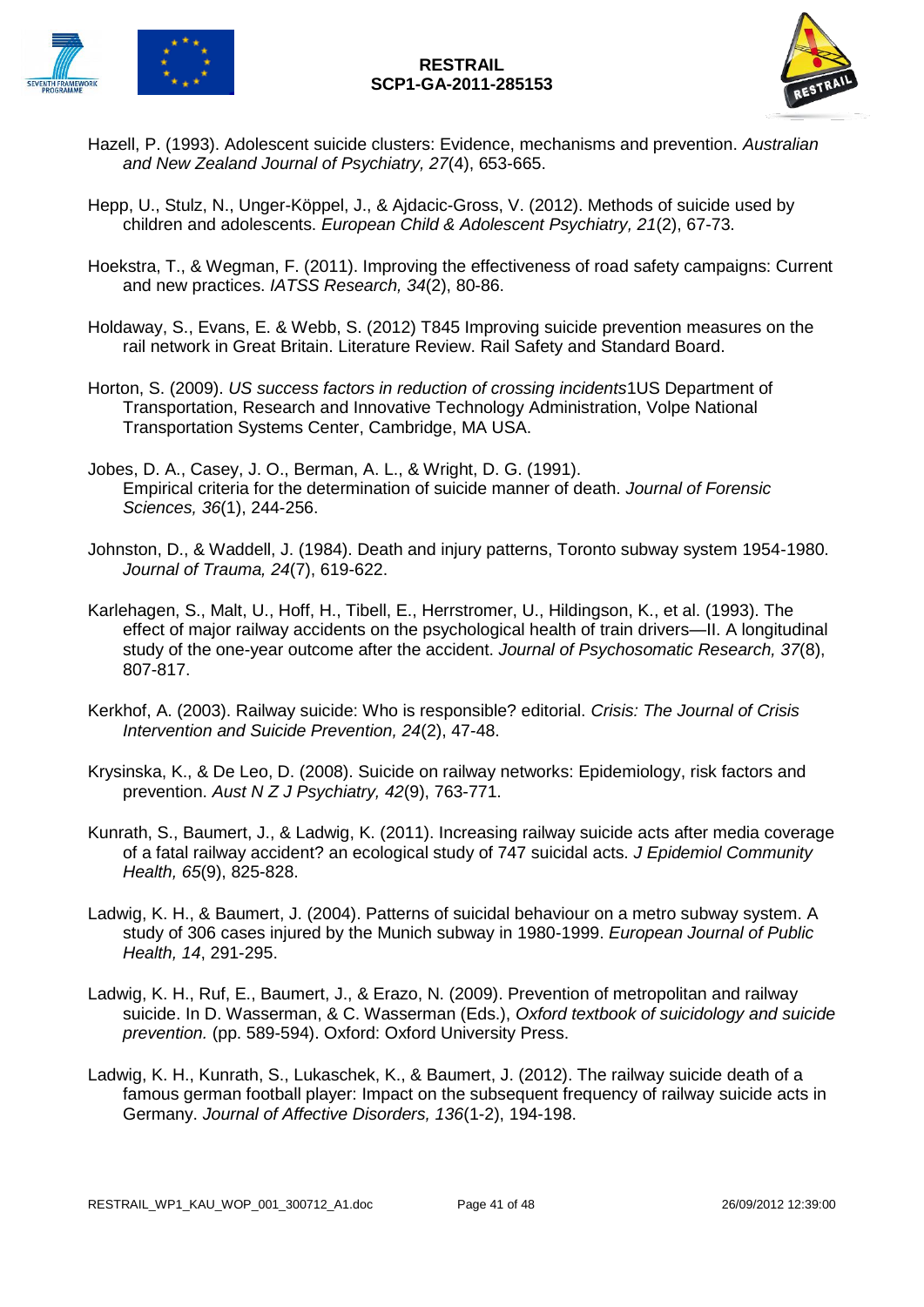



- Law, C. K., Yip, P., Chan, W., Fu, K. W., Wong, P., & Law, Y. W. (2009). Evaluating the effectiveness of barrier installation for preventing railway suicides in Hong Kong. *Journal of Affective Disorders, 114*(1-3), 254-262.
- Law, C. K., & Yip, P. S. F. (2011). An economic evaluation of setting up physical barriers in railway stations for preventing railway injury: Evidence from Hong Kong. *Journal of Epidemiology and Community Health, 65*(10), 915-920.
- Lerer, L., & Matzopoulos, R. (1996). Meeting the challenge of railway injury in a South African city. *Lancet, 7*(348), 664-666.
- Lerer, L. B., & Matzopoulos, R. (1997). Fatal railway injuries in Cape Town, South Africa. *The American Journal of Forensic Medicine and Pathology, 18*(2), 144-147.
- Lewis, I., Watson, B., Tay, R., & White, K. M. (2007). The role of fear appeals in improving driver safety: A review of the effectiveness of fear-arousing (threat) appeals in road safety advertising. *International Journal of Behavioral Consultation and Therapy, 3*(2), 203-222.
- Limosin, F., Loze, J. Y., Cothereau, C., De Beaurepaire, C., Payan, C., Conso, F., et al. (2006). A prospective study of the psychological effects of "person under train" incidents on drivers. *Journal of Psychiatric Research, 40*(8), 755-761.
- Lin, P. T., & Gill, J. R. (2009). Subway train-related fatalities in New York City: Accident versus suicide. *Journal of Forensic Sciences, 54*(6), 1414-1418.
- Lindberg, E. (2012). *Prevention of suicide in the transport system* Trafikverket.
- Lindekilde, K., & Wang, A. (1985). Train suicide in the county of Fyn 1979-82. *Acta Psychiatrica Scandinavica, 72*(2), 150-154.
- Lindqvist, P., Jonsson, A., Eriksson, A., Hedelin, A., & Björnstig, U. (2004). Are suicides by jumping off bridges preventable? An analysis of 50 cases from Sweden. *Accident Analysis and Prevention, 36*, 691-694.
- Lobb, B. (2006). Trespassing on the tracks: A review of railway pedestrian safety research. *Journal of Safety Research, 37*(4), 359-365.
- Lobb, B., & Harré, N. & Nicola, T. (2003). An evaluation of four types of railway pedestrian crossing safety intervention. *Accident Analysis and Prevention, 35*(4), 487-494.
- Lobb, Harre, N., & Suddendorf, T. (2001). An evaluation of a suburban railway pedestrian crossing safety programme. *Accident Analysis and Prevention, 33*, 157-165.
- Lukaschek, K., Baumert, J., & Ladwig, K. H. (2011). Behaviour patterns preceding a railway suicide: Explorative study of German federal police officers' experiences. *BMC Public Health, 4*(11), 620.
- Malt, U., Karlehagen, S., Hoff, H., Herrstromer, U., Hildingson, K., Tibell, E., et al. (1993). The effect of major railway accidents on the psychological health of train drivers—I. acute psychological responses to accident. *Journal of Psychosomatic Research, 37*(8), 793-805.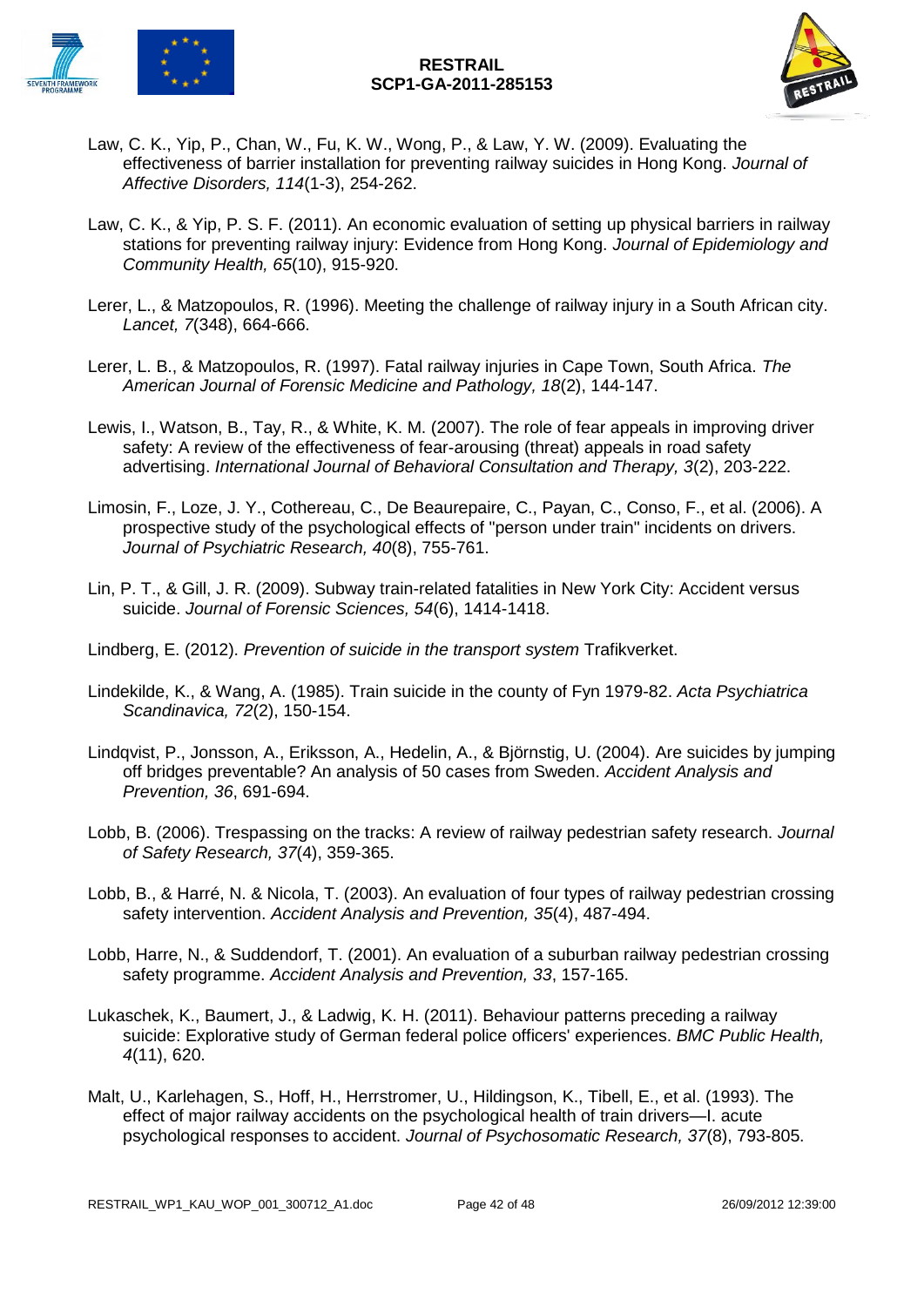



- Mann, J. J., Apter, A., Bertolote, J., Beautrais, A., Currier, D., Haas, A., et al. (2005). Suicide prevention strategies: A systematic review. *Journal of the American Medical Association, 294*(16), 2064-2074.
- Matzopoulos, R., Peden, M., Bradshaw, D., & Jordaan, E. (2006). Alcohol as a risk factor for unintentional rail injury fatalities during daylight hours. *International Journal of Injury Control and Safety Promotion, 13*(2), 81-88.
- Meltem, A., Didem, A., Nalan Metin, A., & Muge, G. (2011). 10-year evaluation of train accidents. *Ulusal Travma Ve Acil Cerrahi Dergisi-Turkish Journal of Trauma & Emergency Surgery, 17*(5), 440-444.
- Mishara, B. (1999). Suicide in the Montreal subway system: Characteristics of the victims. *Canadian Journal of Psychiatry-Revue Canadienne De Psychiatrie, 44*(7), 690-696.
- Mishara, B. L. (2007). Railway and metro suicides understanding the problem and prevention potential. *Crisis-the Journal of Crisis Intervention and Suicide Prevention, 28*, 36-43.
- Mohanty, M. K., Panigrahi, M. K., Mohanty, S., & Patnaik, K. K. (2007). Death due to traumatic railway injury. *Medicine Science and the Law, 47*(2), 156-160.
- Niederkrotenthaler, T., Till, B., Kapusta, N. D., Voracek, M., Dervic, K., & Sonneck, G. (2009). Copycat effects after media reports on suicide: A population-based ecologic study. *Social Science and Medicine, 69*(7), 1085-1090.
- Niederkrotenthaler, T., Voracek, M., Herberth, A., Till, B., Strauss, M., Etzersdorfer, E., et al. (2010). Role of media reports in completed and prevented suicide: Werther v. Papageno effects. *British Journal of Psychiatry, 197*(3), 234-243.
- Nixon, J., Corcoran, A., Fielding, L., & Eastgate, J. (1985). Fatal and nonfatal accidents on the railways--a study of injuries to individuals, with particular reference to children and to nonfatal trauma. *Accident Analysis and Prevention, 17*(3), 217-222.
- Node, Y., Tamaki, T., & Teramoto, A. (2006). In Kanno T. K.,Y. (Ed.), *Clinical features in the patients with "platform accident" in Tokyo*. TOKYO; 37-3, HONGO 3-CHOME BONKYO-KU, TOKYO, 113, JAPAN: SPRINGER-VERLAG TOKYO.
- O'Donnell, I., Arthur, A., & Farmer, R. (1994). A follow-up study of attempted railway suicides. *Social Science & Medicine, 38*(3), 437-442.
- O'Donnell, I., & Farmer, R. (1992). Suicidal acts on metro systems: An international perspective. *Acta Psychiatrica Scandinavica, 86*(1), 60-63.
- O'Donnell, I., & Farmer, R. (1994). The epidemiology of suicide on the London underground. *Social Science & Medicine, 38*(3), 409-418.
- O'Donnell, I., Farmer, R., & Catalan, J. (1993). Suicide notes. *The British Journal of Psychiatry : The Journal of Mental Science, 163*, 45-48.
- O'Donnell, I., Farmer, R., & Catalan, J. (1996). Explaining suicide: The views of survivors of serious suicide attempts. *British Journal of Psychiatry, 168*(-), 780.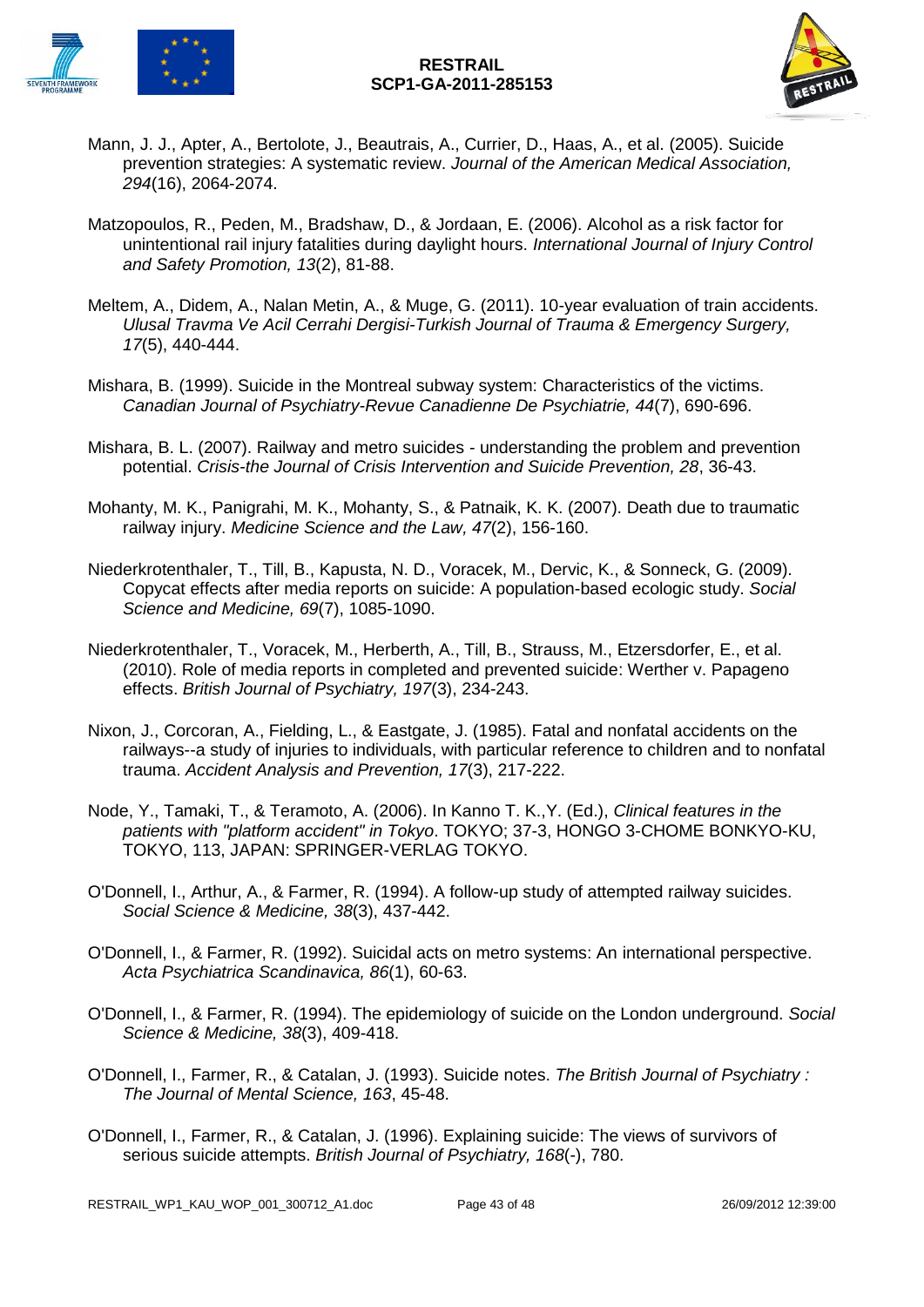



- Offler, N., Thompson, K., Hirsch, L., Thomas, M., & Dawson, D. (2009). *A review of the literature on social non technical deterrents for vandalism in the rail industry* No. RT 106)Brisbane: CRC for Rail Innovation.
- Ozdoğan, M., Cakar, S., Ağalar, F., Eryilmaz, M., Aytaç, B., & Aydinuraz, K. (2006). The epidemiology of the railway related casualties. *Ulus Travma Acil Cerrahi Derg (Turkish Journal of Trauma and Emergency Surgery), 12*(3), 235-241.
- Palanco, J., Lucas, J., Rojas, M., & Martinez, M. (1999). An unusual case of railway suicide. *Journal of Forensic Science, 44*(2), 444-446.
- Patterson, T. (2004). *Analysis of trespasser accidents* Land Transport Safety Authority.
- Pelletier, A. (1997). Deaths among railroad trespassers. the role of alcohol in fatal injuries. *Journal of American Medical Association, 277*(13), 1064-1066.
- Petty, R. E., & Cacioppo, J. T. (1986). The elaboration likelihood model of persuasion. *Advances in experimental social psychology, vol 19* (pp. 123-205). New York: Academic Press.
- Prochaska, J. O., & DiClemente, C. C. (1982). Transtheoretical therapy toward a more integrative model of change. *Psychotherapy: Theory, Research and Practice, 19*(3), 276-287.
- Rail Accident Investigation Branch (RAIB). (2011). *Trail passed over Lydney level crossing with crossing barriers raised 23 march* No. 20. Rail Accident Investigation Branch, Department for transport.
- Rail Safety and Standards Board. (2003). *Trespass - transferable lessons from a review of safety campaigns.* London: RSSB.
- Rail Safety and Standards Board. (2005). *Trespass and access via the platform end.* No. Final report Halcrow Group Limited in partnership with Human Engineering.
- Rail Safety and Standards Board. (2006). *Improving the content and placement of anti-trespass signs* No. Final Report No. T555 Halcrow Group Limited in partnership with Human Engineering Limited.
- Railway Safety and Standards Board. (2011). *Annual safety performance report 2010/2011*Railway Safety and Standards Board.
- Ratnayake, R., Links, P. S., & Eynan, R. (2007). Suicidal behaviour on subway systems: A review of the epidemiology. *Journal of Urban Health, 84*(6), 766-781.
- Reisch, T., & Michel, K. (2005). Securing a suicide hot spot: Effects of a safety net at the bern muenster terrace. *Suicide and Life-Threatening Behavior, 34*(4), 460-467.
- Reynders, A., Scheerder, G., & Van Audenhove, C. (2011). The reliability of suicide rates: An analysis of railway suicides from two sources in fifteen European countries. *Journal of Affective Disorders, 131*(1-3), 120-127.
- Robinson. (2003). *Railway suicide strategy. paper to railway and standards board.*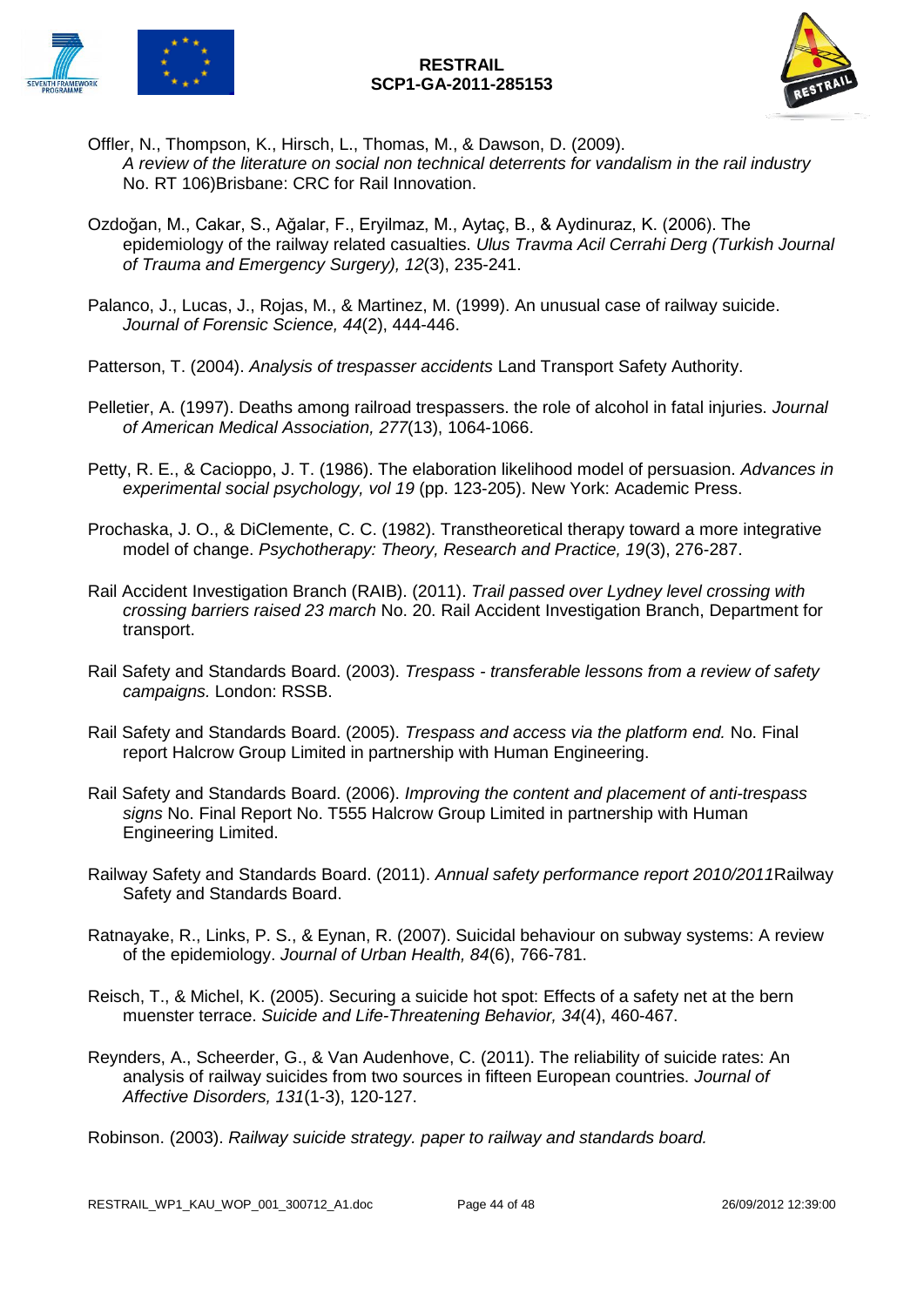

- Romano, E., Kelley-Baker, T., & Voas, R. B. (2008). Female involvement in fatal crashes: Increasingly riskier or increasingly exposed? *Accident Analysis & Prevention, 40*(5), 1781- 1788.
- Rosenberg, M. L., Davidson, L. E., Smith, J. C., Berman, A. L., Buzbee, H., Gantner, G., et al. (1988). Operational criteria for the determination of suicide. *Journal of Forensic Sciences, 33*(6), 1445-1456.
- Rådbo, H., & Andersson, R. (2012). Patterns of suicide and other trespassing fatalities on stateowned railways in greater Stockholm; implications for prevention. *International Journal of Environmental Research and Public Health, 9*(772-780)
- Rådbo, H., Renck, B., & Andersson, R. (2012). Feasibility of railway suicide prevention strategies; a focus group study. In C. Bérenguer, A. Grall & C. Soares (Eds.), *Advances in safety, reliability and risk management*. London: Taylor & Francis Group.
- Rådbo, H., Svedung, I., & Andersson, R. (2005). Suicides and other fatalities from train-person collisions on Swedish railroads: A descriptive epidemiologic analysis as a basis for systemsoriented prevention. *Journal of Safety Research, 36*(5), 423-428.
- Rådbo, H., Svedung, I., & Andersson, R. (2008). Suicide prevention in railway systems: Application of a barrier approach. *Safety Science, 46*, 729-737.
- Rådbo, H., Svedung, I., & Andersson, R. (2012). Suicide and potentials for suicide prevention on the swedish rail network; a qualitative multiple case study. In C. Bérenguer, A. Grall & C. Soares (Eds.), *Advances in safety, reliability and risk management*. London: Taylor & Francis group.
- Sarchiapone, M., Mandelli, L., Iosue, M., Andrisano, C., & Roy, A. (2011). Controlling access to suicide means. *Int. J. Environ. Res. Public Health, 8*(12), 4550-4562.
- Savage, I. (2007). Trespassing on the railroad. *Research in Transportation Economics, 20*(0), 199- 224.
- Savage, I. (2006). Does public education improve rail–highway crossing safety? *Accident Analysis & Prevention, 38*(2), 310-316.
- Schmidtke, A. (1988). Häfner, the Werther effect after television films: New evidence for an old hypothesis. *Psychological Medicine, 18*(3), 665-676.
- Schmidtke, A. (1994). Suicidal behaviour on railways in the FRG. *Social Science & Medicine, 38*(3), 419-426.
- Shapiro, M. J., Luchtefeld, W. B., Durham, R. M., & Mazuski, J. E. (1994). Traumatic train injuries. *The American Journal of Emergency Medicine, 12*(1), 92-93.
- Sheppard, B. H., Hartwick, J., & Warshaw, P. R. (1988). The theory of reasoned action: A metaanalysis of past research with recommendations for modifications and future research. *Journal of Consumer Research, 15*, 325-343.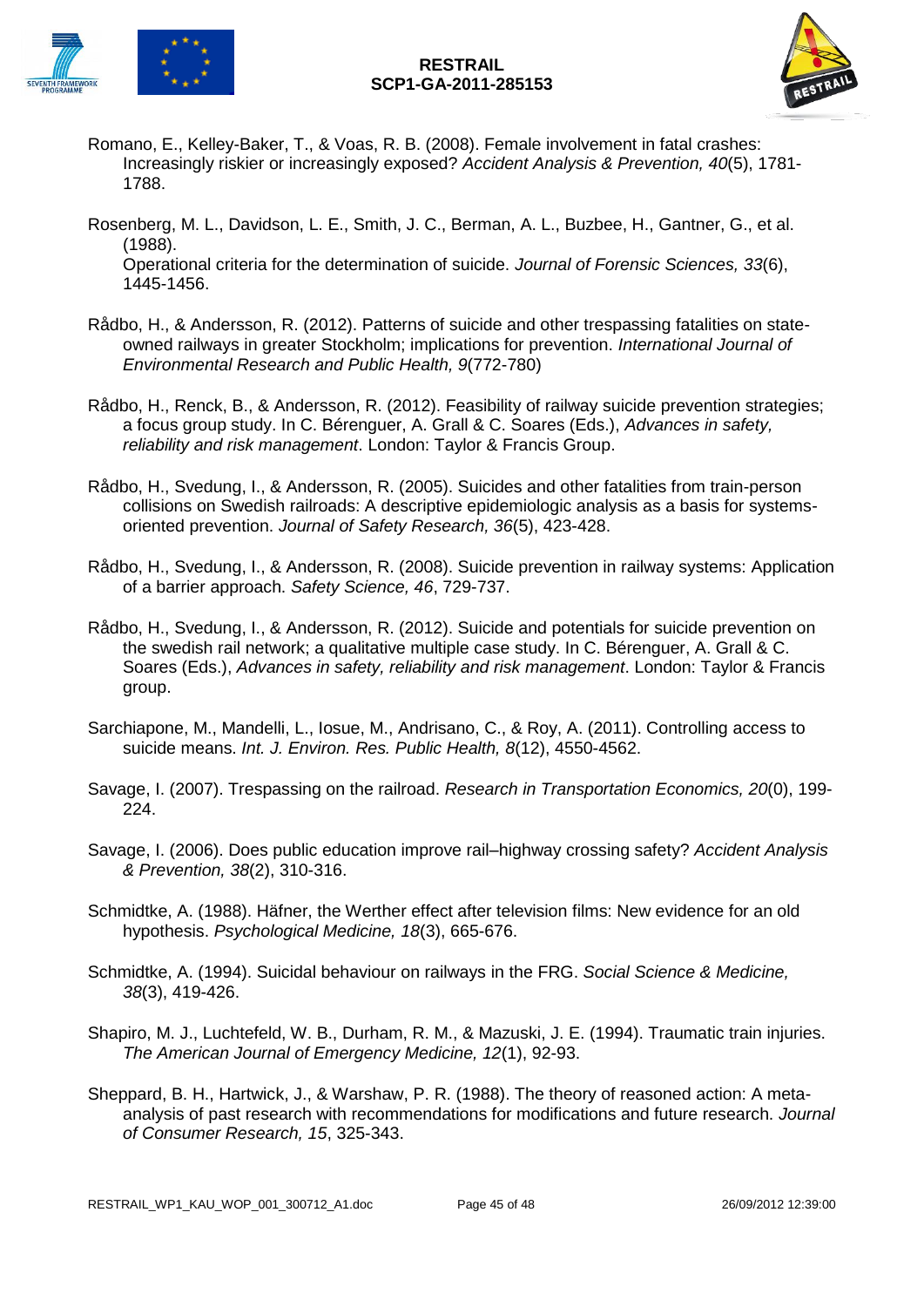

- Silla, A., & Luoma, J. (2009). Trespassing on Finnish railways: Identification of problem sites and characteristics of trespassing behaviour. *European Transport Research Review, 1*(1), 47-53. doi:10.1007/s12544-008-0005-y
- Silla, A., & Luoma, J. (2012). Main characteristics of train-pedestrian fatalities on Finnish railroads. *Accident Analysis and Prevention, 45*, 61-66.
- Silla, A., & Kallberg, V. P. (2012). The development of railway safety in Finland. *Accident Analysis & Prevention, 45*, 737-744.
- Silla, A., & Luoma, J. (2011). Effect of three countermeasures against the illegal crossing of railway tracks. *Accident Analysis & Prevention, 43*(3), 1089-1094.
- Silla, A., & Luoma, J. (2012). Opinions on railway trespassing of people living close to a railway line. *Safety Science, 50*(1), 62-67.
- Sisask, M., & Värnik, A. (2012). Media roles in suicide prevention: A systematic review. *International Journal of Environmental Research and Public Health, 9*, 123-138.
- Sonneck, G., Etzersdorfer, E., & Nagel-Kuess, S. (1994). Imitative suicide on the Viennese subway. *Social Science & Medicine,* (3), 453-457.
- Sparks, P., & Guthrie, C. A. (1998). Self-identity and the theory of planned behavior: A useful addition of an unhelpful device? *Journal of Applied Social Psychology, 28*(15), 1393-1410.
- Stack, S. (2005). Suicide in the media: A quantitative review of studies based on nonfictional stories. *Suicide and Life-Threatening Behavior, 35*(2), 121-133.
- Strauch, H., Wirth, I., & Geserick, G. (1998). Fatal accidents due to train surfing in berlin. *Forensic Science International, 94*, 119-127.
- Symonds, R. (1985). Psychiatric aspects of railway fatalities. *Psychological Medicine, 15*, 609-621.
- Tang, D. (1994). Psychotherapy for train drivers after railway suicide. *Social Science & Medicine, 38*(3), 477-478.
- Theorell, T., Leymann, H., Jodko, M., Konarski, K., & Norbeck, H. (1994). Person under train' incidents from the subway driver's point of view-a prospective 1-year follow-up study: The design, and medicl and psychiatric data. *Social Science & Medicine, 38*(3), 471-475.
- Thompson, K., Offler, N., Hirsch, L., Every, D., Thomas, M. J., & Dawson, D. (2012). From broken windows to a renovated research agenda: A review of the literature on vandalism and graffiti in the rail industry. *Transportation Research Part A: Policy and Practice, 46*(8), 1280-1290.
- Tranah, T., & Farmer, R. (1994). Psychological reactions of drivers to railway suicide. *Social Science & Medicine, 38*(3), 459-469.
- Tranah, T., & O´Donnell, I. (1995). Variations in stress responses following involvement in a railway suicide or attempted suicide. *Counselling Psychology Quarterly, 8*(2), 157.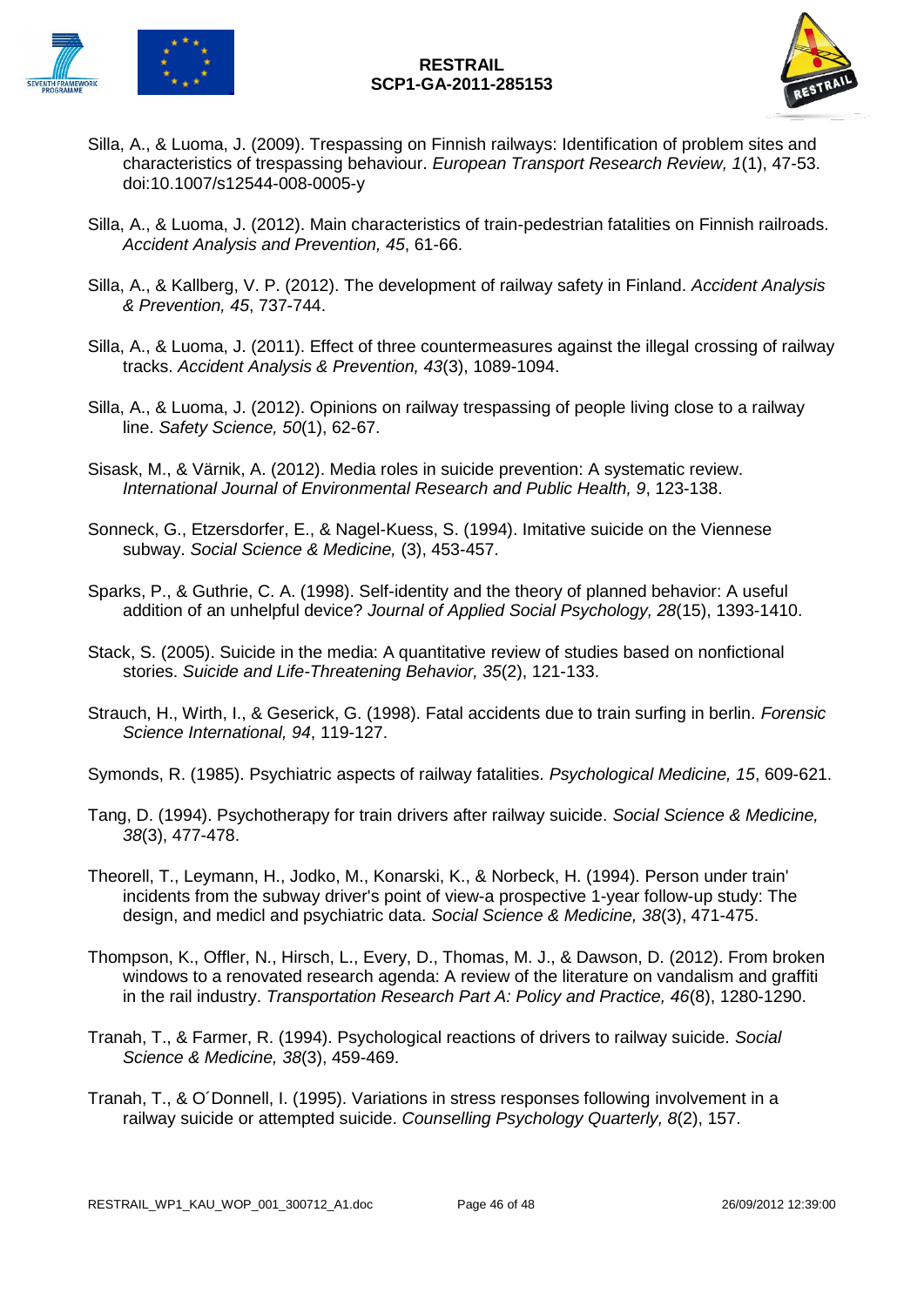

- van Houwelingen, C. (2011). STUDIES INTO TRAIN SUICIDE the contribution of psychopathology, railway parameters and environmental factors. Vrije Universiteit.
- van Houwelingen, C., & Beersma, D. (2001). Seasonal changes in 24-h patterns of suicide rates: A study on train suicides in the Netherlands. *Journal of Affective Disorders, 66*, 215-223.
- van Houwelingen, C., & Kerkhof, A. (2008). Mental healthcare status and psychiatric diagnoses of train suicide. *Journal o Affective Disorders, 107*, 281-284.
- van Houwelingen, C., Kerkhof, A., & Beersma, D. (2010). Train suicides in the Netherlands. *Journal of Affective Disorders, 127*, 281-286.
- Vogel, R., Wolfersdorf, M., Wurst, F., Berger, H., Franke, C., Geldmacher, C., et al. (2001). How and to what extent is suicide postvention part of the routine of health care professionals in psychiatric hospitals after inpatient suicide? [Umgang mit dem patientensuizid in therapeutischen teams psychiatrischer kliniken] *Psychiatrische Praxis, 28*(7), 323-325.
- Yip, P., Caine, E., Yousuf, S., Chang, S. S., Wu, K. C. C., & Chen, Y. Y. (2012). Means restriction for suicide prevention. *The Lancet, 379*(9834), 2393-2399.
- Yum, B. S., Roh, J. H., Ryu, J. C., Won, J. U., Kim, C. N., Lee, J. E., et al. (2006). Symptoms of PTSD according to individual and work environment characteristics of Korean railroad drivers with experience of person-under-train accidents. *Journal of Psychosomatic Research, 61*(5), 691-697.